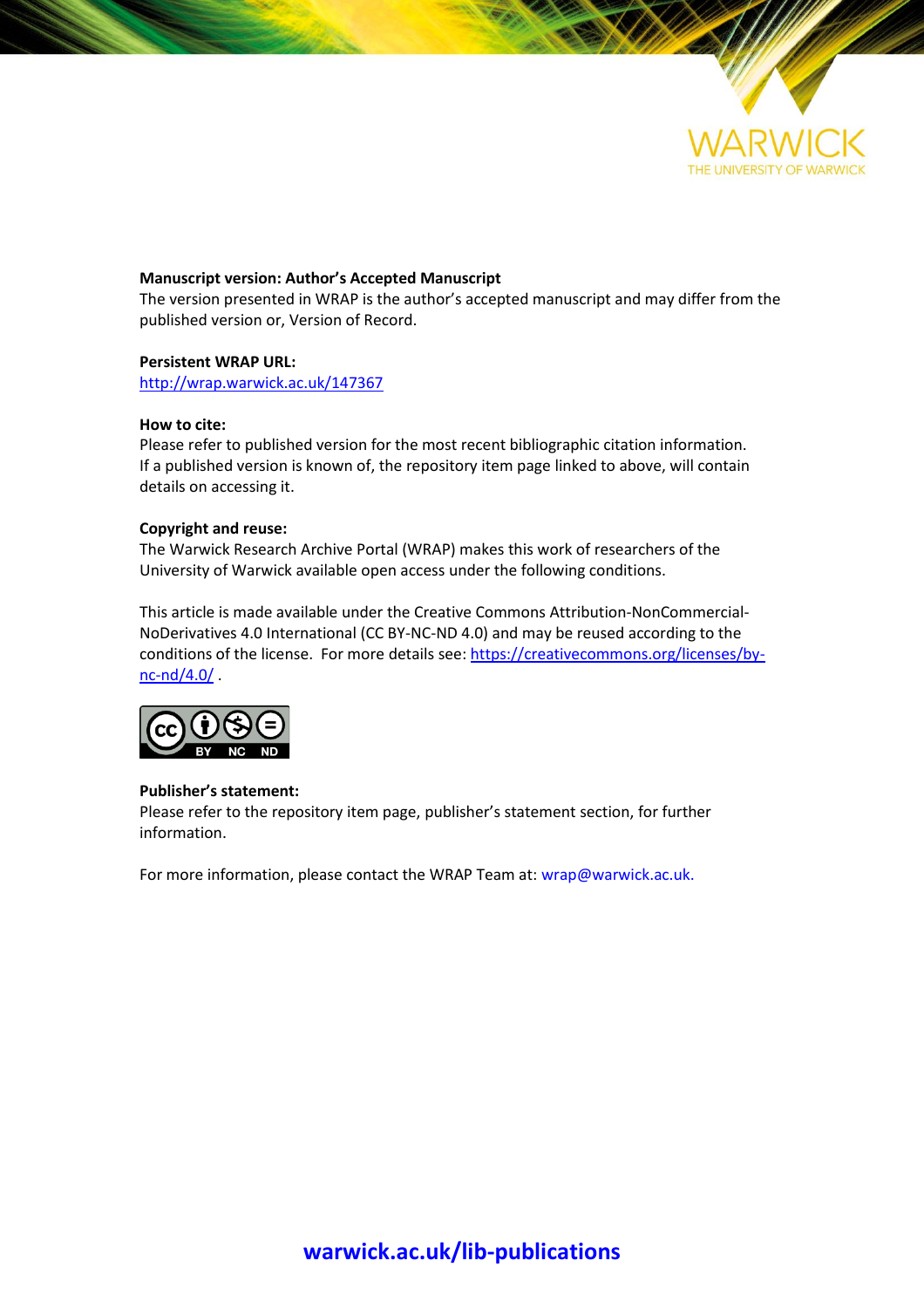# **TRADITION IN ORGANIZATIONS: A CUSTODIANSHIP FRAMEWORK**

M. Tina Dacin

Queen's University Smith School of Business Kingston, Ontario, CANADA K7L 3N6 Tel: (613) 533-2366 E-mail: tdacin@queensu.ca

Peter A. Dacin Queen's University Smith School of Business Kingston, Ontario, CANADA K7L 3N6 Tel: (613) 533-2806 E-mail: pdacin@queensu.ca

Derin Kent Aalto University PO Box 21230. FI-00076 AALTO Helsinki, FINLAND E-mail: derin.kent@aalto.fi

**ACKNOWLEDGEMENTS:** The first two authors would like to acknowledge support from the Social Sciences and Humanities Research Council of Canada.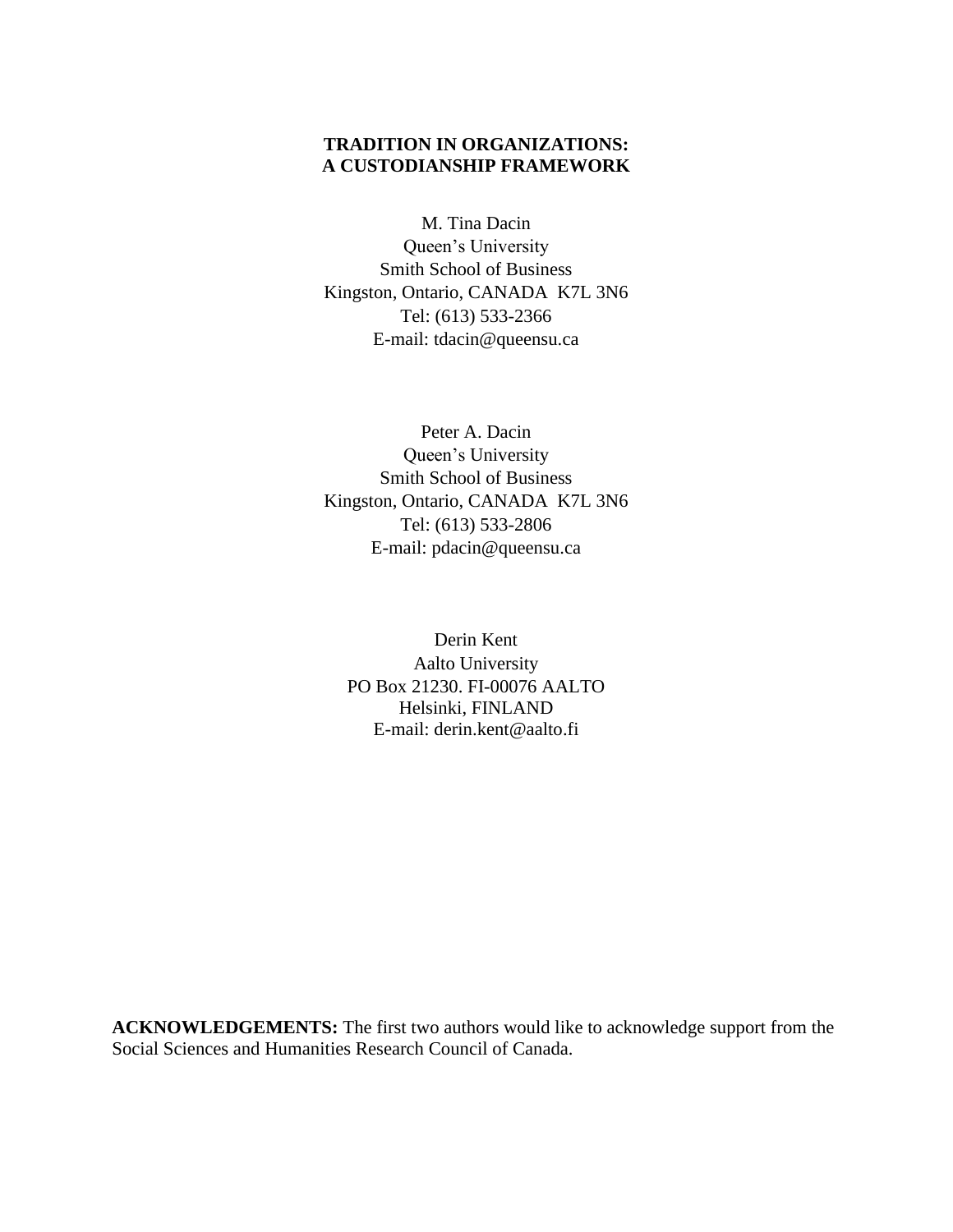## **TRADITION IN ORGANIZATIONS: A CUSTODIANSHIP FRAMEWORK**

## **ABSTRACT**

The study of tradition has become increasingly important in management research explaining phenomena as diverse as socialization, identity, institutional maintenance, and fieldlevel change. While recent studies bring new insights, management scholars' conceptualization of tradition suffers from a lack of theoretical integration. In this paper, we identify the major perspectives on tradition used in the literature and propose an integrative "custodianship framework" that encourages researchers to examine stability and change in organizational traditions by considering the perspectives, interests, and power of custodians surrounding a tradition over time. We suggest that future research explicitly consider the importance of place as both the rootedness and emplacement of traditions motivate the need for custodianship.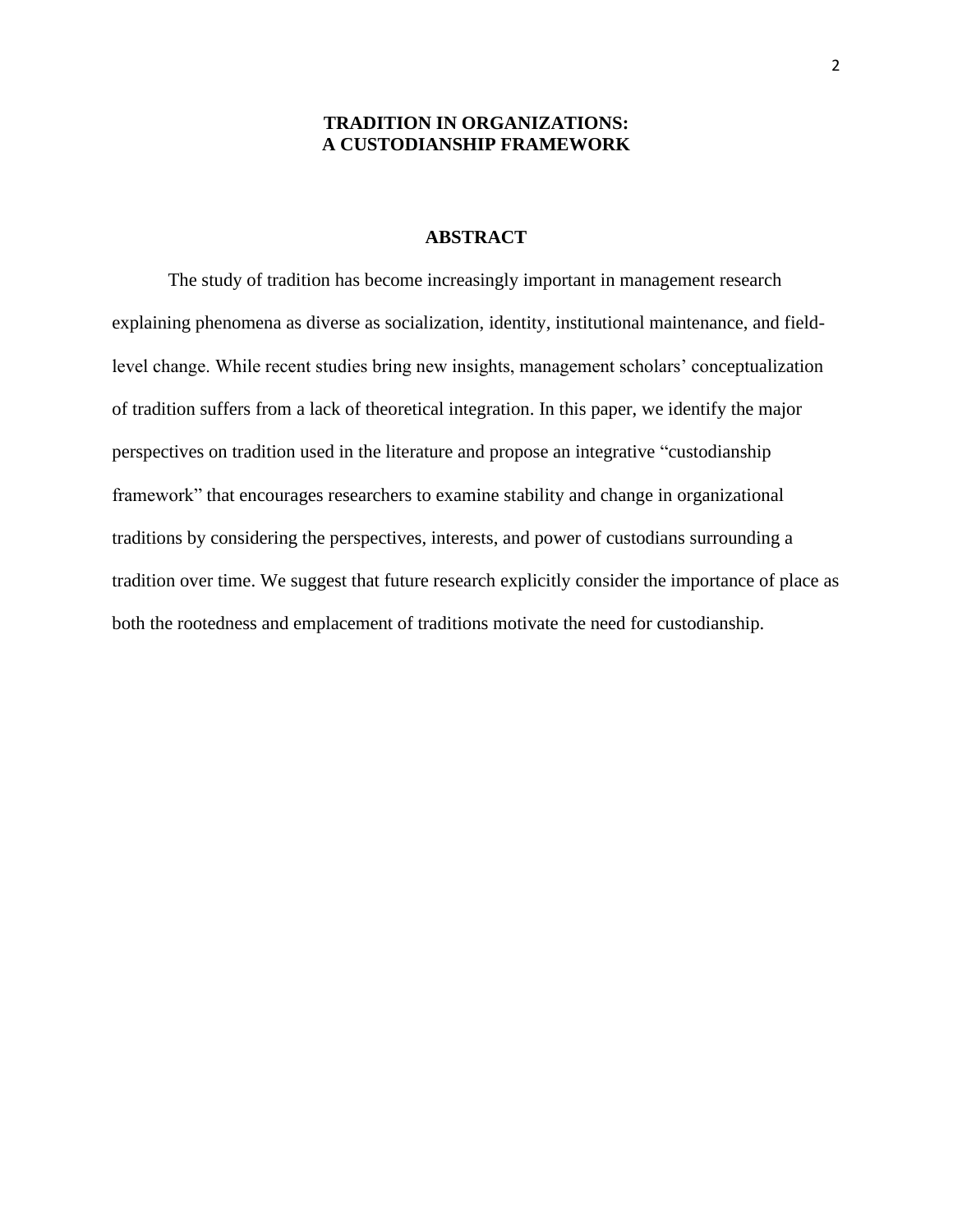## **TRADITION IN ORGANIZATIONS: A CUSTODIANSHIP FRAMEWORK**

### **INTRODUCTION**

Existing research on traditions draws from work in cultural anthropology and geography, history, sociology, and organizational studies and includes studies of a diversity of traditions across geographic and cultural contexts, industries/sectors and organizations. While this diverse attention has its benefits, the literature has yet to come together around a common definition or framework. For some, traditions are invented as a means of control (Hobsbawm, 1983; Soares, 1997) and for others they represent institutionalized practices (Dacin & Dacin, 2008) or resources (Soares, 1997). In our earlier work, we adopt the definition of traditions as "living social arrangements in organizations infused with value and meaning derived from interpretations of the past" (Dacin & Dacin, 2008; Soares, 1997).

While at a general level, traditions may be grouped under the general classification of cultural practices, it remains important to view culture and its practice as "theoretically related, but empirically distinct" from tradition (Giorgi, Lockwood & Glynn, 2015). Research on tradition has its own established literature with early beginnings in the social sciences (Durkheim, 1912/2008; Weber, 1958) followed by early organizational culture research (Barley, Meyer, & Gash, 1988; Deal & Kennedy, 1982; Trice & Beyer, 1984;) and continuing to the present with a greater appreciation for the distinctiveness of tradition as a construct in the organizational and social sciences (Dacin & Dacin, 2008; Dacin, Munir & Tracey, 2010Di Domenico & Phillips, 2009; Hobsbawm & Ranger, 1983; Lockwood & Glynn, 2016; Shils, 1981; Soares, 1997; Swidler, 1986; Trevor-Roper, 1983Weber & Dacin, 2011).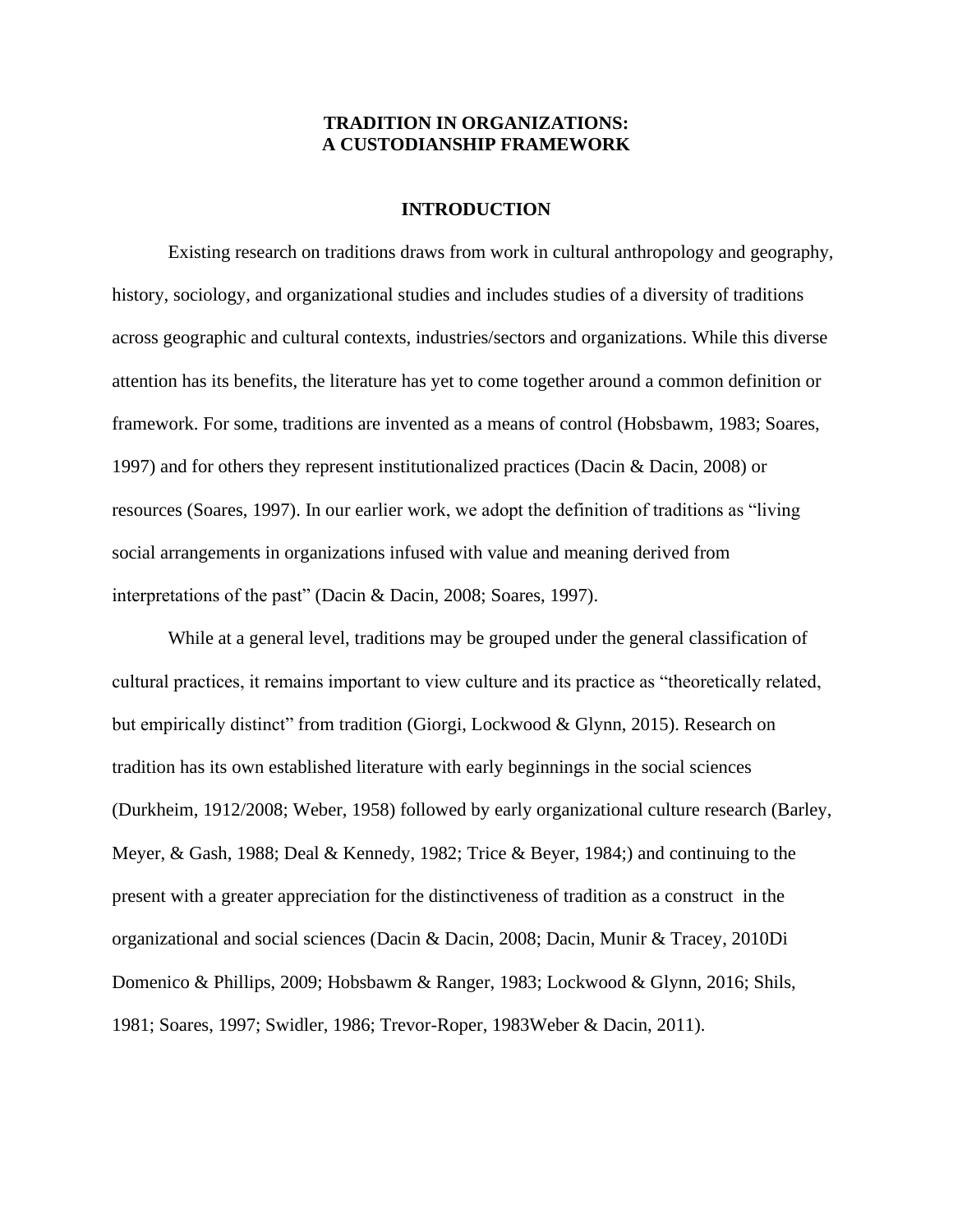There are a number of reasons why the literature on traditions has yet to come together around a central framework. First, much of the existing empirical research studies a variety of idiosyncratic contexts ranging from culinary and dining traditions (DeSoucey, 2010, Dacin et al., 2010; Douglas, 1972) to music (Eyerman & Jamison, 1998; Johnson, 2007) to dress (Trevor-Roper, 1983) to organizational brands (Foster et al., 2011; Rowlinson & Hassard, 1993) and to interorganizational structures (Anand & Jones, 2008; Hibbert & McQuade, 2005; Hibbert & Huxham, 2010; Howard-Grenville, Metzger, & Meyer, 2013). The sheer diversity of idiosyncratic contexts makes it difficult to provide widely generalizable understandings.

Second, the studies span levels of analysis, including group, organizational, and societal levels (e.g., Collins, 2004; Dacin et al., 2010; Fine & Hallett, 2014; Howard-Grenville et al, 2013). While historically traditions were studied at the macro-level (DeSoucey, 2010; Shils, 1981; Trever-Roper, 1983), recent work examines traditions as micro-level practices utilized by actors as a strategic resource (Lockwood & Glynn, 2016). In turn, management scholars have tended to focus on organizational-level traditions (Dacin et al., 2010; Dacin & Dacin, 2008; Di Domenico & Phillips, 2009; Johnson, 2007). These differences in the scale of researchers' focii makes it unclear as to how insights about tradition across studies can inform each other.

Third, studies also differ on the perspective offered—whether describing traditions as experienced by organizational newcomers (Dacin et al., 2010; Tracey, 2016) and subordinates (Rosen, 1985; 1988), by the actors creating and maintaining them (Dacin & Dacin, 2008), or by external observers (Anand & Watson, 2004). Moreover, some studies focus on the organizational outcomes created by traditions (Rosen, 1988; Trice & Beyer, 1984) while others on the stability and change in traditions over time (Dacin & Dacin, 2008; Howard-Grenville et al., 2013).

Finally, organizational culture research provides a conceptualization of traditions as part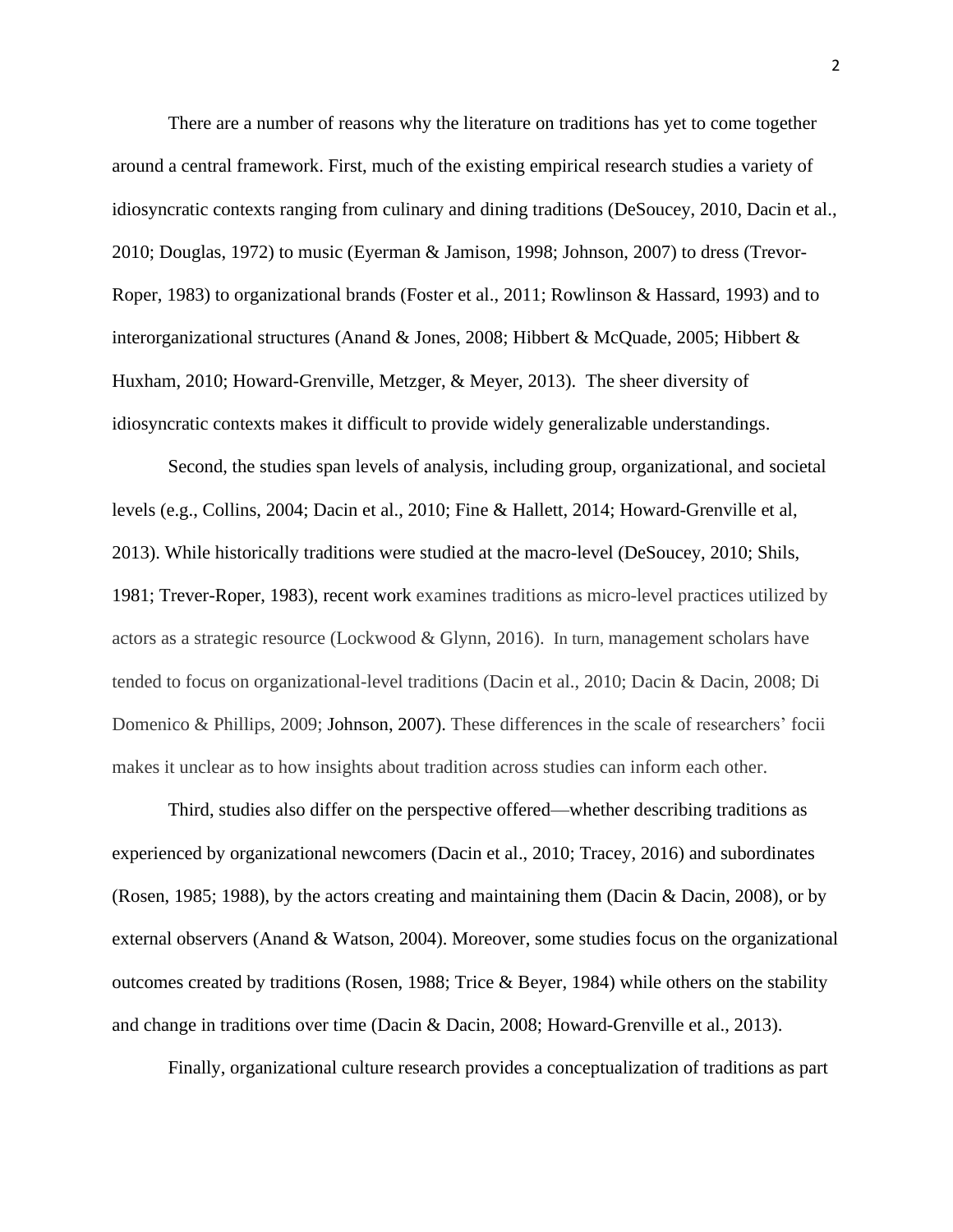of an organization's stock of intangible resources (Weber & Dacin, 2011). Alongside routines (Eggers & Kaplan, 2013) and frames (Cornelissen & Werner, 2014), traditions serve as material that organizational actors assemble and deploy to support desired identities, images, memories, and boundaries (Fine & Hallett, 2014; Foster, Suddaby, Minkus & Wiebe, 2011; Howard-Grenville et al., 2013; Schultz & Hernes, 2010; Walsh & Glynn, 2008). As such, researchers sometimes treat traditions as indistinguishable from routines and frames.

Because of these varied interests, contexts and findings, it is difficult for management researchers to deduce what is already known about organizational traditions and what important research questions remain. Particularly, it is unclear to what extent the different perspectives across the literatures make complementary or incompatible claims about how organizational traditions emerge, their nature, and their effects.

Our view is that tradition is a phenomenon both distinct and meritorious of management scholars' attention. Research across the social sciences demonstrates that tradition is neither disappearing from, nor at odds with, the emergence of modern societies (Soares, 1997; Shils, 1981; Shoham, 2011). Recent work among management theorists also demonstrates that tradition has much more potential as a separate construct than simply an undifferentiated subset of culture and socialization studies (Dacin & Dacin, 2008; Foster et al., 2011). First, research on tradition highlights important mechanisms of custodianship and transmission, thus providing insight on the persistence of collective organizational phenomena across generations. Increasingly, management researchers across a number of domains demonstrate how the stability of institutions, identities, and other social arrangements in organizations relies on ongoing forms of custodial work (Dacin & Dacin, 2008; Dacin et al., 2010; Lok & de Rond, 2013). Moreover, studies of revival encourage management scholars to adopt a longer-term view of phenomena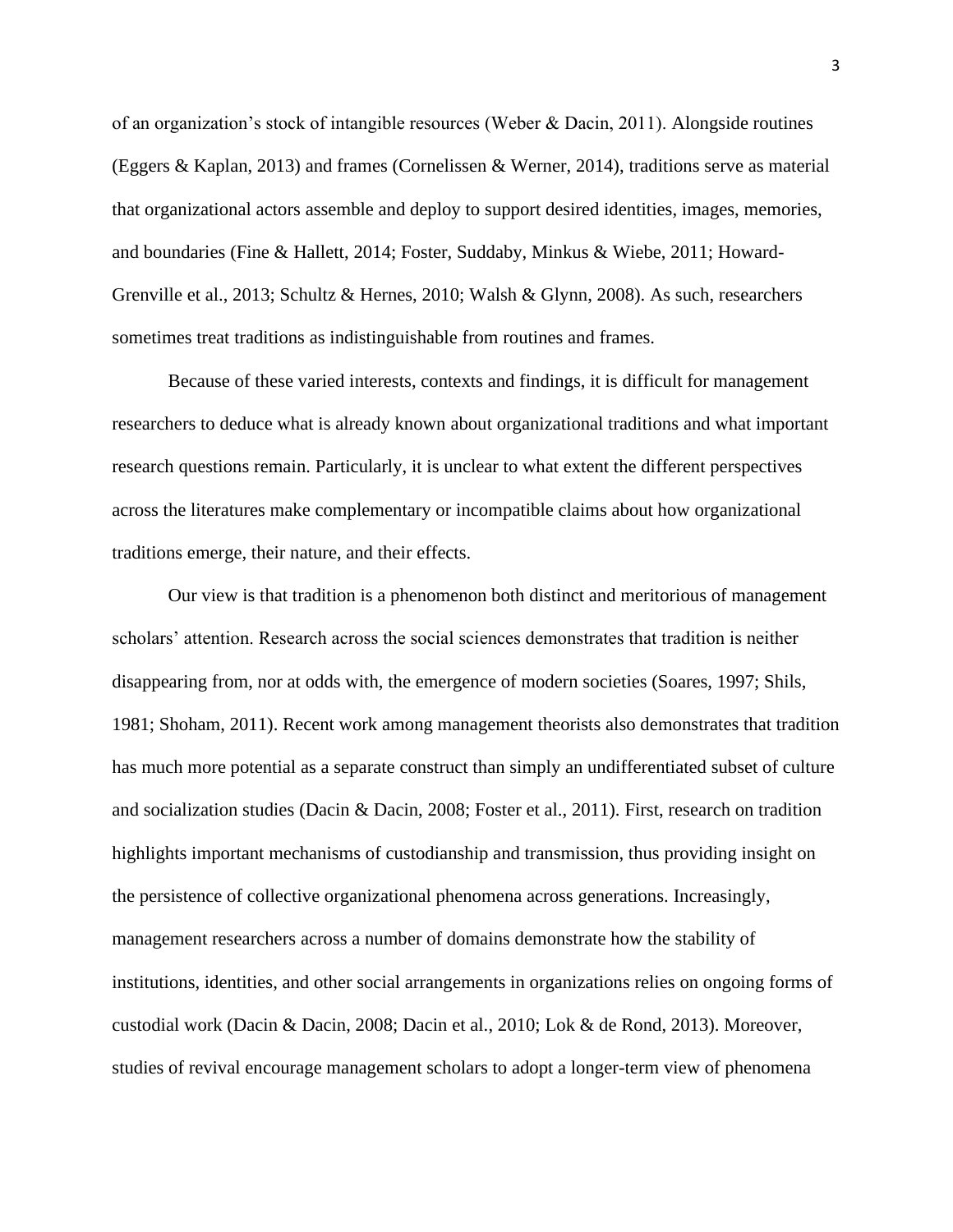such as institutions and identities, demonstrating that what appear to be extinct characteristics of an organization can re-emerge years or even decades later (Birnholtz et al., 2007; Dacin & Dacin, 2008; Howard-Grenville et al., 2013).

In light of this, we examine tradition in its own right with a focus on the role of custodianship in the creation and maintenance of traditions. We do this in two ways. First, we take a historical approach to examine the evolution of the construct of tradition. In doing so, we articulate two views on tradition—as constraint and as resource. Second, we elaborate a custodianship framework describing the work of custodians in the creation, maintenance and decline of traditions over time. Custodians are vested actors (individual or collective) who seek to maintain institutionalized practices such as traditions (Dacin & Dacin, 2008; Soares, 1997). But what is entailed in custodial work and how is it performed? For institutional theorists, insights on the micro-dynamics of organizational life reveal that even the most institutionalized rules, norms, practices and beliefs are likely to break down or erode without ongoing custodial work (Lawrence & Suddaby, 2006; Powell & Colyvas, 2008). Hence, custodianship is central to understanding both institutional change and maintenance (Dacin et al, 2010; Lok & de Rond, 2013; Rojas, 2010).

Through our approach, we bring coherence to decades of disparate research from diverse domains including anthropology, geography, history, sociology, and organizational studies on the topic of traditions that span group, organizational, field, and societal levels of analysis. Specifically, we compare and contrast major themes in the literature as a basis for providing an orientation for organizational scholars. From this review, our custodianship framework organizes the literature by providing insights into how traditions emerge, transform and are maintained over time. We end with a set of future research directions.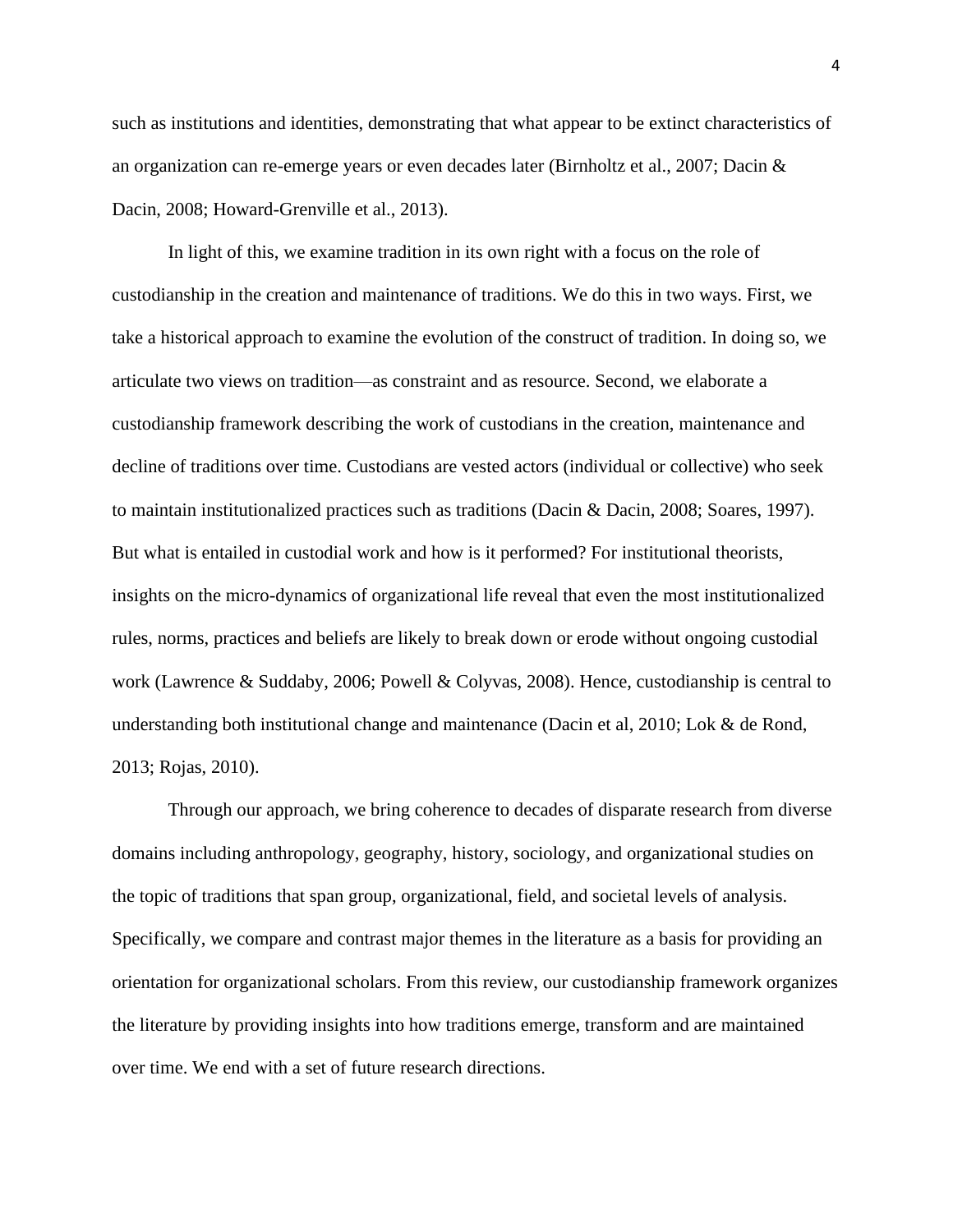#### **UNDERSTANDING TRADITION: TWO VIEWS**

In this section, we review the literature on traditions to provide an overview of the current level of understanding across a variety of literature streams. For quick reference, we capture this review in Table 1. The Table outlines two general perspectives, *tradition-as-constraint* and *tradition-as-resource*, that we discuss throughout our review. In addition, the columns of the table highlight the various theoretical approaches, foci, levels of analysis, and representative publications in each of these literature streams.

- - - - - - - - - - - - - - - - - -

Insert Table 1 Here

- - - - - - - - - - - - - - - - - -

### **Backdrop: From the Age of Enlightenment to Romanticism**

On October 24, 1793, France adopted the Republic Calendar. The move was part of the revolutionary government's efforts to erase remnants of the Ancien Régime which represented, for many Enlightenment thinkers, arbitrary authority and deference to custom (Kramnick, 1995). Intending to replace the ancient divisions of time which France had inherited with a more rational system, the Republic Calendar used decimal time: each day was divided into ten hours, each hour into 100 minutes, and each minute into 100 seconds; the names of the months, abandoning their roots in Greco-Roman festivals and folklore, took on descriptors of prevailing weather patterns in Paris. Against the Roman Catholic Church which had sanctioned the Ancien Régime as a divine monarchy, revolutionaries converted the Notre-Dame de Paris, Pantheon, and other churches across France to "Temples of Reason" for a new state-sponsored religion centered on devotion to reason and liberty (Carlyle, 2005). Culminating in the French Revolution, the political and intellectual upheavals of the  $18<sup>th</sup>$  century provide a backdrop to highlight two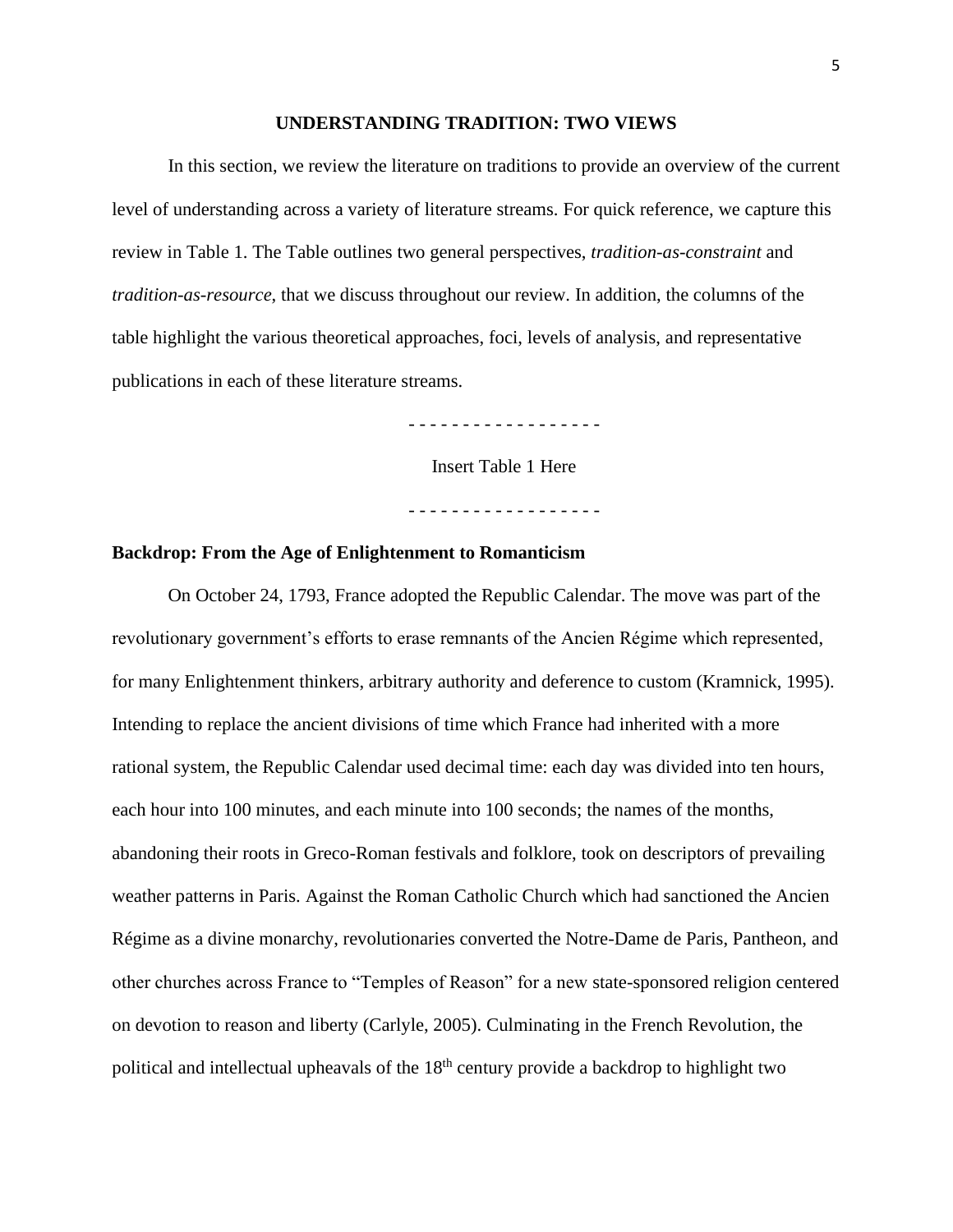opposing views of tradition (Berlin, 1999), each of which would dominate different periods and subfields of philosophy, social science, and management theory in later ages—we label these 'tradition as *constraint'* and 'tradition as *resource*.'

What we call a *tradition-as-constraint* view is that championed by Enlightenment thinkers seeking to break continuity with the past, and later adopted by early sociologists and anthropologists differentiating modern from pre-modern societies. Scholars with a tradition-asconstraint approach see tradition as antithetical to modernity and occasionally something maintained by the elites to protect their status in society (Eisenstadt, 1973; Hobsbawm & Ranger, 1983; Kant, 1783/2004; Weber, 1978). The underlying assumption of these thinkers, we suggest, is of *traditions as relatively static entities which constrain or transform passive participants*. By contrast, what we call a *tradition-as-resource* view, championed by the Counter-Enlightenment and, afterwards, by more recent scholarship in sociology and management, characterizes *traditions as dynamic resources managed by active and vested participants who we term 'custodians'*. Scholars taking a tradition-as-resource view portray traditions as something that coexists with modernity (Burke, 1790; Shils, 1981, Soares, 1997; Weber & Dacin, 2011).

As we describe the rise and fall of these two perspectives over two centuries of scholarship, we highlight their opposing assumptions about how participants engage with tradition. We suggest that neither a *tradition-as-constraint* nor a *tradition-as-resource* view on their own, offer an adequate explanation of the growing empirical recognition that actors can change traditions and that traditions change actors over time. We show how to derive a fuller understanding of tradition through integration of these two perspectives, and by using participants' custodial roles as boundary conditions on statements about whether actors change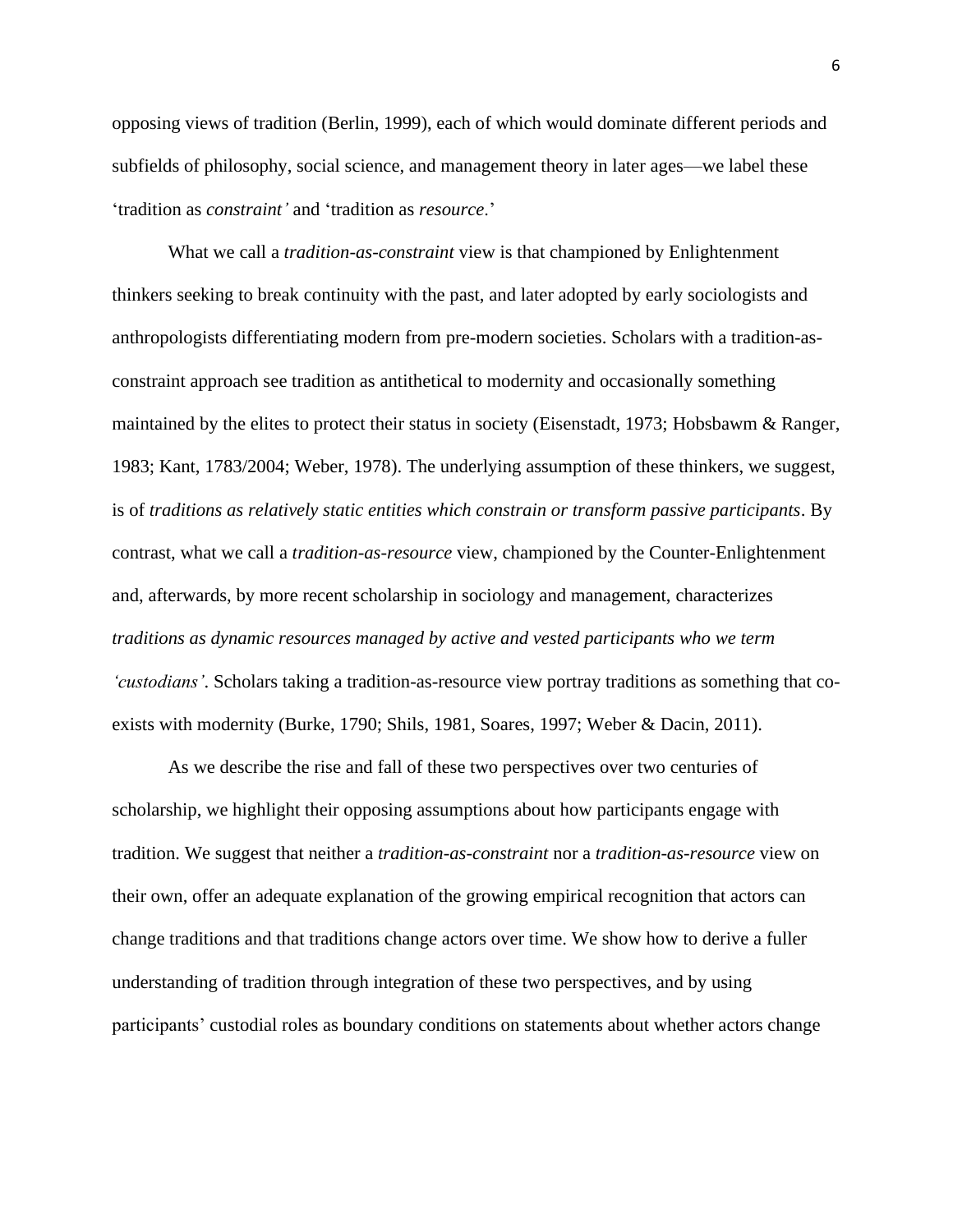traditions or vice versa, whether traditions constrain or enable action, whether traditions are static or dynamic, and why traditions persist across generations.

*Tradition in the Enlightenment and Counter-Enlightenment*: The philosophers, advocates, and political leaders of the Enlightenment framed the negative connotations of tradition, equating tradition with ignorance, superstition, and inequality (Kramnick, 1995). Despite their differences, many Enlightenment thinkers agreed that true knowledge was derived from humanity's use of reason and investigation of natural phenomena, and that greater understanding of natural laws could bring about societies living in greater peace and prosperity (Berlin, 1999, p. 112). In the minds of these thinkers, traditions were simply beliefs, norms, and social arrangements originating from, and defended by mystery or custom (Kramnick, 1995). Consequently, uncritical acceptance of tradition, was a barrier to pure knowledge (Kant, 1783/2004); aristocrats and clerics, moreover, benefitting from dogma, use tradition to defend their authority against those in society who would push for equality and liberty (Berlin, 1999). In these views, tradition served to hold people back from knowledge and liberty. Consequently, our characterization of this view is a tradition-as-constraint approach to tradition.

Edmund Burke (1729-1797) stood as a counterpoint to this constraint-based view of tradition in the Age of Enlightenment (Kramnick, 1995). For Burke, tradition (or as Burke called it, "prejudice") represented wisdom accumulated through generations that guided societies through emerging challenges, and was something in need of conservation (Burke, 1790; Jacobs, 2007; Soares, 1997). As Jacobs summarizes, "Burke warned against allowing traditions to be rationally assessed by the individual whom he saw as likely to misappreciate them and to result in their being rashly overturned" (Jacobs, 2007, p. 142). While Burke was an early proponent of what we characterize as a tradition-as-resource view, this view appears to have remained a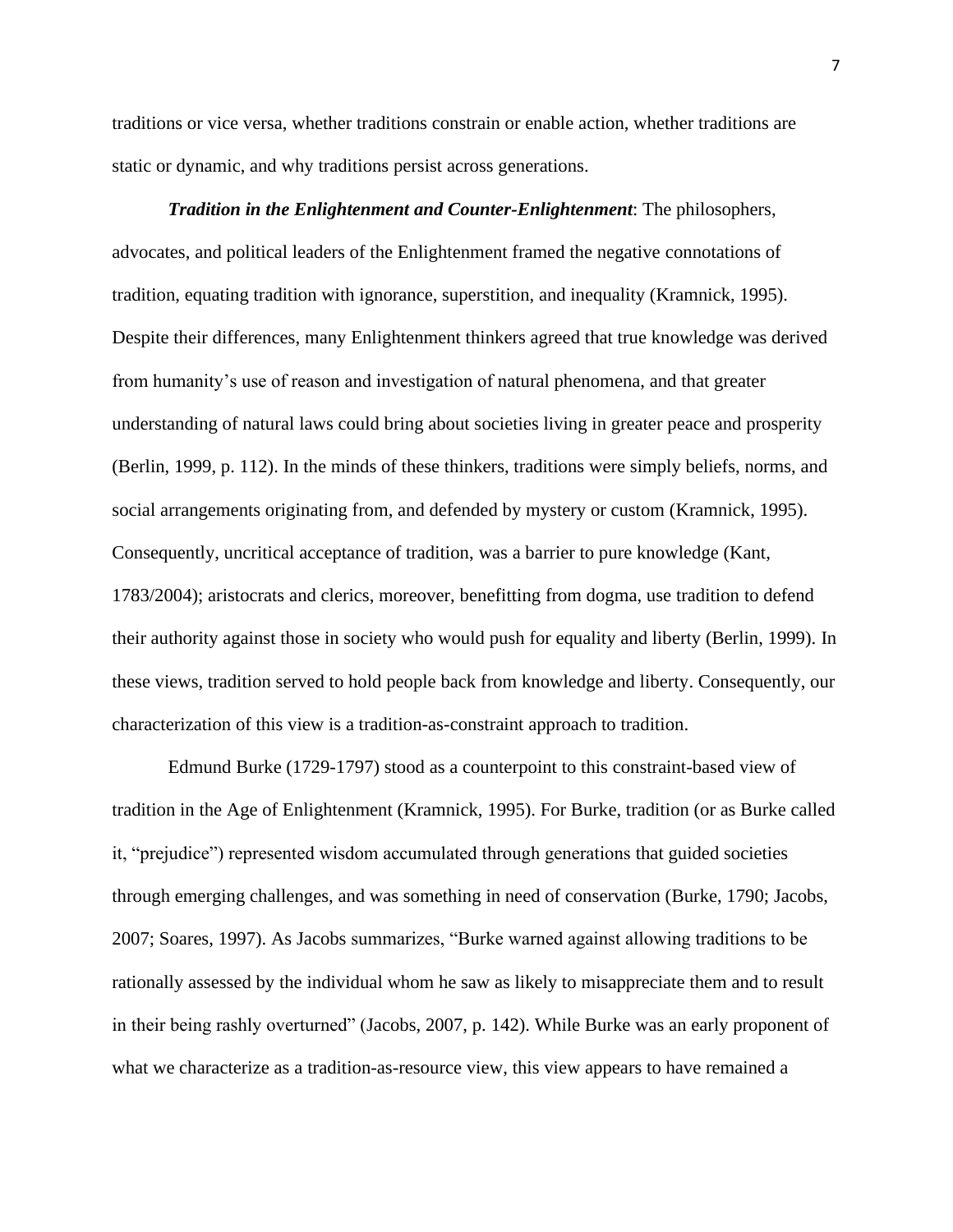minority intellectual viewpoint for most of the  $18<sup>th</sup>$  century (Kramnick, 1995). By the end of the century, however, a diverse but growing group of philosophers, artists, and theologians began to lead a sustained critique against the ideals of the Enlightenment (Russell, 2004).

From the Counter-Enlightenment came ideas about tradition as a collective resource which would have profound effects on the political, intellectual, and artistic developments of 19<sup>th</sup> and 20<sup>th</sup> Europe (Berlin, 1999). Where Enlightenment thinkers had championed rationalism, cosmopolitanism, and universalism, the Counter-Enlightenment championed revelation, rootedness, and custom (Berlin, 1999). Among the fiercest critics of the Enlightenment and French Revolution was a Savoyard philosopher, Joseph de Maistre (1753-1821) (Berlin, 2013). Tradition to de Maistre meant the sacred hierarchy of church and monarchy. Enlightenment circles had espoused the view that the universe was governed according to discoverable laws, awareness of which would bring social progress. In de Maistre's view, the empirical search for universal laws had brought neither truth nor progress (de Maistre, 1796/1994).

While de Maistre's philosophy is less popular today, the Sturm und Drang and Romantic movements emerging in Germany and spreading across Europe at the time would bring about a lasting affirmation of tradition as a collective resource (Berlin, 1999). For German philosopher Johann Gottfried Herder (1744-1803), one of the fundamental needs of a human being is selfexpression (Berlin, 1999). The tools for expression—language, symbols, institutions, and folklore—represent the creations of people who lived in particular social and material contexts attempting to communicate with each other (Herder, 2003). In Herder's view, to be immersed in a shared cultural tradition was necessary to genuinely express one's self. To leave one's roots by entering a cosmopolitan context was to be cut off and to have one's creative powers weakened (Berlin, 1999).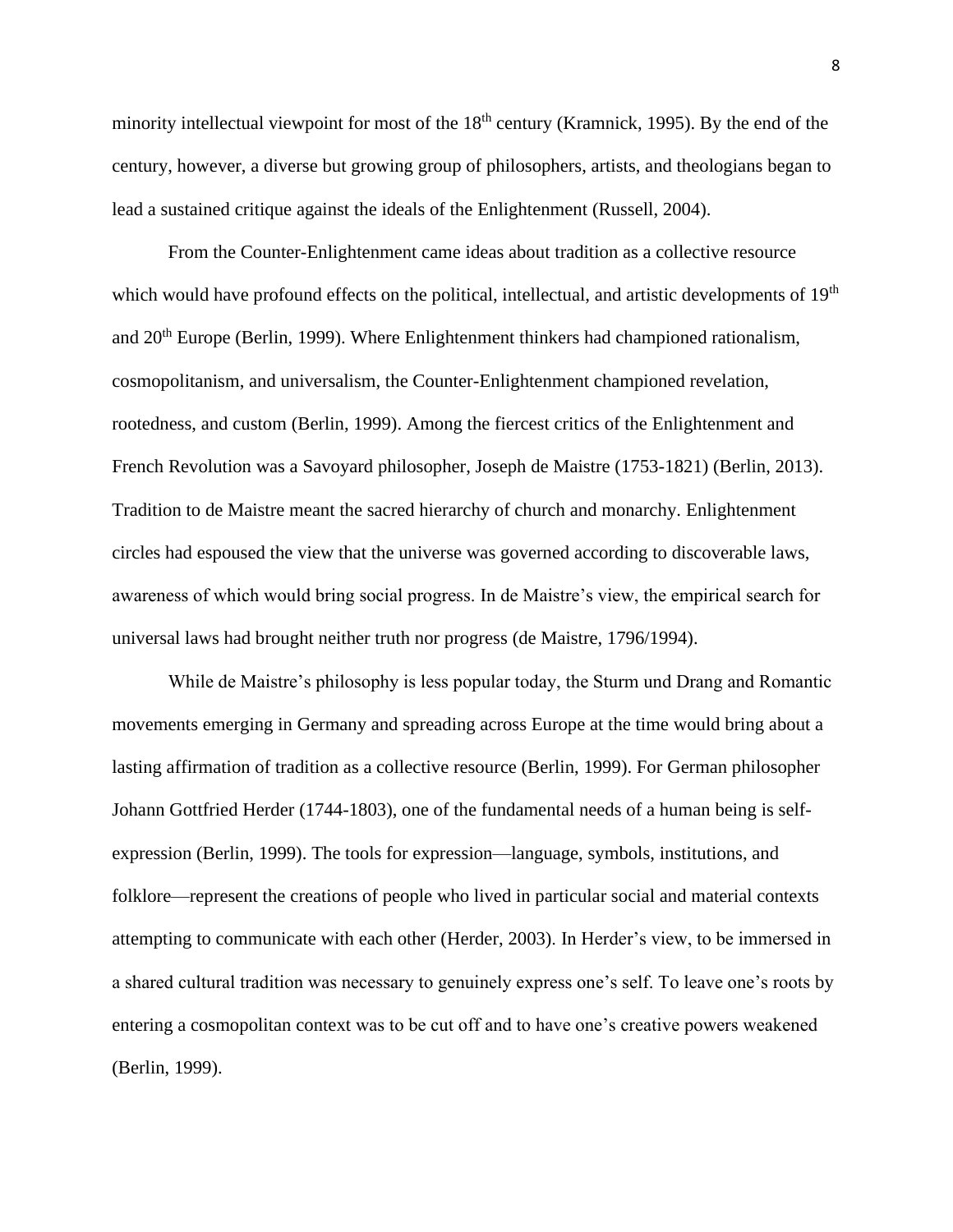Opposite to Enlightenment philosophers' assumption that tradition constrained humans from meaningful social action (in their view, *rational* behavior), Herder had proposed that tradition was a necessary input for meaningful social action (in his view, *expression*) (Berlin, 1999; Herder, 2003). Later Romantics championing the latter view re-evaluated the worth of local tradition across the arts – including poets like William Wordsworth and Samuel Taylor Coleridge (1798/2007), painters like John Constable and Caspar David Friedrich, and musical composers like Frédéric Chopin, Edvard Grieg, and Richard Wagner (Wagner, 1849).

While folk tradition had been viewed with some disdain by Enlightenment thinkers, Romantics acclaimed it as the noble and authentic expression of national culture (Berlin, 1999). They did not eagerly anticipate the demise of tradition, but treated it as an endangered resource, its carriers being peasants in the countryside who, unlike the intellectual elites, had not been tainted by cosmopolitan salon life (Berlin, 1999). Compiled collections of folk songs, stories, and poetry gained popularity and served to guide national identity movements while artists began to incorporate elements of peasant culture into symphonies and paintings. Coming in a period of nationalism then, Romantic artists came to associate tradition with a "volk", or what we might describe in less poetic terms, a societal level of analysis (Herder, 2003; Lönnrot, 1999; Wagner, 1849).

By the mid-to-late  $19<sup>th</sup>$  century, the tide began to turn against tradition with movements such as modernism in the arts, positivism in philosophy, and growing optimism about scientific and technological progress (Russell, 2004). It was around this time that modern social science emerged, embodying not the Counter-Enlightenment's idealization of tradition as an endangered resource, but the old idea that society would progress through the empirical discovery of universal laws (Comte, 1865). Thus, the seminal works of modern social science would treat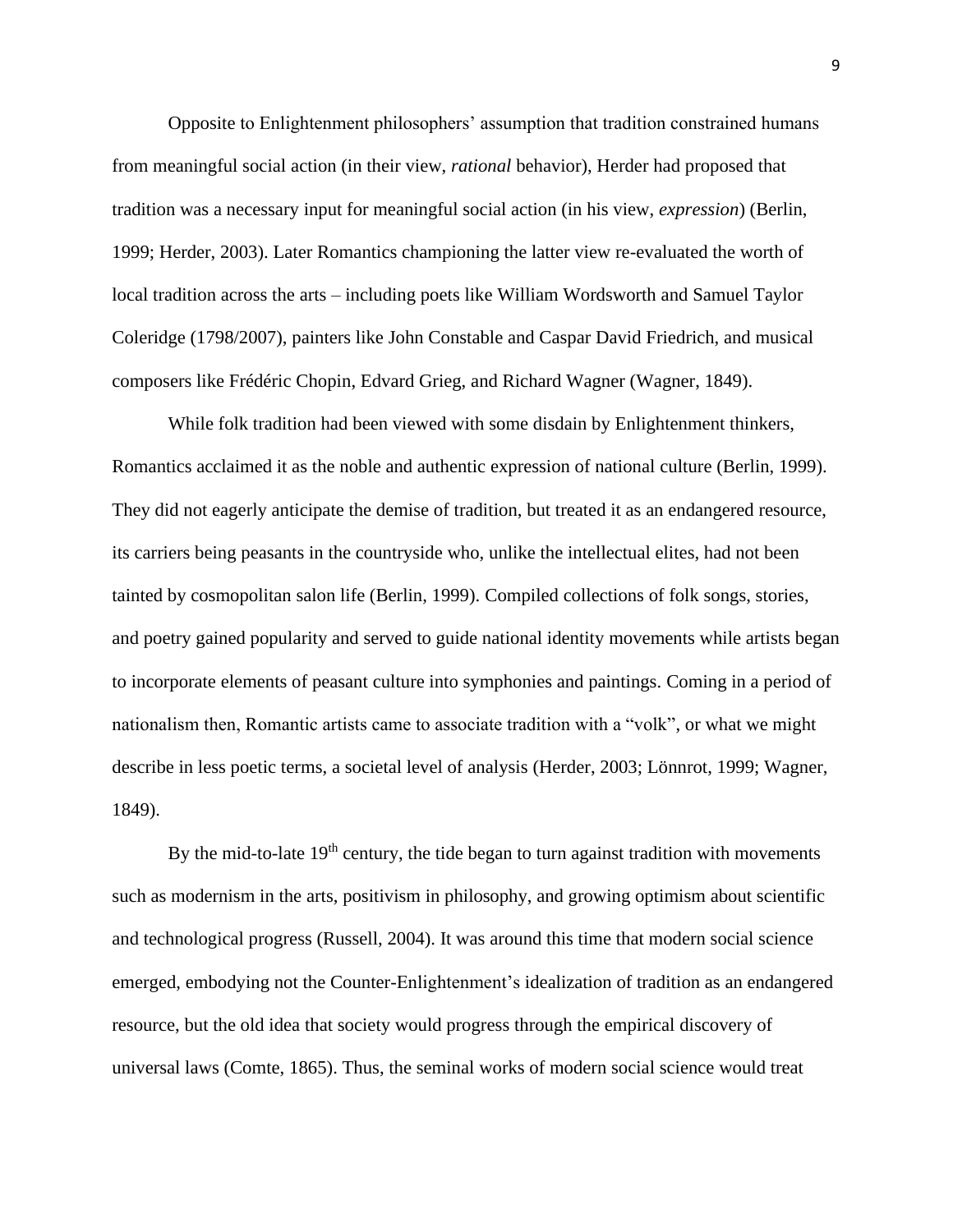traditions as relatively static entities more or less synonymous with 'culture', portraying their adherents as passive participants rather than active and strategic agents (Soares, 1997).

### **In the Context of Modernization Theory: Tradition as a Constraint**

The foundations of social scientific thought on tradition at the turn of the  $20<sup>th</sup>$  century was set by sociologists and anthropologists who witnessed rapid societal change (Eisenstadt, 1973; Soares, 1997). In this context, foundational writings tended to adopt a macro-level perspective in which tradition was seen to be synonymous with the culture of the community, society, or civilization (Shoham, 2011). Except in a few cases where elite actors are discussed, absent in these works is the idea of individuals or social groups actively engaged in custodial work to maintain traditions thereby ensuring their continuity over time (Soares, 1997).

Early anthropologists distinguished between the static "traditional" societies in which they did fieldwork and the changing "modern" societies from which they arrived (Jacobs, 2007). Social scientists studying industrializing societies took a similar approach in portraying tradition as a totality. For mainstream sociology however, tradition in industrial societies was either relatively unimportant, because it was in rapid decline, or anti-modern, because it restrained modernization (Eisenstadt, 1973; Soares, 1997). In a variation, researchers taking a critical perspective have proposed that many traditions that appear old are in fact relatively modern 'invented traditions' used by societal elites to legitimate status hierarchies (Hobsbawm  $\&$ Ranger, 1983). Political scientists, meanwhile, associated traditions with the sum of a community's culture, values, and institutions, using these to explain modernization, international relations, and enduring differences between civilizations (Eisenstadt, 1973; Huntington, 1993; 1997).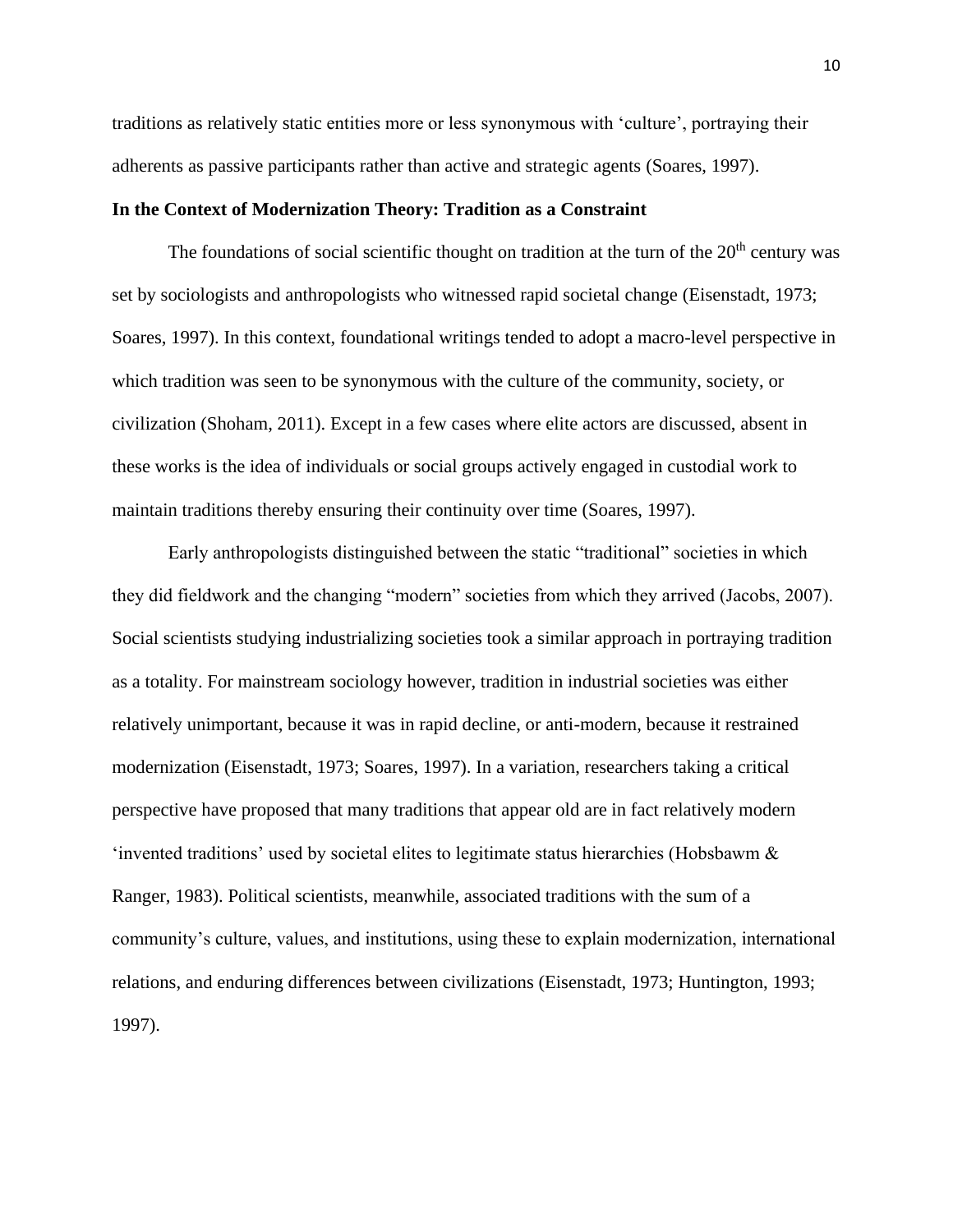Both the functional and critical streams informed management scholarship, particularly the "first wave" of organizational culture research (Trice & Beyer, 1993; Weber & Dacin, 2011) and critical management theory, respectively. A tradition-as-constraint perspective, though sometimes discounting the importance of tradition as a social phenomenon, provides valuable insights about how traditions can constrain or mold actors. The idea that traditions could serve as "rites" enabling actors to change status, especially in a social system, would become important on research in organizational culture and socialization (Trice & Beyer, 1993). Below, we describe the functional and critical streams and their influence on management research. In the sections afterward, we describe social scientists' effort to reconceptualize tradition, and the emergence of a tradition-as-resource view in management.

*Functional streams in the social sciences and management theory*: Sociological thought on tradition was heavily influenced by Emile Durkheim and Max Weber at the turn of the  $20<sup>th</sup>$  century, who both emphasized the loss of traditional social relations in modernizing societies (Soares, 1997). In his earlier work, Durkheim (1893/2014) contrasted the "mechanical solidarity" that integrated individuals in traditional societies through cultural similarity and close contact, with the "organic solidarity" that he argued formed the basis for integration of individuals in modern societies through a division of labor.

In his later work, Durkheim (1912/2008) presented a continuing role for tradition in the context of religion. He described religion as shared beliefs and rites concerning the sacred through which members of a society enacted to periodically reaffirm their commitment to a shared moral ideal. Though Durkheim saw traditional religious symbols and cosmological explanations losing their potency in modernity, he suggested new rites would emerge from societies' continuing need to build collective sentiment.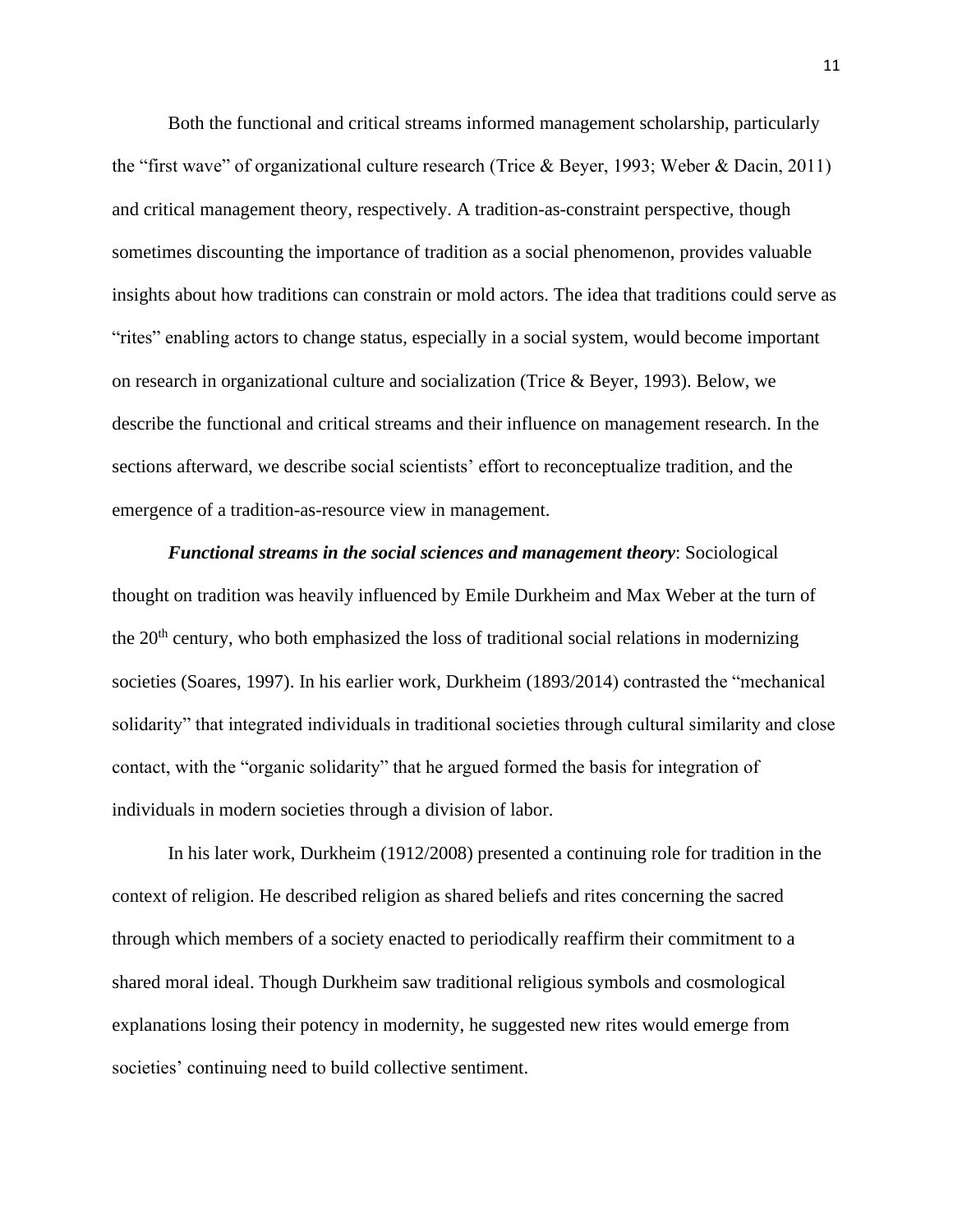Weber (1905/2010) also saw tradition as an important historical force, linking religious traditions with economic organization – most famously associating the Protestant ethic with the development of capitalism. However, Weber saw rationalization as a dominant force in modern society: the replacement of customary or habitual behavior with legal-rational rules (1978). By associating tradition with customary behavior, something present only in the absence of reflection, Weber's work implied to social scientists that tradition had diminishing importance in modernizing societies (Jacobs, 2007; Shoham, 2011).

Among anthropologists, Van Gennep (1909/1961) provides an important exception to studies that separate 'traditional' and 'modern' societies. Van Gennep proposed that societies ranging from small-scale tribes, to ancient Greece and Rome, to modern industrial societies contained numerous traditions which served as "rites of passage", ceremonies that "enable the individual to pass from one defined position to another which is equally well defined… birth, childhood, social puberty, betrothal, marriage, pregnancy, fatherhood, initiation into religious societies, and funerals" (1909/1961, p. 3). Drawing an analogy between ancient and modern practices, Van Gennep's rites of passage model proposed deeper continuities exist between social groups that could appear dissimilar in other ways: that both tribal societies and modern organizations, for instance, had basic functions that required some sort of ceremony to fulfill, such integrating or expelling members, confirming changes of relationships between members, and the like.

Providing a method for analyzing cultural rites and their impact on social groups, the rites of passage model would be embraced by researchers seeking to decipher corporate rituals in early organizational culture research (Trice & Beyer, 1984). Trice and Beyer (1969; 1984; 1993) used Van Gennep's (1909/1961) "rites of passage" model to illustrate how rites and rituals,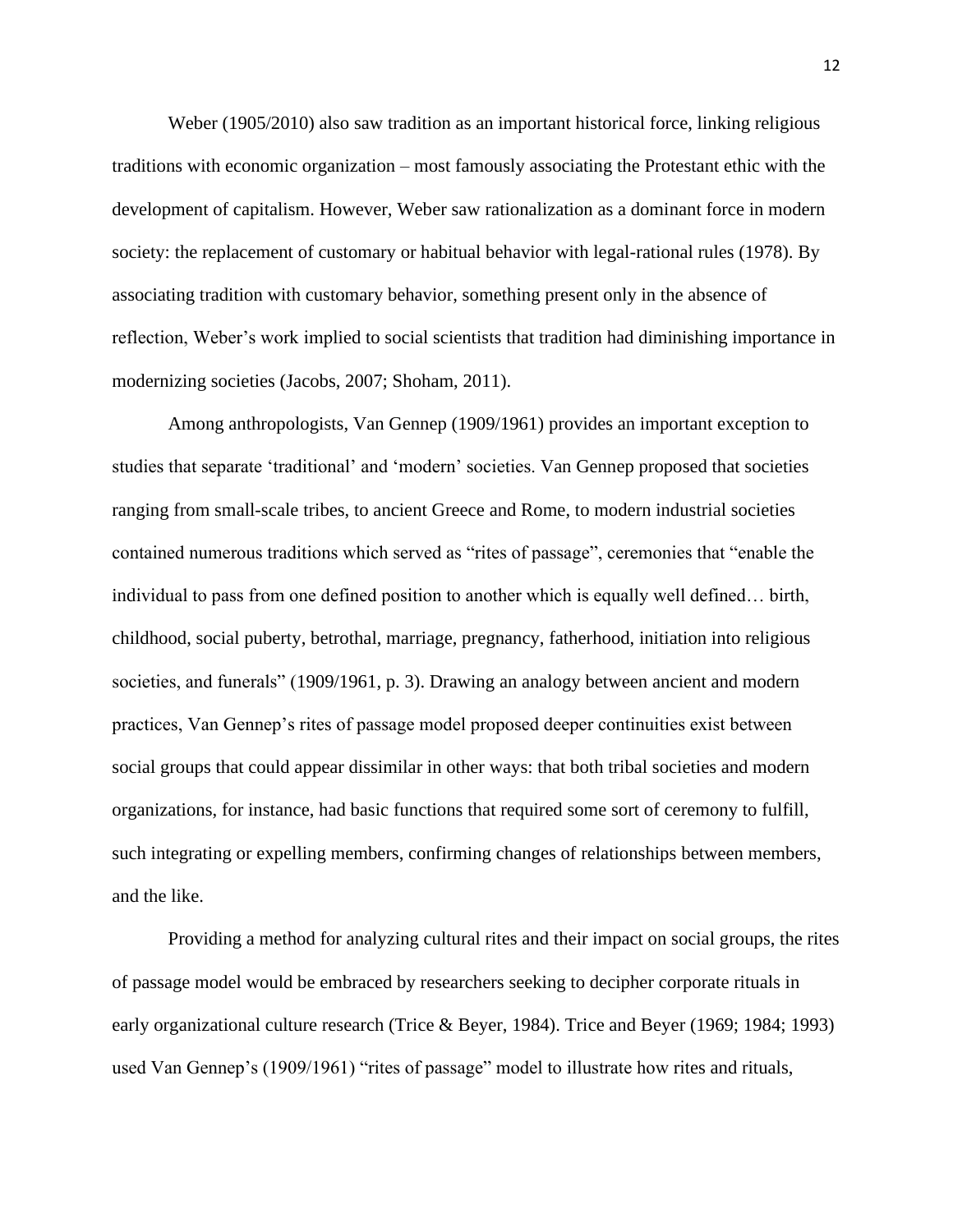resembling those of tribal societies, facilitate essential organizational functions including socialization, renewal, and conflict reduction. Traditions in this model are conceptualized as part of organizational "rites" which ritualistically mark off social transitions, such as "rites of passage" which transition individuals into new social roles (e.g., when outsiders become colleagues during organizational socialization) or "rites of integration" which revive members' sense of belonging to a common social system (e.g., through office parties which temporarily loosen constraints on formality).

While the rites of passage model appears to capture both 'tradition-as-constraint' and 'tradition-as-resource' thinking, we believe it fits more comfortably with a tradition-as-constraint view since it portrays the individuals engaging in rites of passage as relatively passive audiences or participants conforming to a tradition, rather than actively vested agents or custodians who maintain and transform traditions. Nevertheless, through Van Gennep (1909/1961) and Trice and Beyer (1969; 1984), management research's early conceptualization of tradition saw it as something fulfilling important social functions and co-existing with modernity.

Coinciding with Trice and Beyer's work on organizational rites of passage (1984), other management theorists of the 1970s and 1980s adapted ideas and ethnographic methods from anthropology to explore the languages, symbols, and norms of corporate settings (Deal & Kennedy, 1982; Van Maanen, 1999; 2011, Schein, 2010). Much like early anthropologists and sociologists, many of these studies in management did not distinguish traditions as a distinct social phenomenon. Instead, authors tended to treat tradition, along with symbols, values, stories, rites, and rituals, as a subset of an organization's culture (Deal & Kennedy, 1982; Trice & Beyer, 1993). Tradition in this stream was either synonymous with an organization's culture or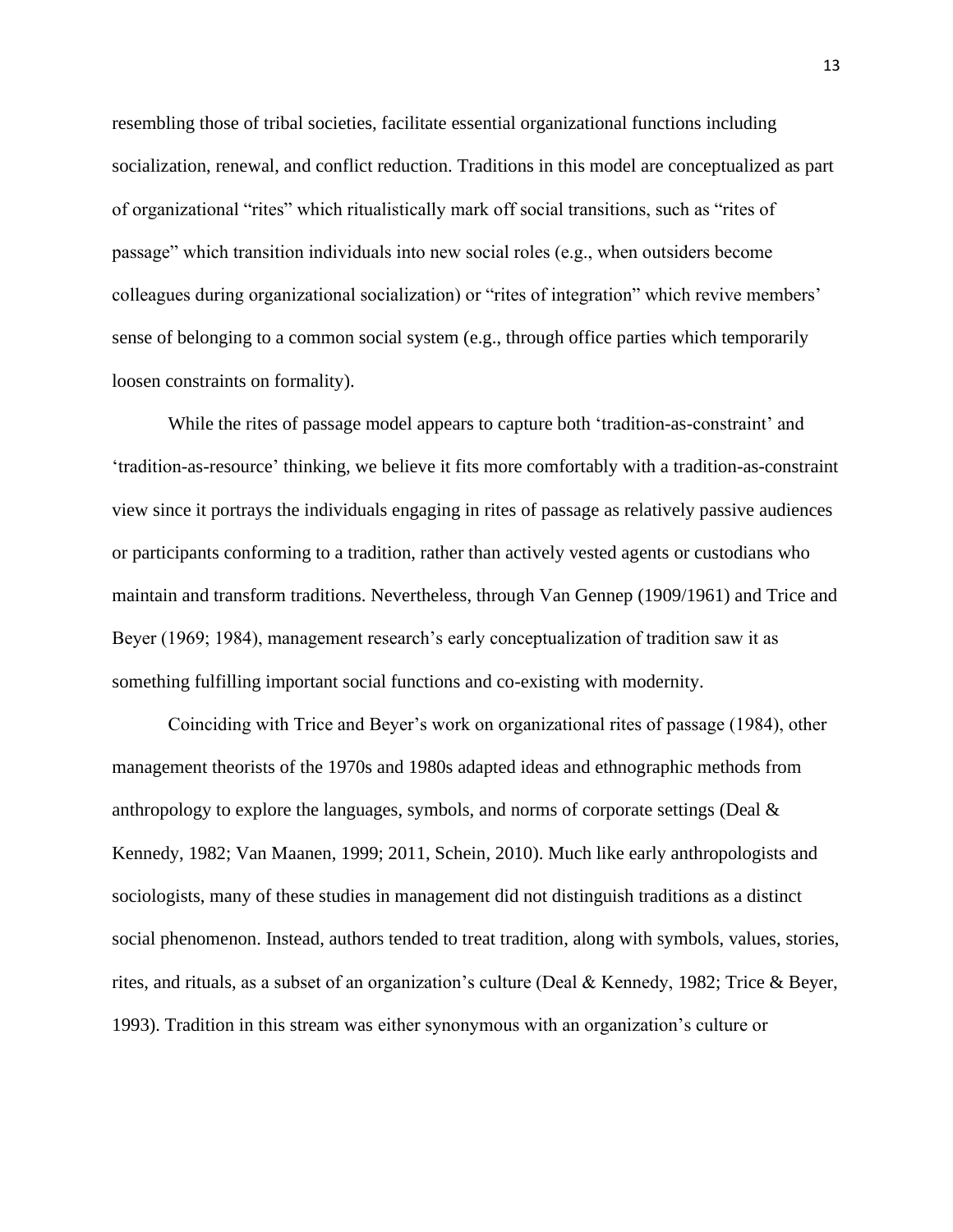established practices, or something that symbolizes an organization's culture (Deal & Kennedy, 1982; Trice & Beyer, 1984).

While pointing to the important functions of organizational rites and rituals, studies in the first wave of organizational culture research seem to fit a tradition-as-constraint view. These studies brought important insights about how traditions mold individuals, groups, and organizations, but gave little attention to how actors in turn shaped traditions over time through agency (Weber & Dacin, 2011). While both practitioner and scholarly work continues the ideas developed in this stream of organizational culture research, tradition is not generally treated as a unique phenomenon or topic of study (Chatman & O'Reilly, 2016).

*Critical streams in the social sciences and organization theory*: Within the tradition-asconstraint theme extending from the foundational works at the turn of the  $20<sup>th</sup>$  century to more recent management scholarship, researchers' descriptions of tradition ranged from being functional to unimportant to, at its worst, something stifling modernization (Durkheim, 1912/2008; Van Gennep, 1909/1961; Weber, 1905/2010; Shoham, 2011). Alongside these views a more critical stream emphasized traditions as systems of oppression. While Freud characterized tradition as religious sentiments repressed in modern society, and Marxists saw tradition as something to be undermined in their writings, a more elaborate expression of this view emerged from Hobsbawm and Ranger's (1983) edited collection (Soares, 1997). Unlike the previous works described above, this approach gives emphasis to the conscious creation and transmission of traditions, and to their co-existing with modernity.

Hobsbawm (1983) articulates a critical perspective, focusing on 'invented traditions'… "Traditions which appear or claim to be old… [but] are often quite recent in origin" (p. 1). According to this view, societal elites establish traditions in response to historical changes that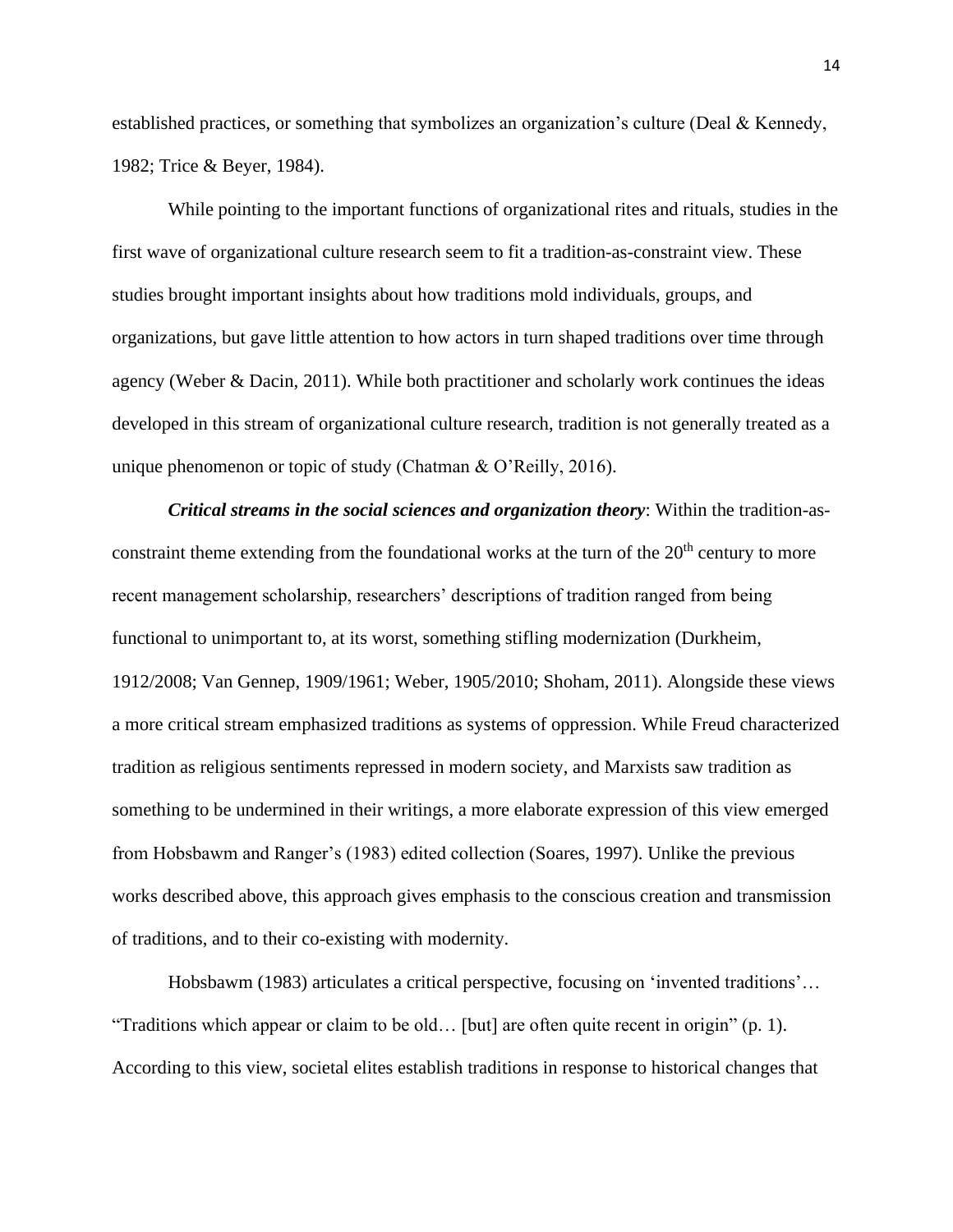undermine their power. Thus, traditions, as a set of symbolic practices governed by custodial elites constituting either overt or tacit rules, serve to socialize non-elites into particular norms and values that protect the elite's status (Hobsbawm, 1983). Still, while challenging the 'coherence' view of tradition in early sociology, neither Hobsbawm nor his co-author Ranger (Hobsbawm and Ranger, 1983) embrace the view that traditions are a resource that all actors can engage with in an open-ended manner. Only small groups of elites in societies are portrayed as active organizers, guardians or custodians of tradition. The mass of non-elite actors, however, is portrayed as passive participants or audiences who have traditions imposed on them and who are transformed (or made docile) by their experiences.

Hobsbawm and Ranger's (1983) view finds some currency among management theorists, either as a direct influence or as something which anticipated researchers' conclusions. Rosen (1985; 1988) for instance, illustrates how traditions such as corporate breakfasts or Christmas parties reinforce status hierarchies in organizations. In this view, traditions allow organizational elites to symbolically communicate members' differences in power and prestige in front of assembled audiences (Di Domenico & Phillips, 2009). Rowlinson and Hassard (1993) draw on the notion of invented traditions to show how organizations selectively reinterpret their pasts to develop desired identities and legitimate policies.

In summary, social scientists during the turn of the  $20<sup>th</sup>$  century primarily took a traditionas-constraint approach, an approach which has been taken up more recently by "first wave" organizational culture researchers. To many proponents of this view, tradition represents a coherent whole made up by the sum of institutions, values, and other cultural elements in a society. Except in descriptions of elite actors motivated to maintain systems of hierarchy, there is little sense of custodians. For the most part, traditions in this approach are relatively static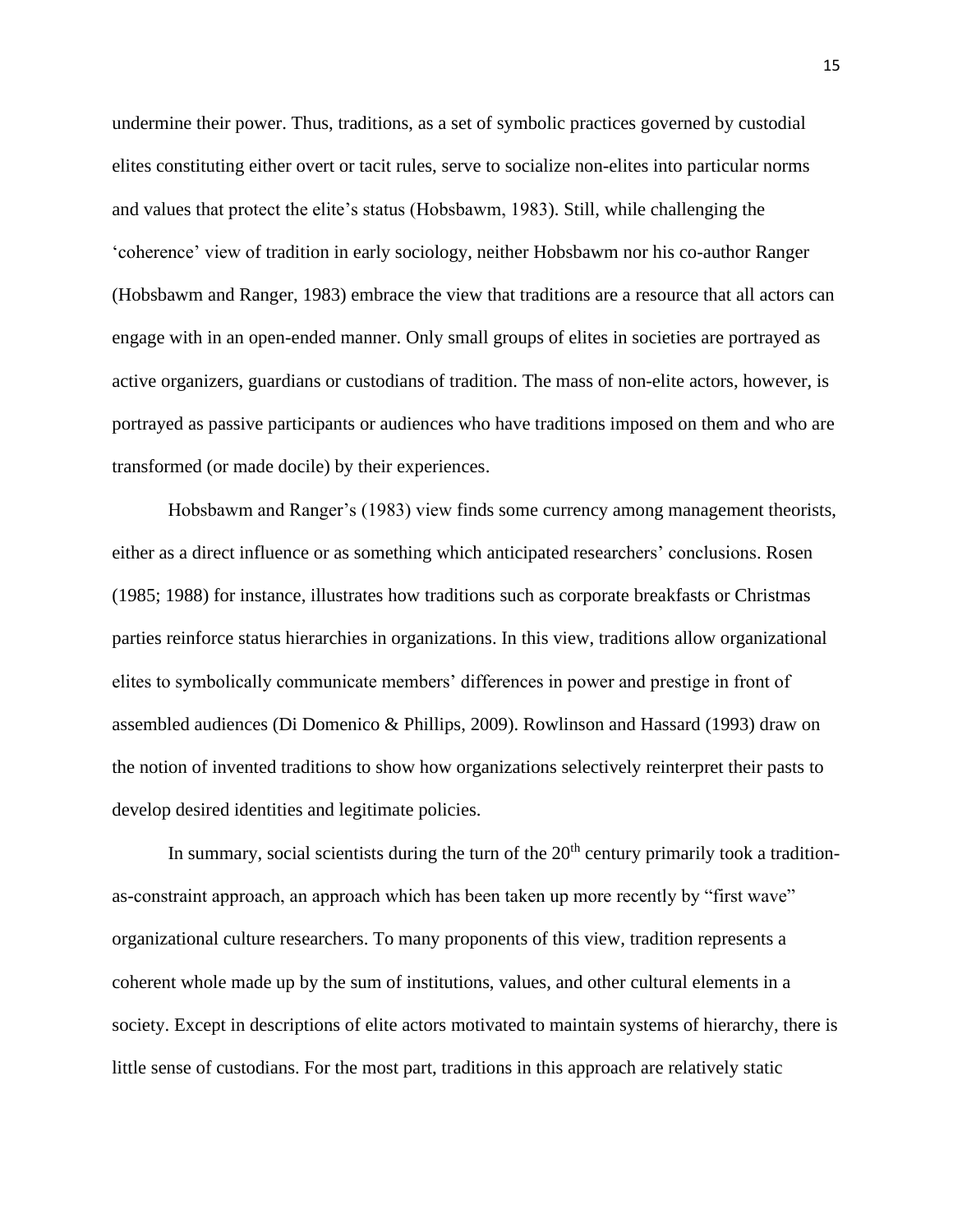(though eroding) entities which guide and constrain the behavior of passive participants whose actions and beliefs are shaped by the traditions into which they are born. This approach makes tradition difficult to distinguish from culture. Moreover, it suggests tradition is either unchanging, as when anthropologists compared "traditional" societies with "modern" ones, or a force in decline, as when sociologists describe the inevitable (and sometimes desirable) march of societies to modernity (Shoham, 2011).

This is not to say tradition is perceived as having no value or impact on society. As mentioned, Van Gennep (1909/1961) proposed that traditions serve essential functions in society; an idea that was adopted by management researchers giving attention to tradition as part of the organizational culture scholarship in the 1970s and 1980s (Barley et al., 1988; Weber & Dacin, 2011). Critical management theorists also found the notion of 'invented traditions' helpful in describing how elites organize and maintain traditions to defend their social positions in turbulent social contexts (Hobsbawm & Ranger, 1983).

#### **Reformulations in the Social Sciences and Humanities: Tradition as a Resource**

In this section, our intent is to show how social scientists since the 1950s, moved away from a 'tradition-as-constraint' view to a view that emphasizes traditions as dynamic resources that are actively managed (Eyerman & Jamison, 1998; Gusfield, 1967; Shils, 1981; Soares, 1997; Shoham, 2011; Stinchcombe, 1965; Weber & Dacin, 2011), what we refer to as a 'tradition-asresource' view. Below, we focus on three themes that characterize a tradition-as-resource approach: emphasis on traditions as changing, multiple and co-existing with modernity; the custodianship of traditions; and the open-ended outcomes of tradition. We provide a short overview of how this reformulated idea of tradition has brought new insights across a variety of social science and humanities subfields, including cultural sociology, economic sociology,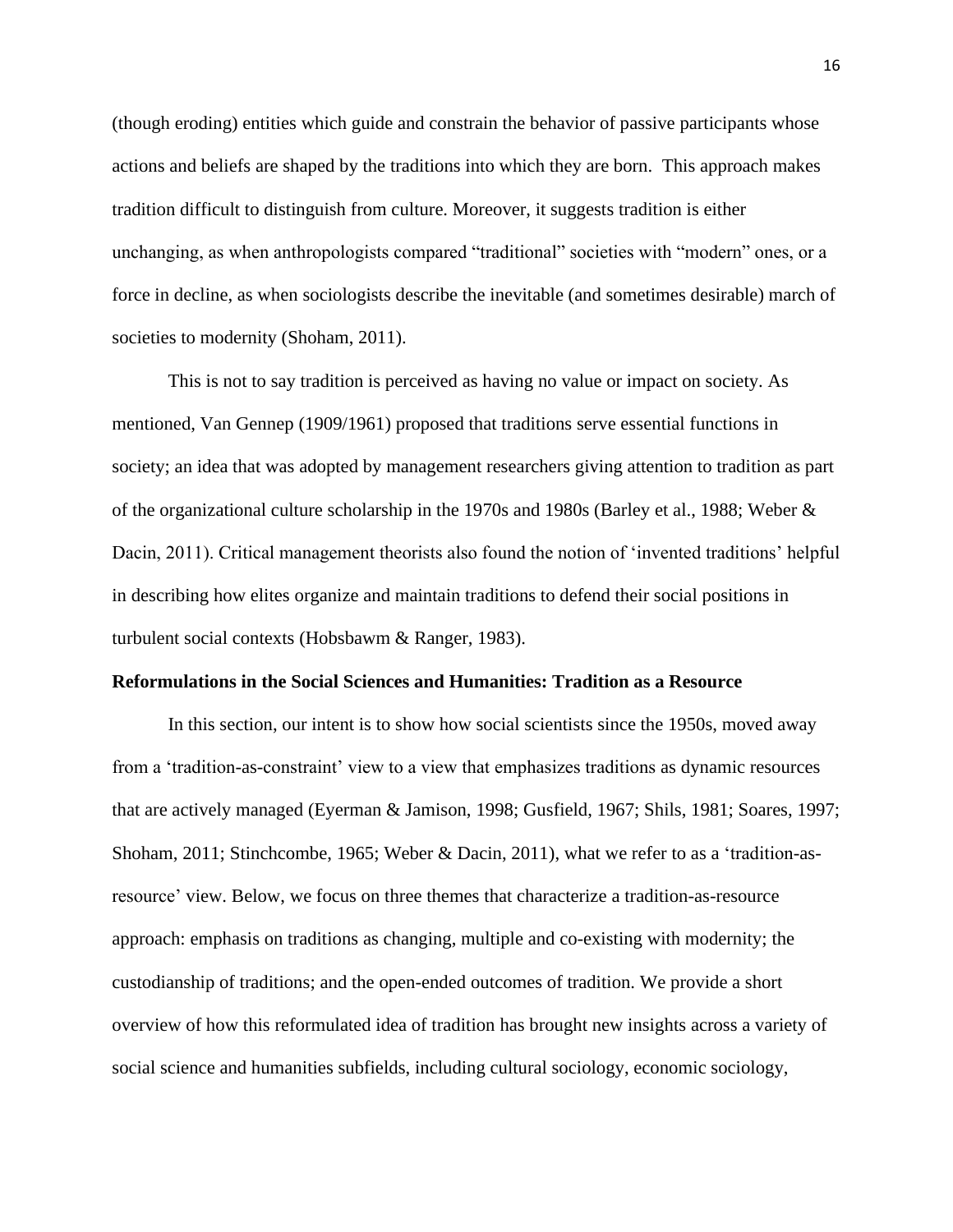history, folklore studies, the philosophy of science, marketing, and tourism studies—each of which tend to emphasize how traditions enable, rather than constrain social action (Biggart  $\&$ Beamish, 2003; Belk & Costa, 1998; Bruns, 1991; Chhabra, Healy, & Sills, 2003; Halbawchs, 1992; Kuhn, 1962; Lowenthal, 2015; Redfield, 1960; Zerubavel, 1996). After providing this background, we describe how a tradition-as-resource view influenced and emerged in the field of management after the 1980s.

Our review of the last few decades of research suggests that a tradition-as-resource has become the dominant perspective. Though we believe this perspective comes from a more nuanced analysis of tradition, we also argue that the older tradition-as-constraint view retains valid findings that if abandoned, will lead to a partial and fragmented understanding of the phenomenon. We suggest that integration of the two perspectives is necessary because neither alone accounts for the mutual transformation of actors and traditions in their interaction over time. But first we recount the emerging trends in the tradition-as-resource literature steams.

*Multiple and co-existing traditions*: Beginning in the 1960s, Stinchcombe theorized that the time and place in which an organizational form originated imprinted organizations of that type with an "organizational tradition" surviving into future periods even if its environment later changed (Stinchcombe, 1965, p. 160). Importantly, Stinchcombe explicitly suggested a role for agency and custodianship in the transmission of traditions, stating "The problem is to specify who it is that carries 'tradition' and why they carry it, whose 'interests' become 'vested,' under what conditions, by what devices, whose 'folkways' cannot be changed by regulation, and why" (Stinchcombe, 1965, p. 167). Moreover, this view brought tradition to the field-level, suggesting that multiple traditions can co-exist in society without necessarily forming a coherent whole.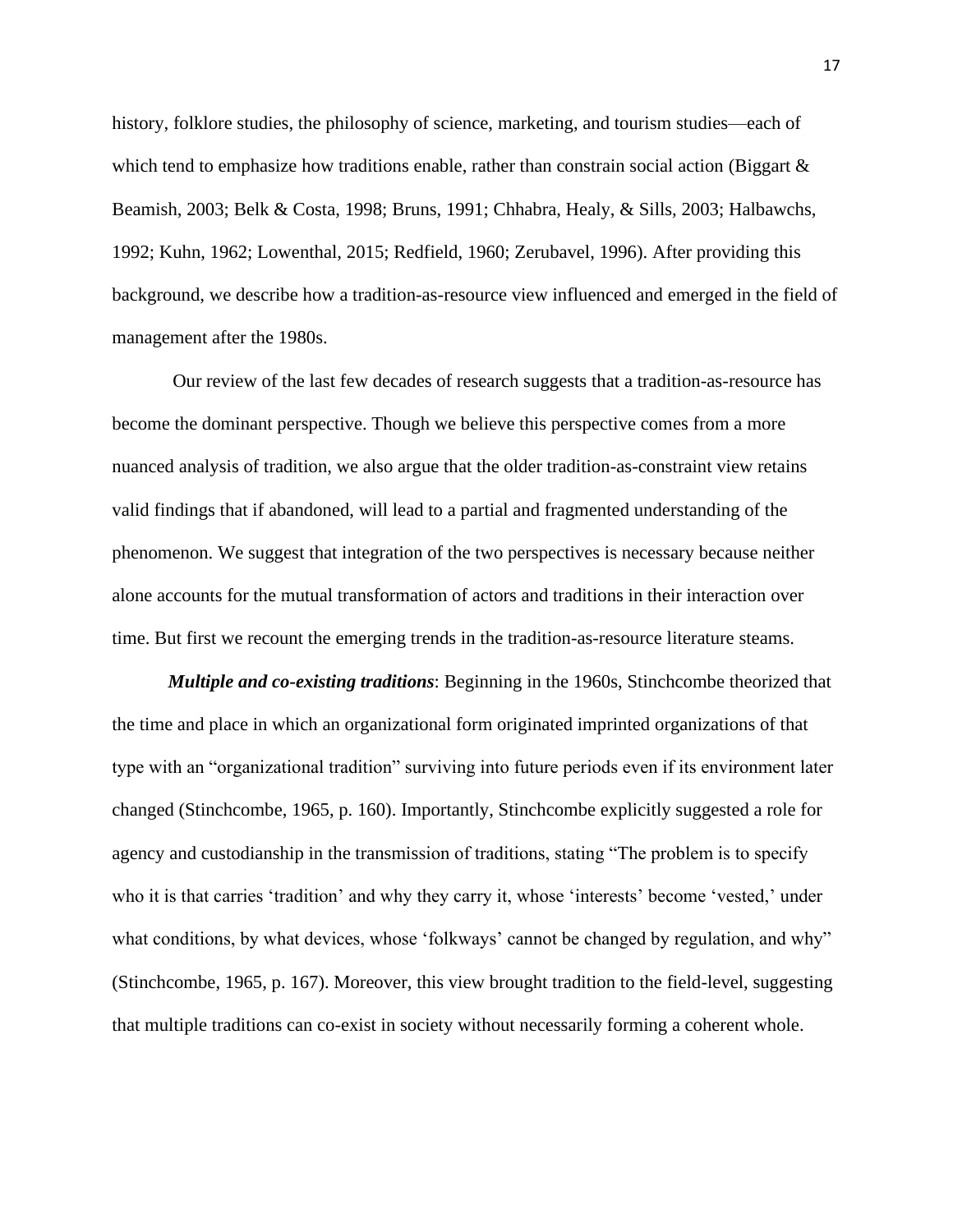Gusfield (1967) drew on a range of empirical examples to challenge sociological thought since Weber depicted tradition and modernity as polar opposites or tradition as something impeding modernism. Illustrating "fallacies" in prior research, such as assumptions that traditions were unchanging in 'traditional' societies, that a society's tradition formed a coherent whole, or that modernization necessarily weakened tradition, Gusfield promoted the now dominant "co-existence" sociological perspective on tradition (Gusfield, 1967). According to this view, modern social arrangements do not replace traditional ones, but exist alongside each other and have varying relationships, ranging from conflict to mutual reinforcement (Shoham, 2011). While these essays informed future research, it was Shils' (1981) influential theory which distinguished tradition as a phenomenon of study apart from culture or as a peripheral element in studies of modernization.

Shils' (1981) theory defines tradition as any element of past practice or belief that is transmitted ("handed down") by an authority to others who re-enact them for at least three generations. Unlike prior approaches which viewed societal tradition as a coherent unity – and therefore difficult to distinguish from culture, Shils argues that discrete traditions in a society can be identified by spotting both the product (which could be a language, skill, artifact, social arrangement, or idea) and its transmission process. Our characterization of this view is one of tradition as a resource because, here, traditions allow custodians, their communities and members to fulfill various needs ranging from order to creativity to love.

While Weber and early anthropologists equated tradition with unthinking behavior (Shoham, 2011), Shils (1981) portrays adherents of a tradition as active agents or custodians adapting tradition to achieve various goals. The theory distinguishes between 'substantive' traditions such as religion and marriage, which provide stability to societies, and 'creative'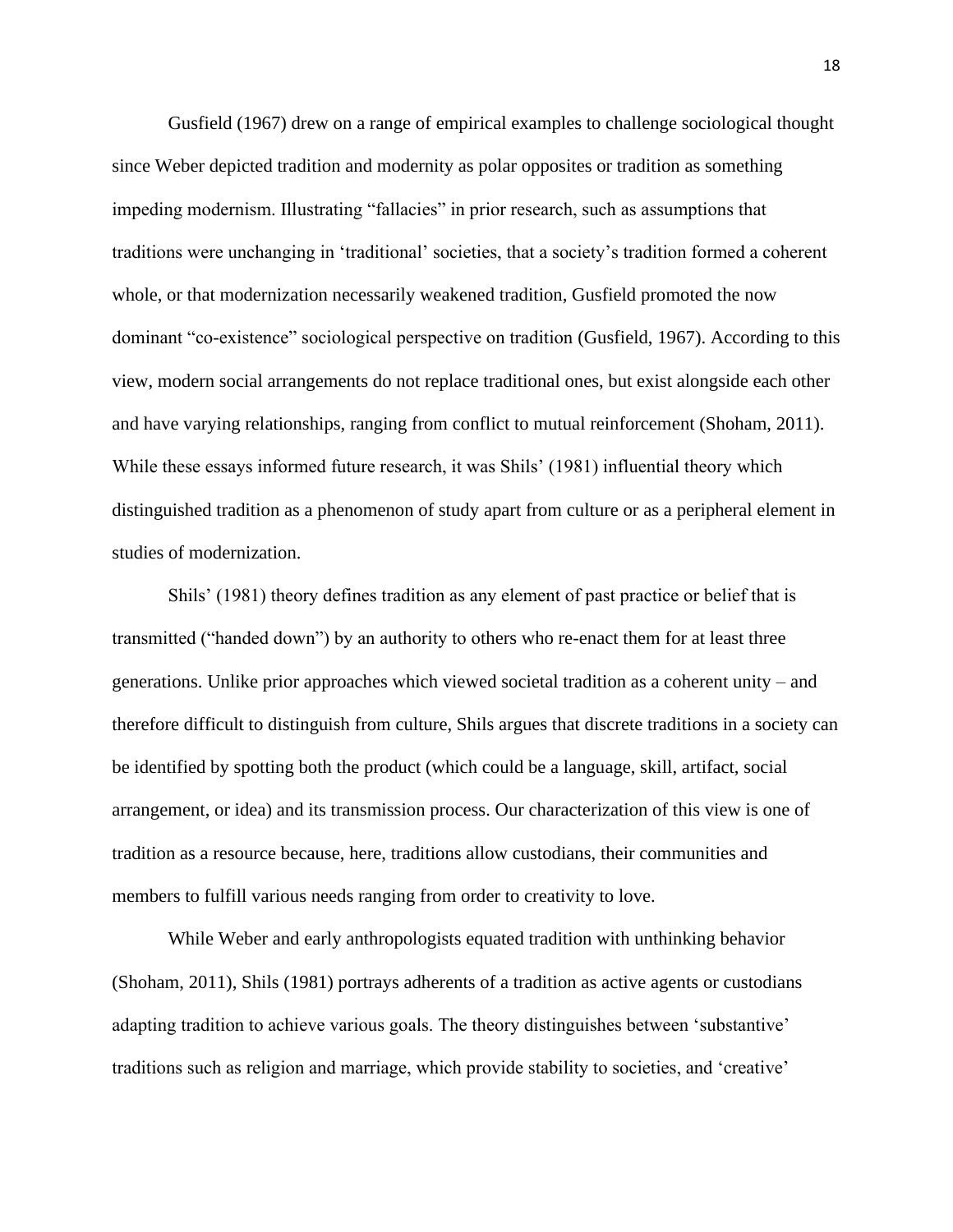traditions such as science, philosophy, and painting which include rules by which their practitioners modify them (Jacobs, 2007). While all traditions, according to Shils, contain a "normativeness of transmission" (i.e., the assumption that they are worthy of acceptance by future generations), creative traditions inherently encourage adherents to adapt them to suit emerging needs or discoveries. These actors are then custodians of tradition, that is, individuals and groups who maintain and adapt traditions because, far from constraining action, traditions enable them to accomplish important goals.

Shils' theory of tradition (1981) can be characterized as evolutionary, in that the traditions that survive are those which adapt to changing environments (Jacobs, 2007). Importantly, this perspective emphasizes that tradition is not opposed to modernity. Rather, modernity should be seen as one set of traditions, primarily a creative tradition of rationalization in large organizations, replacing other, primarily substantive, traditions. Stinchcombe's (1965) and Shils' (1981) theorizing on tradition, and particularly its emphasis on custodians actively managing or transmitting tradition, informs more recent treatments of tradition in the social sciences, with later work refining, critiquing, or applying these ideas (Eyerman & Jamison, 1998; Jacobs, 2007; Shoham, 2011; Soares, 1997).

While there is variance in definitions of tradition, more recent perspectives emphasize the crucial role of custodians—individuals or groups who are vested in the continuity of traditions and who carry, invent, guide, adapt, and protect them. Despite differences, many of these views share an interest in how custodians actively and often strategically connect with tradition. In anthropology, researchers examine tradition as a form of communication within groups, as tacit knowledge, and as a resource against domination (Boyer, 1992; Douglas, 1972; Phillips & Schochet (2004). In the field of history, Lowenthal (2015) advanced the view that societies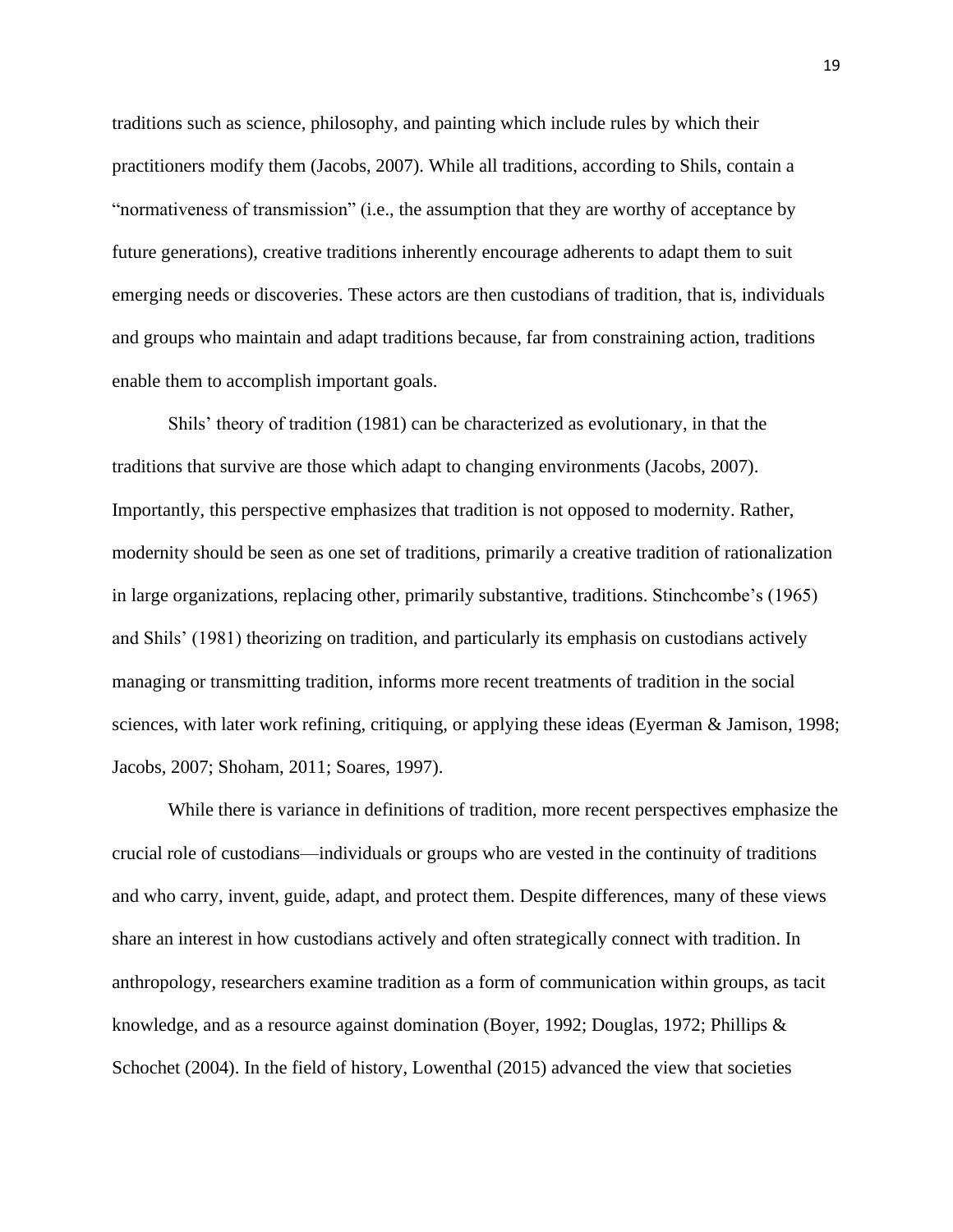continually reinterpret their pasts, sometimes stagnating social change, at other times encouraging groups to imagine new possibilities; the past may be various portrayed as similar or different compared to the present, and motives for interpreting the past range from political to aesthetic.

*Traditions as actively managed resources*: Within sociology, several researchers challenge the 'invented tradition' approach by theorizing how actors creatively use and adapt traditions. Eyerman and Jamison (1998), for example, emphasize that traditions involve "conscious articulation" … "it is the conscious articulation—the process of naming, defining, and making coherent—which distinguishes tradition from custom or habit, which are similar in that they all deal with recurrence" (Eyerman & Jamison, 1998, p. 27). By defining tradition as conscious behaviour, Eyerman and Jamison's definition explicitly excludes earlier sociological and anthropological views that conflated tradition with culture, values, or institutions.

Tradition drives social action because it provides rules and resources—there are musical traditions, social movement traditions, and many others, which actors can use to communicate, to organize, and create community. Like composing a new work in a musical genre, custodians must embellish traditions to some degree in order to rejuvenate them and create new meaning but must follow at least some rules in order to be understood. Likewise, Eyerman and Jamison (1998) see tradition co-existing with modernity. Traditions survive in modern societies, but with the breakdowns of national and local communities, individuals have greater opportunities to selfselect into cultural traditions which fulfill their needs for identity and group belongingness: "Traditions in today's world are usually selected rather than imposed… The selection of tradition has become ever more individualized and transitory" (Eyerman & Jamison, 1998, p. 30). In this regard, custodians facilitate both the selection and enactment of traditions. Finally, Eyerman and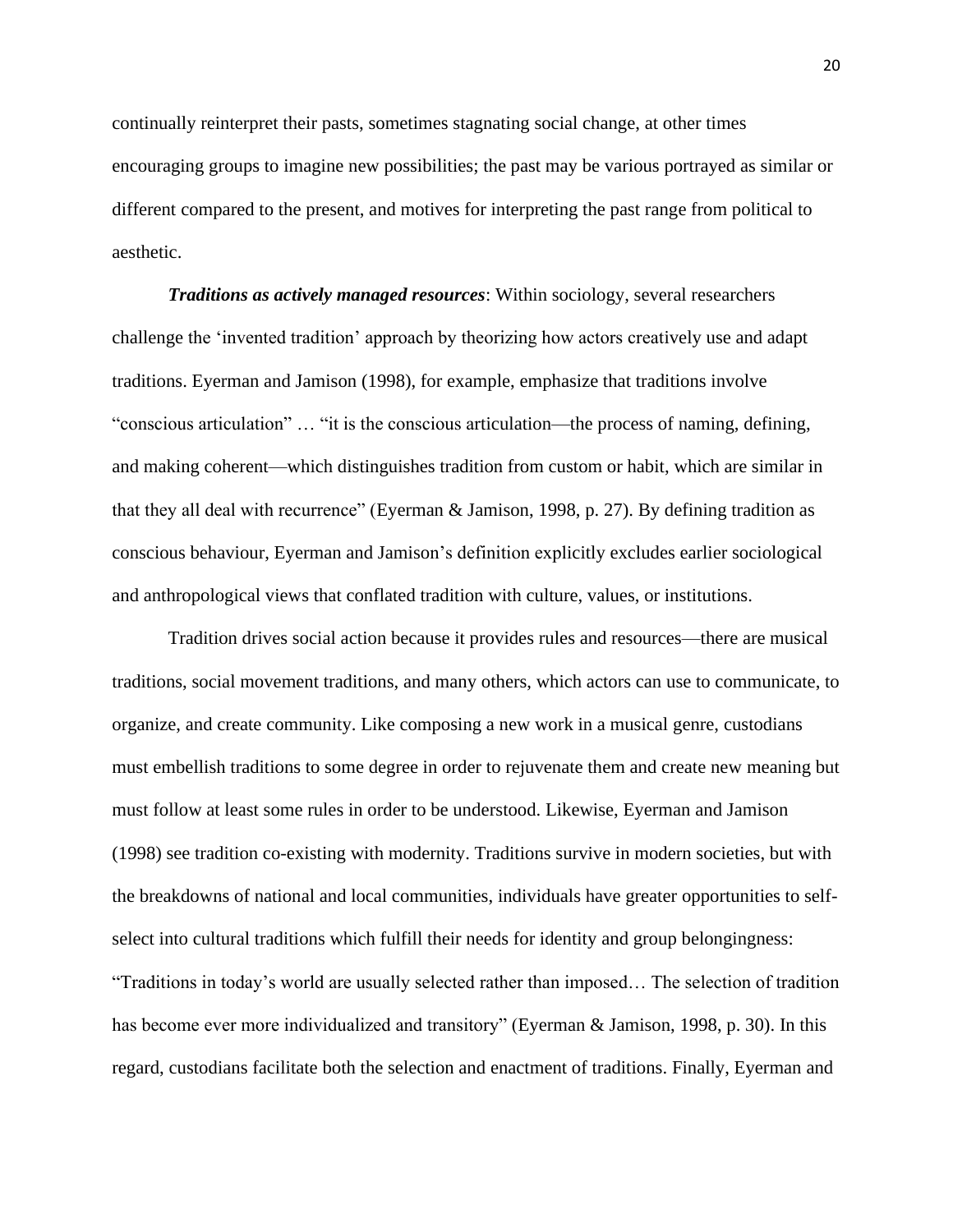Jamison's (1998) view of tradition represents growing agnosticism about the origins of tradition—rather than distinguishing between 'authentic' and 'invented' traditions, Eyerman and Jamison (1998) note that all traditions are created by an individual or a collective custodian, though the motives and whether the tradition emerged from a systematic effort varies. For example, in their study of the Texas A & M Aggie Bonfire, Dacin & Dacin (2008) show that traditions can emerge via serendipity rather than conscious articulation.

Arguing that "tradition, precisely defined, should be one of the ways sociologists understand the logic of social action, group identity, and collective memory", Soares (1997, p. 6) lamented that most sociologists had either ignored the role of tradition, like the early sociologists or, like Shils, treated it too broadly as anything displaying continuity. What is unique about tradition, Soares (1997) argues, is that custodians are 'self-conscious' about their attempts to show responsibility to 'the past as well as the future'. Like Eyerman & Jamison (1998), Soares' (1997) definition acknowledges tradition as a resource and something carried out by its adherents in a highly self-conscious manner: "A living social tradition… must engage a group of practitioners who have a sense of community based on a shared identification with a particular past (Soares, 1997, p. 14)… [tradition is a] cultural resource which patterns the responses of particular communities to contemporary challenges" (Soares, 1997, p. 16).

More recently, Shoham's review of social scientific approaches to tradition argues that the construct's explanatory power can be increased by treating tradition as "a socio-cultural practice that assigns temporal meaning" (Shoham, 2011, p. 314). In this view, whether traditions are 'authentic' or 'invented' is largely unimportant: "every tradition must have been invented at some time and by someone—whether great minds of in the Axial Age or the tourist industry of the 20<sup>th</sup> century; what is more, tradition is constantly being reinvented" (Shoham, 2011, p. 335).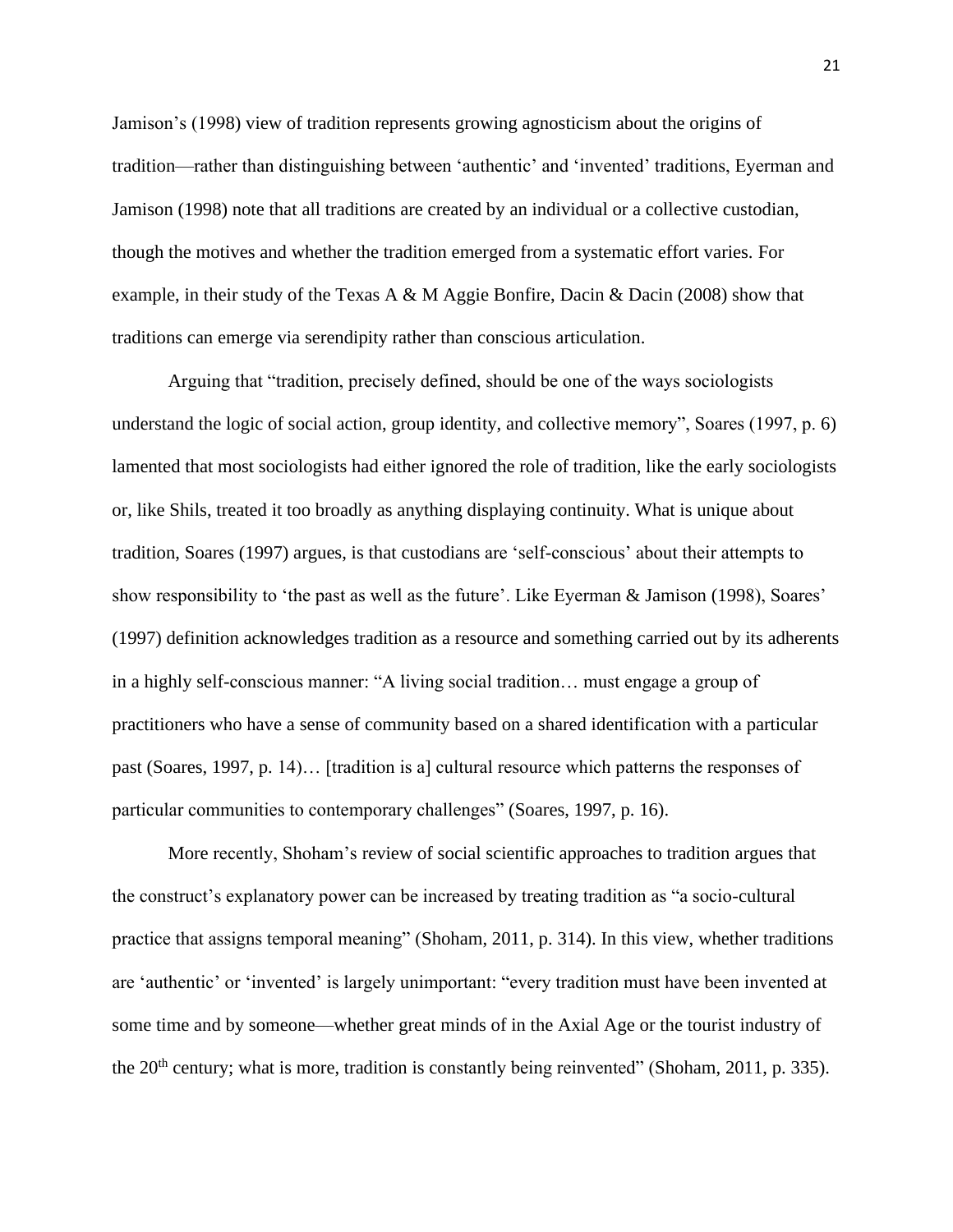Instead, custodians collectively construct traditions, ranging from annual family parties to great religions, to locate themselves through time (past, present, and future), just as the notion of place locates communities geographically or social identities distinguish between groups. By emphasizing the subjective, meaning-making aspect of tradition, Shoham (2011) argues that tradition helps researchers understand how groups and societies interpret their world, construct norms, legitimate authority, and develop collective identities. However, not all sociologists ascribe to this view. Giddens (1999), for example, maintains the view that modernity involves the erosion of tradition, defined as relatively unreflective behaviour.

In cultural sociology, following Swidler's (1986) reconceptualization of culture as a 'toolkit' providing actors repertoires of action, researchers now emphasize a tradition-asresource perspective. In particular, researchers examine how communities establish traditions that assist the formation and transmission of collective memory (Dacin & Dacin, 2018; Armstrong & Crage, 2006; Simko, 2012; Vinitzky-Seroussi, 2002; Zerubavel, 1996). Building on Halbawchs' (1992) concept of collective memory, these studies portray participants as custodial agents who collaborate as well as contest with one another to create and maintain traditions such as commemorations (Steidl, 2013; Zerubavel, 1996).

Social movement theorists also draw on the notion of tradition, showing that activists and organizations use tradition to legitimate their actions or develop new styles (Eyerman & Jamison, 1998; DeSoucey, 2010; Rao, Monin, & Durand, 2003). Tradition also serves as a basis for developing group identity. Rao et al. (2003) find culinary traditions serving as bases for group identities among French chefs, each associated with alternate role prescriptions and styles of cooking. DeSoucey (2010) develops the concept of "gastronationalism" in food politics. Examining the politics of foie gras in the European Union, DeSoucey (2010) illustrates how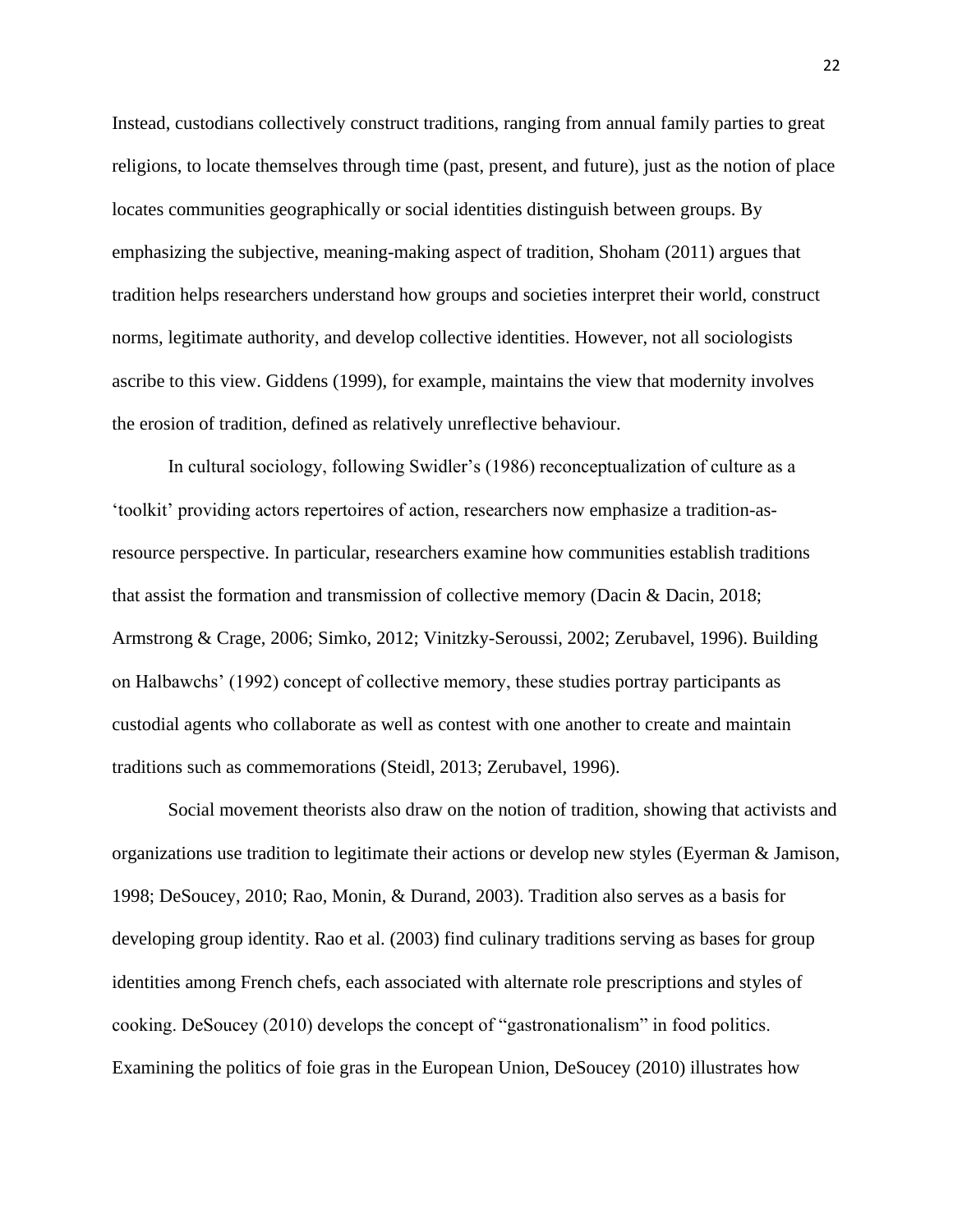producers and French politicians linked the food to French national tradition, associating its production and consumption with an affirmation of French identity and, moreover, building support for economic protections. Other researchers such as Molotch, Freudenburg and Paulsen (2000) likewise suggest that traditions help communities transform geographic space into a distinct "place" associated with particular identities, styles, or 'character'.

*Tradition as resource in other disciplines*: Outside of cultural sociology, economic and institutional theorists have also started to turn their attention to tradition, mostly taking perspectives that seem to fall closer to a tradition-as-resource perspective. Biggart and Beamish's (2003) review uses the term 'convention' to describe '"shared templates for interpreting situations and planning courses of action in mutually comprehensible ways" (Biggart  $\&$ Beamish, 2003, p. 444). From the economic sociology perspective, convention serves to coordinate economic activity in societies because it makes behavior predictable. According to this view, economic transactions involve not only risk (where rational decision-making is possible, as expected outcomes can be calculated), but also uncertainty (where preferences cannot be ranked or the facts are unclear). Under these circumstances, actors' decisions require some sort of justification which over time can become conventionalized—taken-for-granted and mutually perceived to be 'normal and right' (Biggart & Beamish, 2003, p. 456). When conventions form, these enable actors to predict and, to some degree, enforce each other's behavior. Thus, convention serves as a coordination mechanism in the way that markets or hierarchies coordinate behavior (Biggart & Beamish, 2003). Tradition, particularly Stinchcombe's (1965) statement on organizational tradition, also informed the growing literature on organizational imprinting and the notion that attributes an organization acquires during its founding are retained despite later environmental change (Johnson, 2007; Marquis & Tilcsik,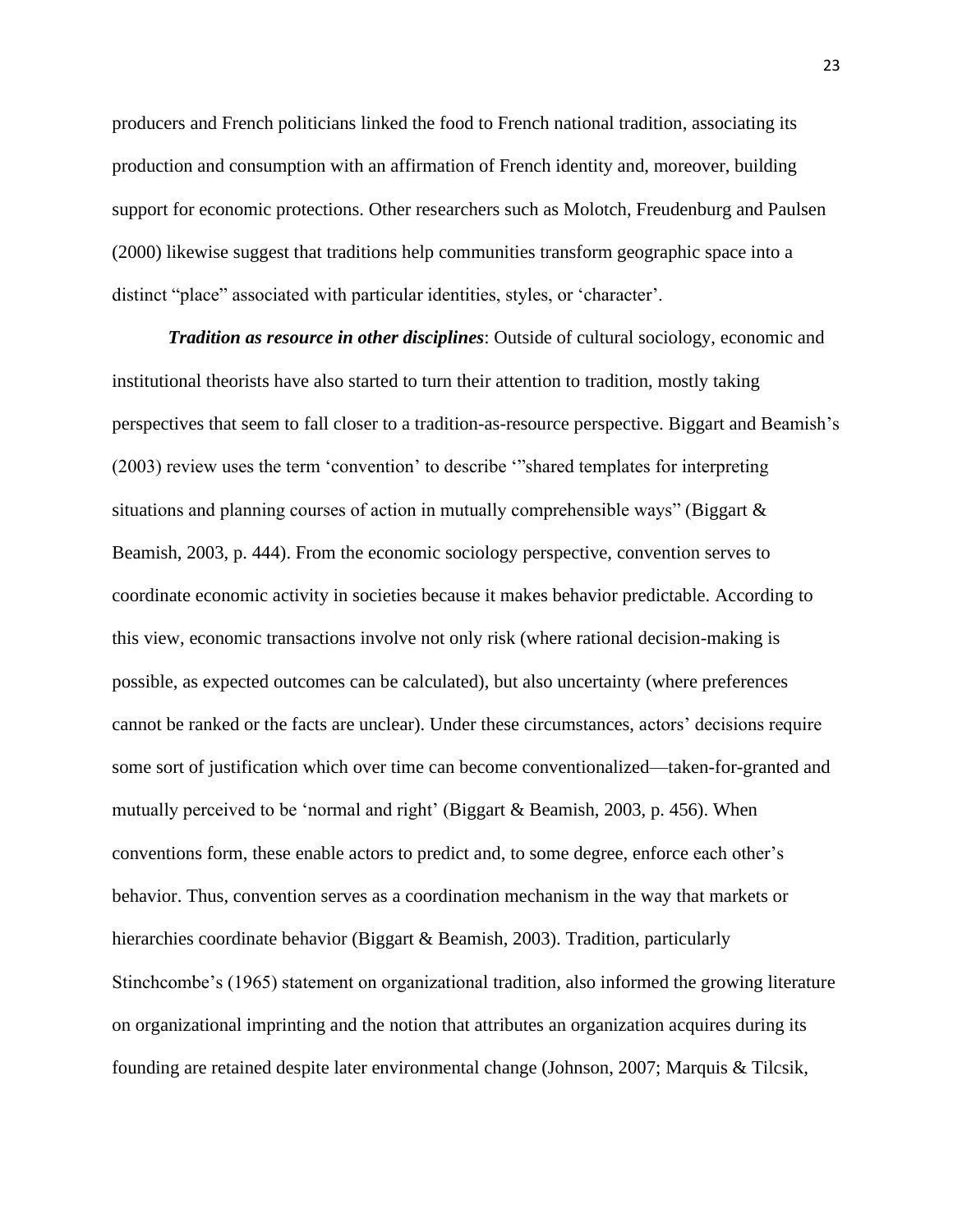2013). In turn, this literature informed various subfields of management theory, including institutional theory, organizational ecology, and career management (Marquis & Tilcsik, 2013).

In literature and folklore studies, scholars focused on tradition's hermeneutic role—its ability to help individuals or communities interpret their worlds (Bruns, 1991; McDonald, 1997; Redfield, 1960). While many scholars in these areas treat tradition synonymously with culture, Redfield (1960) distinguishes the "great tradition" of a society from its "little tradition". Great tradition, according to Redfield, consists of the urban, literary, learned, elite culture, consisting of specialized bodies of knowledge such as the Western Canon. Little tradition, by contrast, involves local, rural, unwritten, and "for the most part taken for granted and not submitted to much scrutiny or considered refinement and improvement" (Redfield, quoted in Shoham, 2011, p. 330). These two traditions interact in various ways through a civilization's history, as when Romantic artists incorporated folklore and rural traditions into literature and music now considered high art.

In the philosophy of science literature, Kuhn's (1962) theory of scientific paradigms appears to align with Redfield's notion of "great traditions". Challenging the notion that scientific research involves the gradual accumulation of findings, Kuhn (1962) argued that most scientists conduct research within particular scientific traditions or "paradigms", each with its own problems and methods, and that great breakthroughs come not from the accumulation of findings in these paradigms, but the replacement of one paradigm by another (for example, Einstein's theory of relativity did not improve Newtonian physics so much as replace it).

As scholarly understanding of tradition developed, researchers from applied disciplines borrowed theories to explain phenomena of interest in management, marketing, and tourism. Tourism researchers are especially interested in the question of authenticity, the conditions under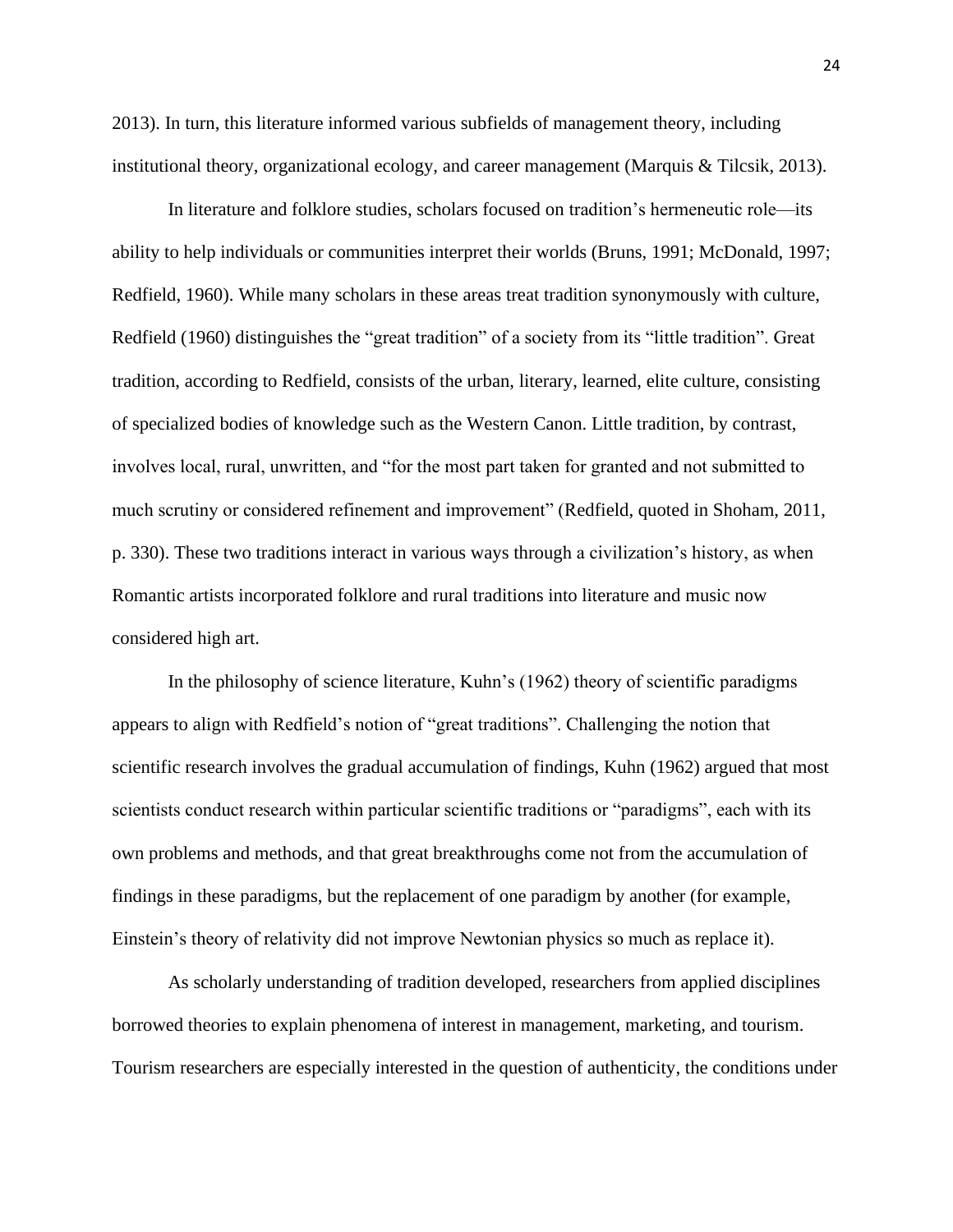which tourists experience traditions as authentic or "sincere" and the outcomes when they do so (Chhabra et al., 2003; Robinson & Clifford, 2012; Taylor, 2001). In marketing, scholars tend to examine tradition in the context of consumption as the basis for authenticity and nostalgia in processes of myth and place making (Belk & Costa, 1998; Beverland & Farrelly, 2009; Peñaloza, 2001; Thompson & Tian, 2007).

Management scholars have also turned their attention to tradition. The early management literature did not usually distinguish tradition from other aspects of an organization's culture, such as symbols and rituals (Chatman & O'Reilly, 2016; Trice & Beyer, 1993). We attribute this partially to a tradition-as-constraint perspective imprinted from theories drawn from seminal sociological and anthropological works. As we elaborate in the following section, management researchers' more recent work goes further to theorize tradition as a distinct construct (Dacin & Dacin, 2008; Hibbert & McQuade, 2005; Rowlinson & Hassard, 1993). While acknowledging the positive direction of this trend, we argue that the focus on how custodians use traditions strategically to accomplish organizational goals may obscure earlier insights about how traditions change these actors as well (Trice  $\&$  Beyer, 1993). The fragmented nature of this literature makes it difficult for management theorists to grasp where earlier and later management research streams present compatible claims, where their claims about tradition conflict, what insights tradition brings to our understanding of organizational phenomena generally, and what questions remain. We explore these issues below.

#### **New Perspectives on Tradition in Management Scholarship**

Since the 1980s, a variety of streams in management scholarship incorporate emerging theories of tradition in the social sciences (Weber & Dacin, 2011). These areas of research, which either treat tradition as an explanatory construct or explore its role in organizations,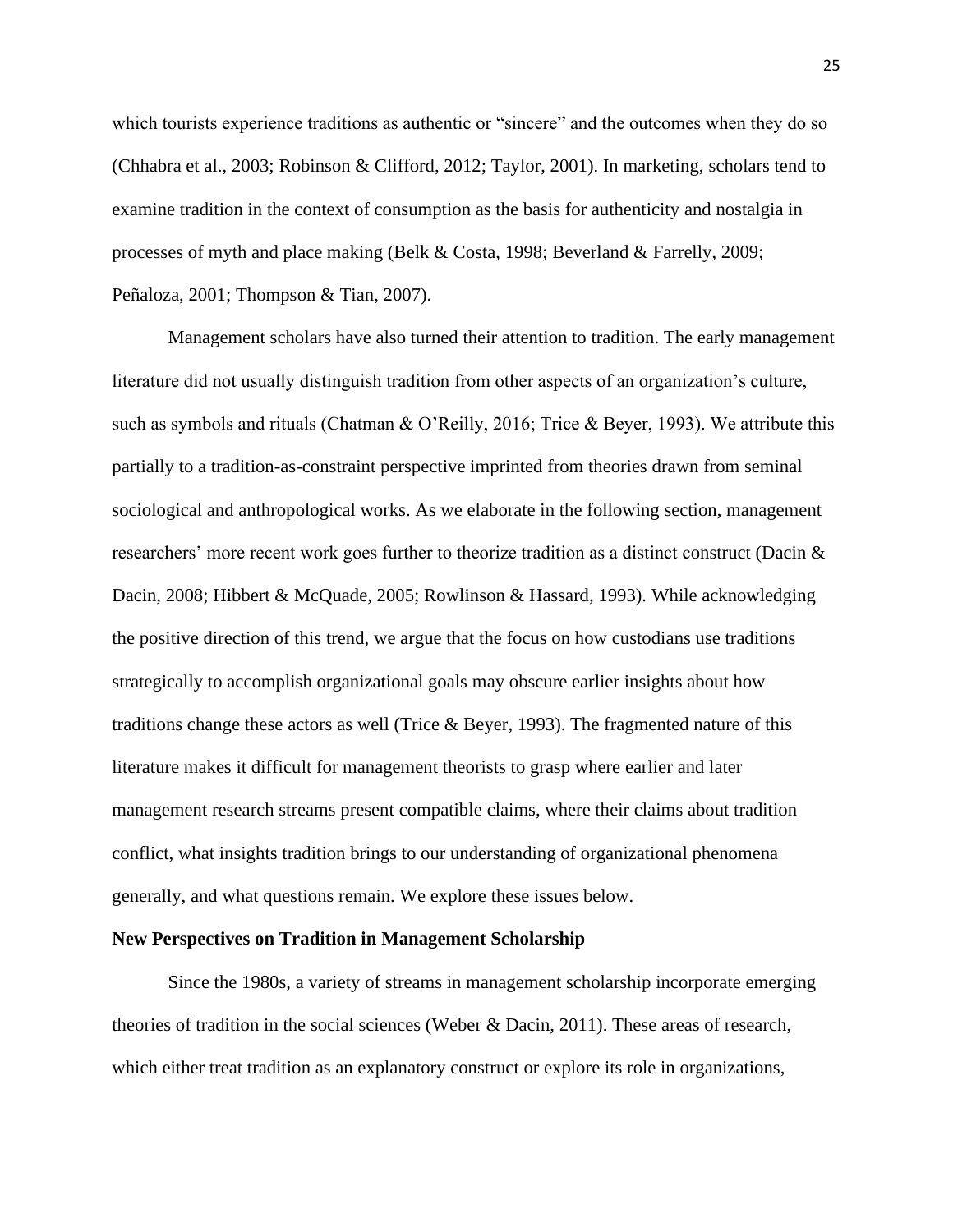include the "second wave" of organizational culture research (New Organizational Culture approach) (Birnholtz, Cohen, & Hoch, 2007; Howard-Grenville et al., 2013; Schultz & Hernes, 2013; Walsh & Glynn, 2008; Weber & Dacin, 2011), institutional theory (Dacin & Dacin, 2008; Dacin et al., 2010; Lok & de Rond, 2013), critical management studies (Rosen, 1985; 1988; Di Domenico & Phillips, 2009), field theory (Anand & Jones, 2008; Anand & Watson, 2004), organizational history and memory (Foster et al., 2011; Hatch & Schultz, 2017; Rowlinson & Hassard, 1993), and occasionally business ethics (Feldman, 2007), group dynamics (Fine  $\&$ Hallett, 2014; Fine & Corte, 2017), and interorganizational collaboration (Hibbert & McQuade, 2005; Hibbert & Huxham 2010). Much more than in earlier research, these studies highlight the multiple modes in which actors engage with traditions—as organizers who establish a tradition, as carriers who transfer it to new settings or generations, as participants who repeatedly enact it, or as audiences who regulate it by conferring legitimacy or resources. We identify three themes that characterize this research: traditions and custodianship, tradition as intangible assets, and open-ended outcomes.

*Traditions and custodianship*: Institutional theorists have conceptualized traditions as ritual practices involving an element of theatrical performance. While critical approaches also touched on this aspect (Rosen, 1985), institutional and field studies describe more open-ended motives among actors participating and outcomes of tradition (Anand & Watson, 2004; Dacin et al., 2010). Importantly, these more recent efforts explicitly incorporate the notion of custodianship or guardianship in management scholarship on tradition (Dacin & Dacin, 2008; Dacin et al., 2010; DeJordy, 2010; Lok & de Rond, 2013). Dacin and Dacin (2008) was the first study in management to build on Soares' (1997) notion of custodianship to examine 'traditions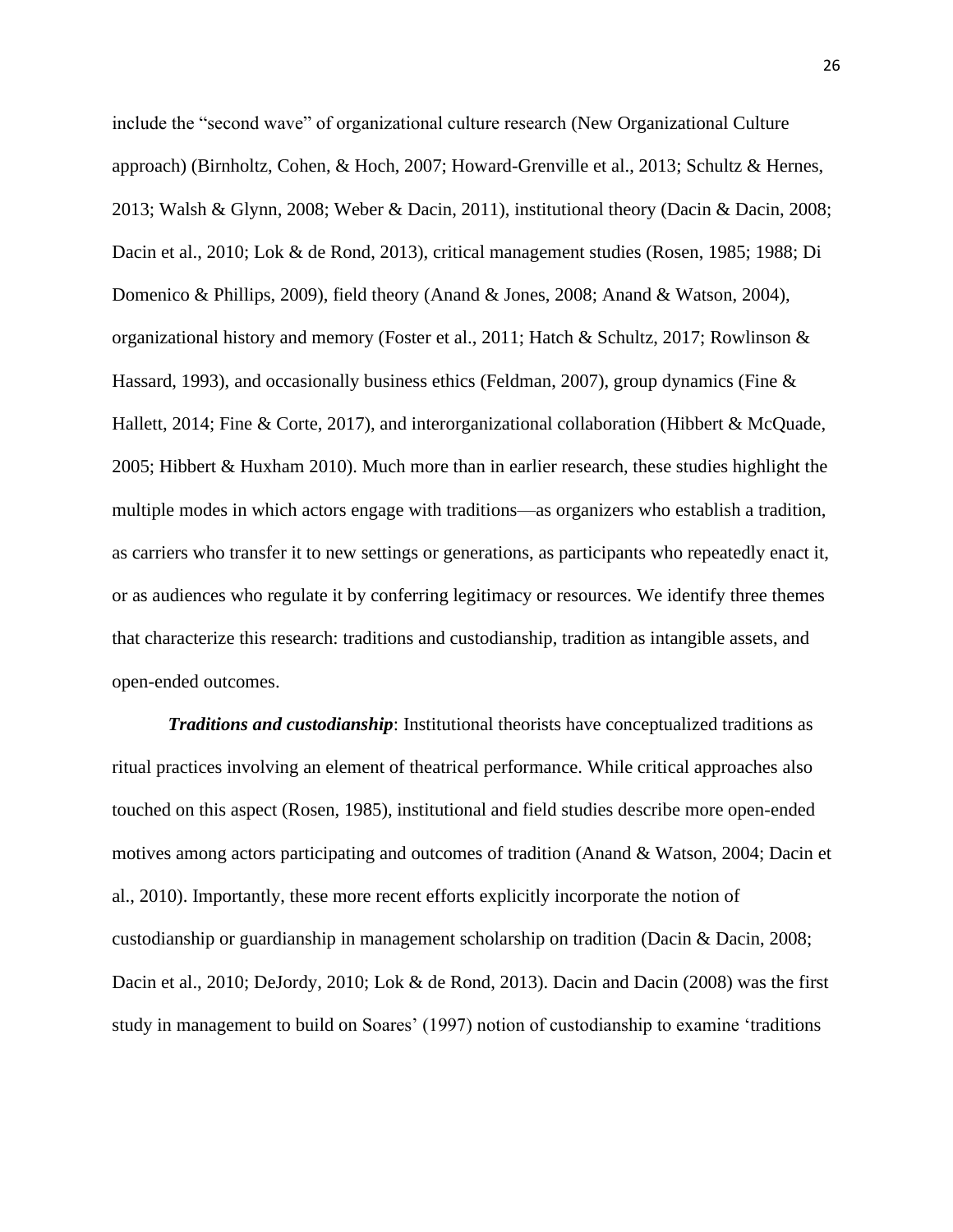as institutionalized practice' by illustrating how relatively stable and value-laden practices are actively managed by custodians vested in their continuity.

Using the case of the Aggie Bonfire at Texas A&M University, Dacin and Dacin show how following numerous challenges to its legitimacy over time, the Bonfire's custodians adapted it by altering or removing its ancillary elements, but retained the core elements that defined the tradition (Dacin & Dacin, 2008). Dacin and Dacin (2008) and a second study linking ritual performance to institutional maintenance (Dacin et al., 2010), suggest custodians manage and transmit traditions for a variety of purposes, not necessarily with an intent to change or maintain institutions. Dacin et al. (2010) and Lok and de Rond's (2013) studies of formal dining in Cambridge Colleges and the Oxbridge Boat Race, respectively, illustrate how custodians work 'behind the scenes' to maintain and transmit even the most ostensibly stable traditions. In formal and voluntary roles, custodians socialize new organizational members to a tradition, enforce adherence to its rules, and repair damage done to it through events which would otherwise undermine it (Dacin et al, 2010; Lok & de Rond, 2013).

*Tradition as intangible assets*: The concept of traditions as intangible assets managed by custodians is a prevailing theme the "second wave" organizational culture and organizational identity literatures. Much of this literature concerns traditions as symbolic constructions which organizational actors maintain, develop, and even resurrect because they give shared meaning to situations (Weick, 1995: 134). Foster et al. argue an organization's history should be seen as a strategic asset in that "narrative accounts of a firm's history may be used to… appropriate or borrow the legitimacy of related or proximate social institutions and incorporate it into its identity or brand... [which] can create a substantial and sustainable competitive advantage" (Foster et al., 2011, p. 102).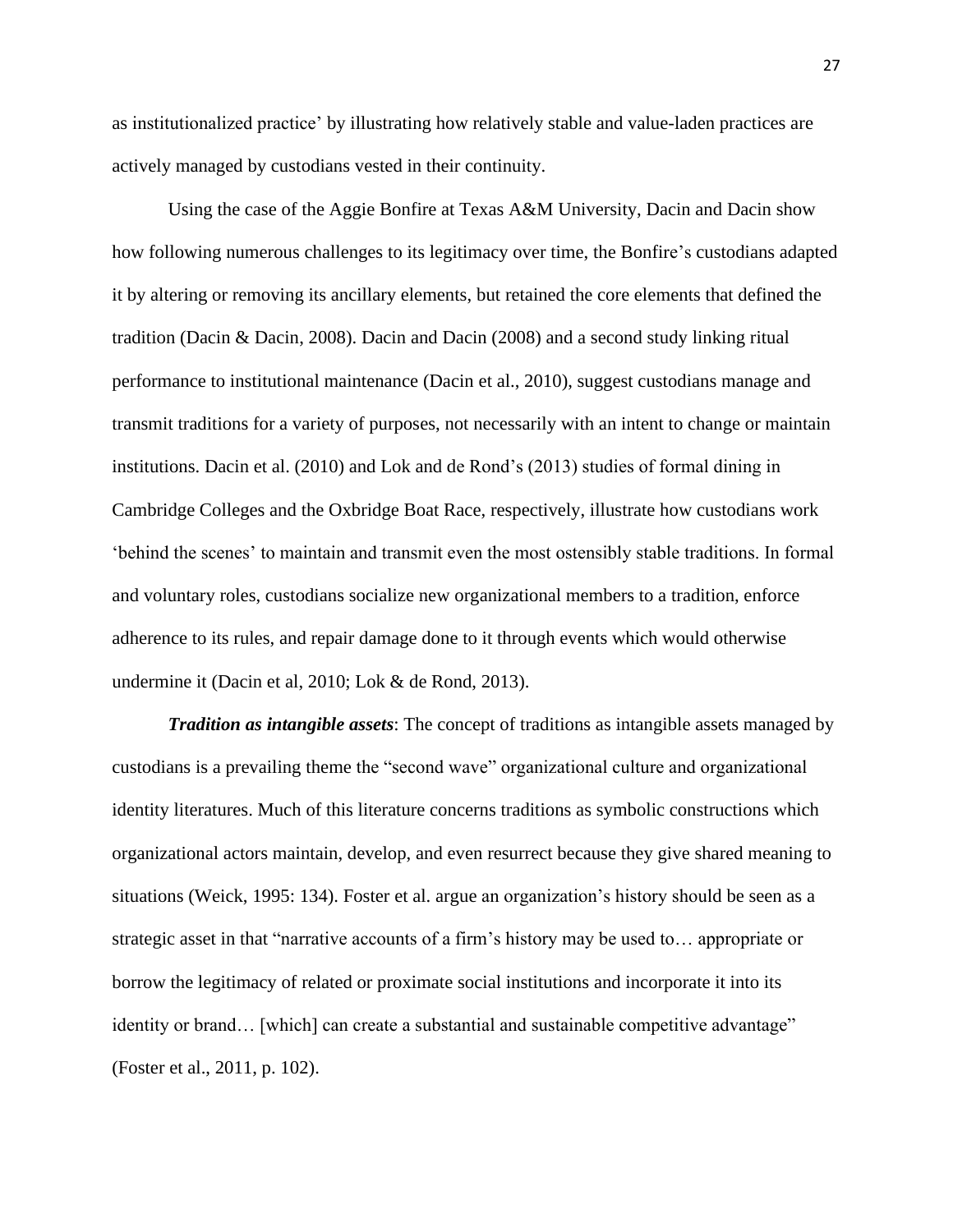Several studies incorporate the role of custodians in organizations' and communities' ability to maintain or resurrect traditions across time. Howard-Grenville et al., (2013) introduce the notion of "identity custodians" who facilitate the creation and management of new collective identities through their first-hand experience with the prior identity. Howard-Grenville et al. (2013) propose that custodians facilitate the resurrection of past social arrangements by authenticating experiences, enrolling bystanders to identify with the tradition, and modelling behaviors necessary to restore practices to new generations of the community. Interestingly, the important function of transmission in Howard-Grenville et al. (2013) was fulfilled not by individuals in official roles pursuing strategic goals, but largely by voluntary custodians working in unofficial roles who had emotional and aesthetic investment in reviving the collective identity.

Likewise, in their study of a traditional motto's resurrection in the Carlsburg Group, Hatch and Schultz (2017) suggest that organizations use history for strategic purposes, but that much of this process is driven bottom-up from historical discoveries and given credibility by authenticity. In opposition to the critical view that suggests elites freely 'invent' traditions to dupe others, Hatch and Schultz present evidence that "manipulating history risks failure because it undermines the immediacy, intensity, and emotionality that history inspires in others and thereby denies its agency" (692).

Finally, some studies see an organization's history as something that gradually accumulates into tradition and later serves so coordinate action (Weick, 1995: 134). For instance, Walsh and Glynn (2008) theorize that past organizational identities may endure as a "legacy organizational identity", guiding future organizational sensemaking by situating the organization in time. Focusing on emergence, Birnholtz et al. (2007) propose that seasonal organizations such as summer camps each have unique "organizational characters" which are transmitted to new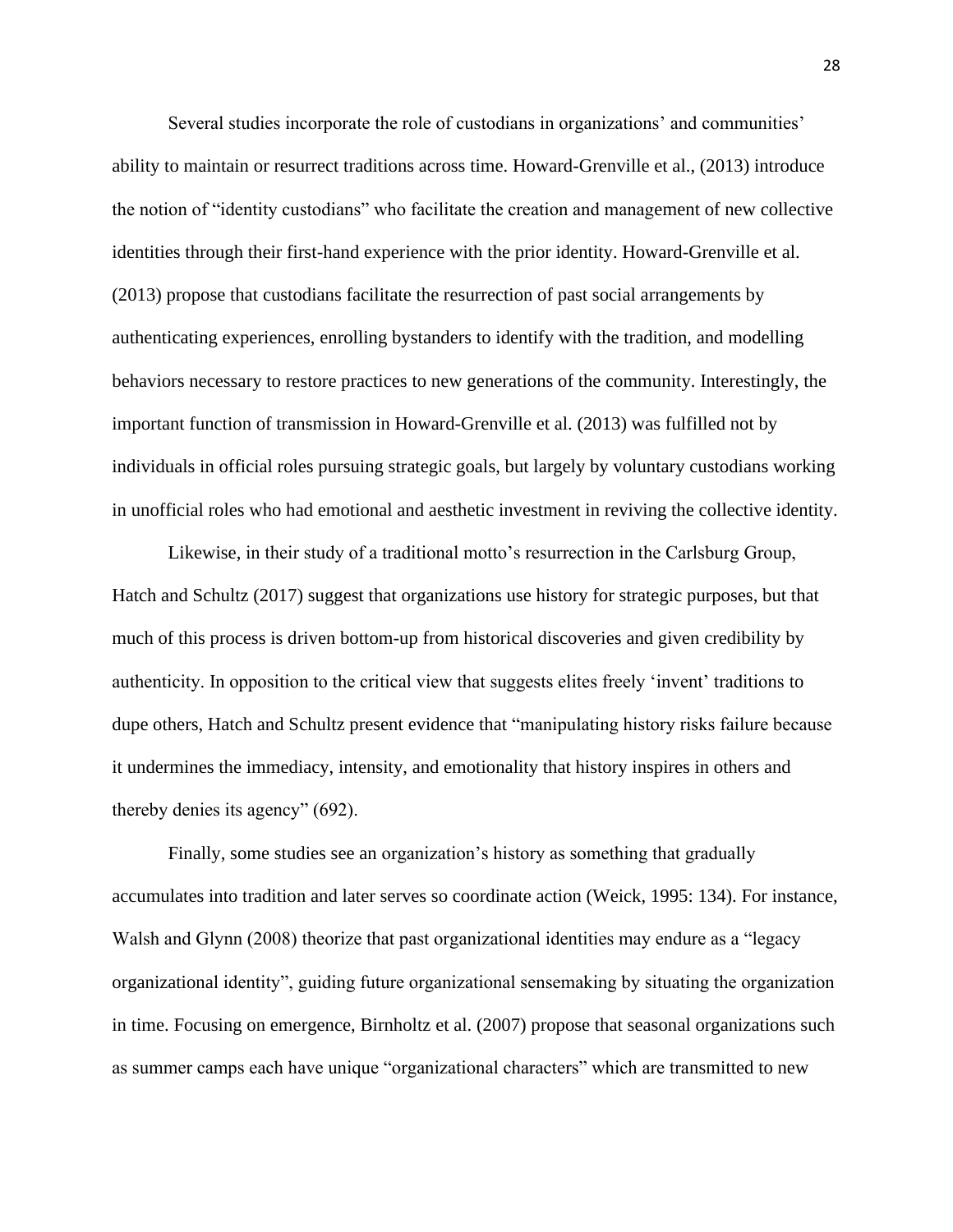cohorts of employees following periods of dormancy as routines are re-established. Feldman (2007) proposes that "moral traditions" help organizations transmit traditions through generations of employees.

As can be seen, researchers in the new wave of organizational culture research find a variety of motives in why custodians maintain and develop their traditions – some focus on relatively automatic processes (Birnholtz et al., 2017), some emphasize strategic benefit (Foster et al., 2011), and yet others see actors striving for authenticity (Hatch & Schultz, 2011, Howard-Grenville et al., 2013).

*Open-ended outcomes*: We have evidence for both traditions as something that transforms relatively passive actors who participate in them (early management tradition research) and as something relatively strategic or aesthetically-driven custodial actors manage to accomplish ends (more recent management tradition research). In highlighting the studies below, we argue how greater attention to boundary conditions—and in particular the nuanced role of custodianship—is necessary to integrate their varied conclusions. When developing our custodianship framework later in this paper, we show how the distribution of custodial roles may help predict the multiple outcomes of traditions, as well as changes to them over time.

While traditions can serve to reinforce status hierarchies as critical theorists argue, institutional and field theorists show that traditions can also serve to flatten status hierarchies and foster group identity. Dacin et al.'s (2010) research shows that ritual performances associated with traditions inculcate participants with shared identities. At the group level, Fine and colleagues' (Fine, 2009; Fine & Corte, 2017; Fine & Hallett, 2014) ethnographic analysis of the National Weather Service illustrates how group traditions serve as a basis for group bonding and self-esteem in otherwise constraining institutional environments. At the field level, Anand and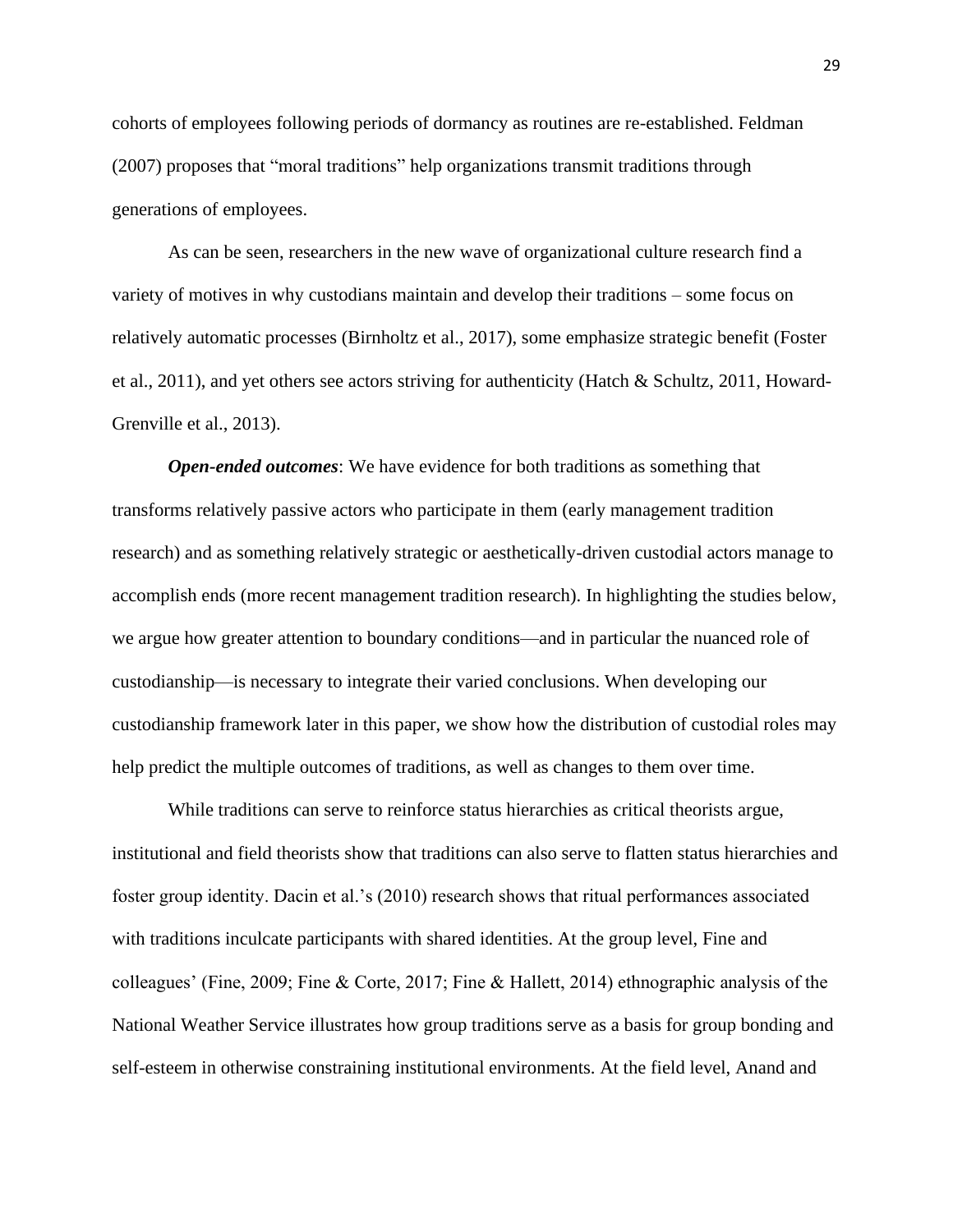Jones (2008) and Anand and Watson (2004) show how actors establish new traditions such as award ceremonies to influence the development of new organizational fields.

Several factors account for diverse views of tradition and as mentioned earlier, we highlight these in Table 1. Most importantly, researchers examine traditions from the vantage points of different social positions without integration of how social position affects an actor's engagement with tradition. Some studies describe traditions as experienced by organizational newcomers (Dacin et al., 2010; Tracey, 2016) and subordinates for instance (Rosen, 1985; 1988), by the actors creating and maintaining them (Dacin & Dacin, 2008), or by external observers (Anand & Watson, 2004). Some actors passively participate in traditions—undergoing changes in their beliefs or social status as a result of doing so (Dacin et al., 2010); some actively establish, maintain, or change traditions (Anand & Jones, 2008); while others regulate the enactment of traditions through social evaluations or by giving or withholding resources (Dacin & Dacin, 2008). Actors with relatively little power being newly inducted into a tradition (Trice & Beyer, 1984) could hardly be expected to show the same level of active and strategic participation as, for example, powerful actors who have established a tradition from its beginning (Anand & Jones, 2008).

Differing accounts also exist for why actors are motivated to participate in tradition, which range from political to aesthetic considerations, and whether authenticity matters (Anand & Watson, 2004; Dacin et al., 2010; Tracey, 2016; Howard-Grenville et al., 2013). To understand the mutual transformations of actors and traditions in their engagement with each other, we suggest the need to integrate the different research streams which focus on different types of actors—those who are relatively powerful and relatively powerless, and those who organize or directly participate in a tradition versus those who are primarily audiences to them.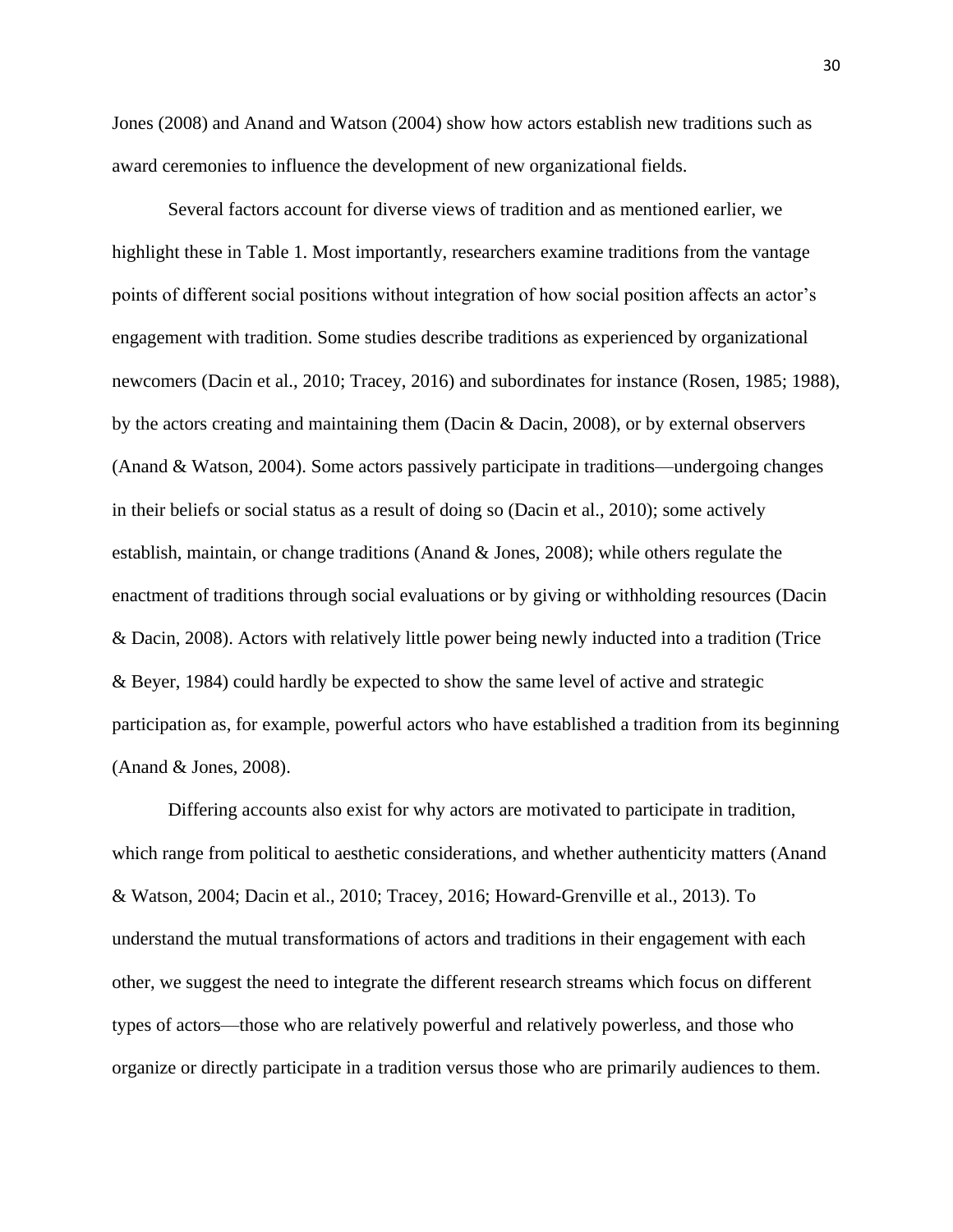In addition to the issue of agency, prior research makes competing claims about the function of tradition in organizations. For example, while some researchers argue that traditions serve to maintain status hierarchies (Rosen, 1985; 1988), others show how traditions enable members to break out of them by generating experiences of communality and solidarity (Howard-Grenville et al., 2013; Trice & Beyer, 1984). We suggest that these studies have unexplored boundary conditions relating to the types of actors who participate in a tradition. In some traditions, especially small-scale traditions such as a group tradition (Fine & Hallett, 2014), participants know each other and fulfill multiple roles such that in many, if not most cases, each individual serves as both the organizer and audience of the tradition. With other traditions, such as formal organizational or field-level traditions (Rosen, 1985; 1988; Trice & Beyer, 1984), traditions are performed under very different conditions—the organizers and audiences may be unknown to each other or have opposing interests. We suggest that the examination of how the different social or custodial positions involved in the enactment of tradition is necessary to set the boundary conditions on questions such as whether traditions loosen or create status distinctions, whether 'invented' traditions can occur at the group level just as they may at the field or societal level, and whether traditions are maintained primarily by habit, strategic interests, or aesthetic motives.

While recent research emphasizes custodianship and tradition as part of an organization's stock of intangible resources (Feldman, 2007; Foster et al., 2011; Walsh & Glynn, 2008; Weber & Dacin, 2011), tradition sometimes becomes difficult to distinguish from other social phenomena such as routines (Eggers & Kaplan, 2013), frames (Cornelissen & Werner, 2014), and culture (Giorgi et al., 2015). Particularly, it is unclear to what extent the different perspectives across the literatures make complementary or incompatible claims about how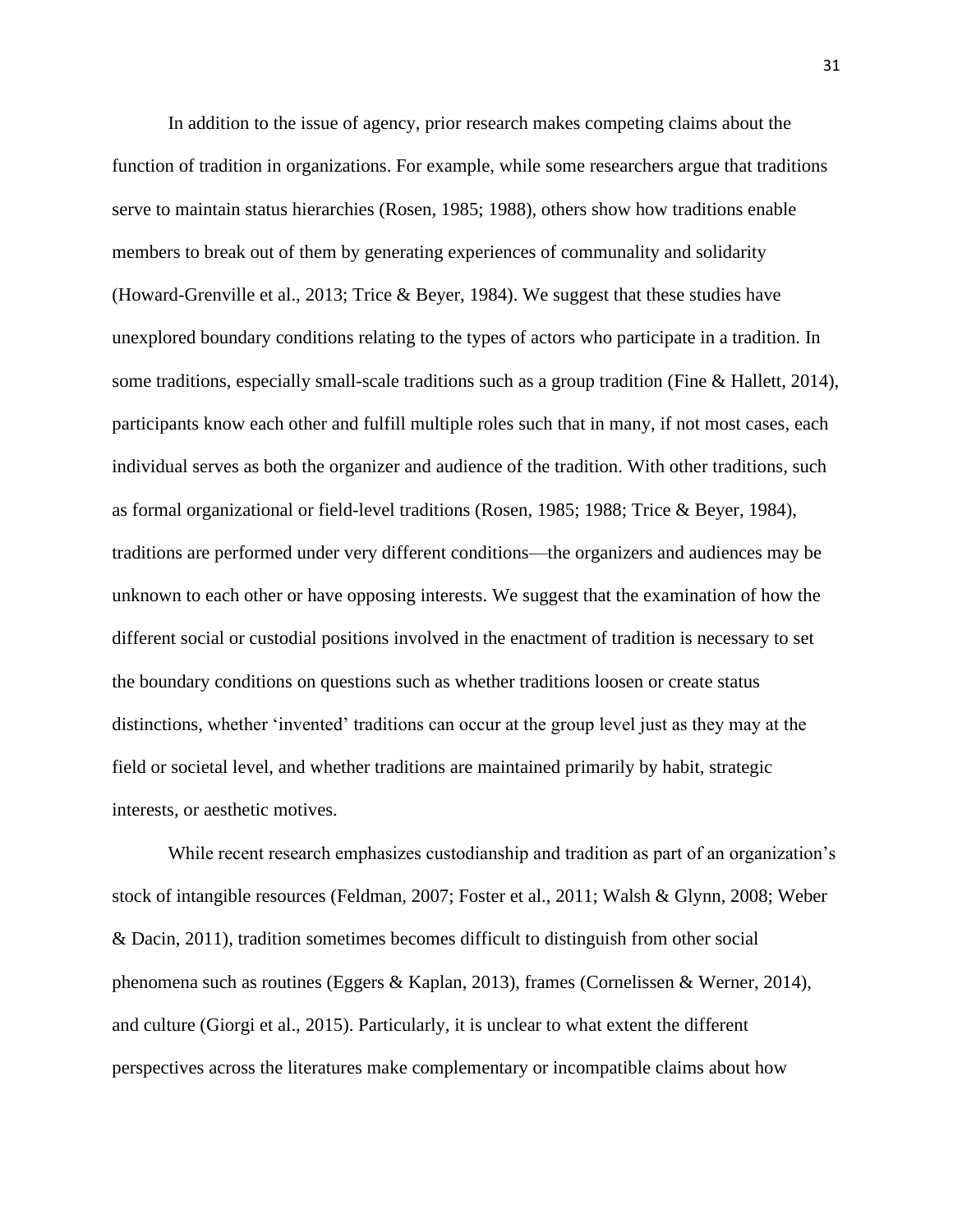organizational traditions emerge, their nature, and their effects. To address these concerns, we begin by offering a definition of tradition that allows us to accomplish our goal of incorporating insights from both a 'tradition-as-constraint' and a 'tradition-as-resource' view while ensuring tradition remains a bounded and distinct construct for management researchers.

## **Defining Tradition**

We propose management theorists can conceptualize tradition as *consciously transmitted beliefs and practices expressing identification with a shared past*. Such a definition, we believe, is at once precise, capturing social scientists' and humanists' insights on what makes tradition unique, and broad, remaining compatible with the multiple ways tradition is used in management scholarship at different levels of analysis. Specifically, our definition has three components: a 'conscious transmission of practices'; 'expressions of identification'; and 'shared pasts'.

'Conscious transmission' directly incorporates Eyerman and Jamison (1998) previously quoted insight that "it is the conscious articulation—the process of "naming, defining, and making coherent—which distinguishes tradition from custom or habit, which are similar in that they all deal with recurrence" (Eyerman & Jamison, 1998, p. 27). The definition excludes earlier views of tradition such as Weber (1958; 1978) and Eisenstadt (1973) as the totality of a social system's institutions, cultures, and values. This separates tradition from such broader concepts for which management researchers already have a vocabulary, concepts such as culture, institutional environments, and fields, among them.

The notion of conscious transmission also provides expectations about how traditions manifest over time. Traditions should be more durable, long-lived, easier to adopt, and attract a greater sense of custodianship than taken-for-granted habits, customs, or routines because actors engage in the former with conscious awareness (Eyerman & Jamison, 1998). As Shils notes, all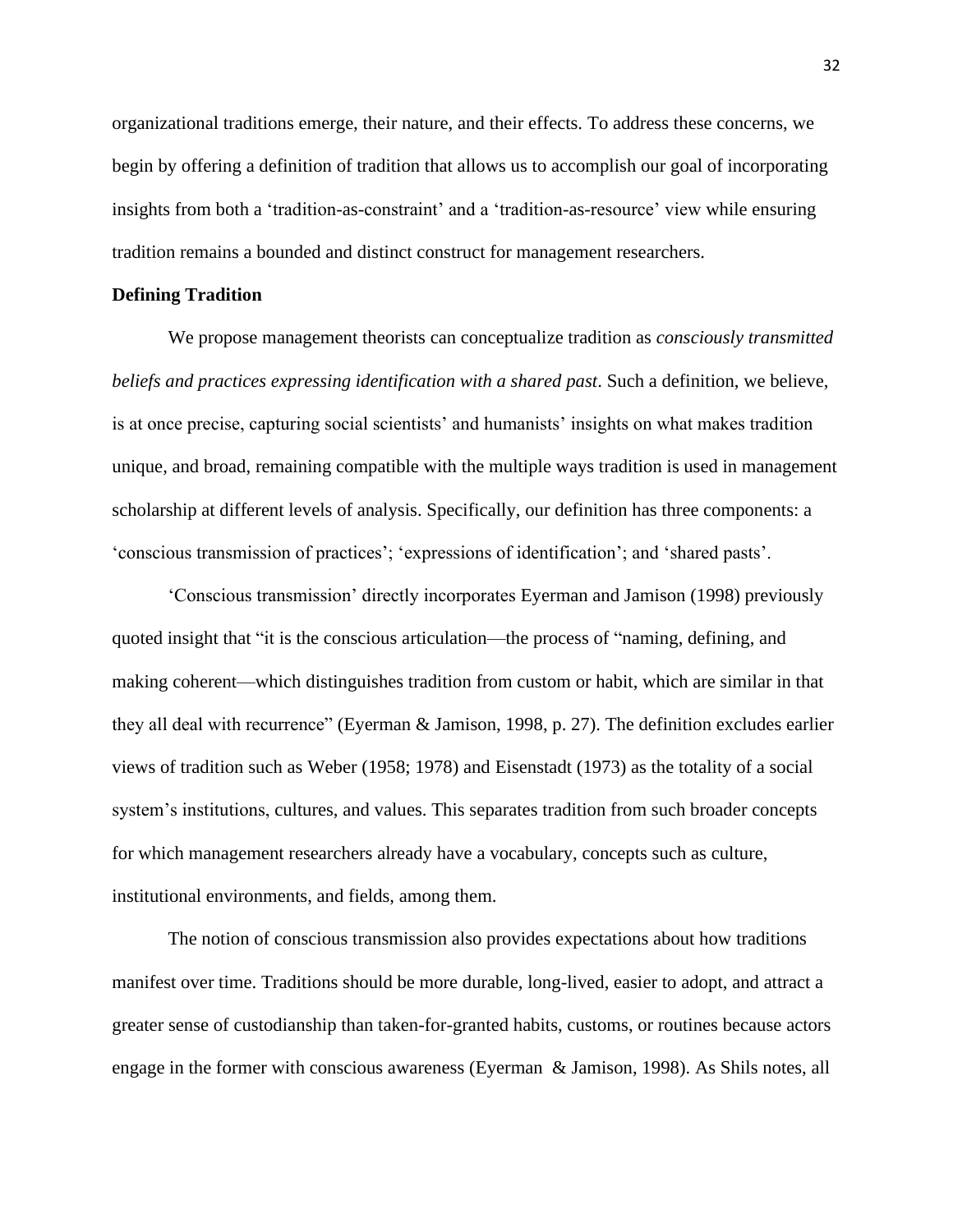traditions—even traditions of social critique—have a "normativeness of transmission"; that is, efforts are made to pass down traditions because their adherents have conscious beliefs that they are worth passing down (Shils, 1981, p. 25). As such, a practice that is a tradition should always be associated with some deliberate mode of transmission. That is, actors vested in the tradition (i.e., custodians) are central to the notion of conscious transmission. However, any practice from the past enacted on an intermittent and spurious basis should not qualify as a tradition (Jacobs, 2007).

The notion of 'expressing identification' (Eyerman & Jamison, 1998; Soares, 1997) clarifies that traditions convey at least some symbolic meaning, excluding from the definition behaviors that fluctuate day-to-day resulting from the physical, political, or material demands placed on individual or collective actors (Shils, 1981). We do not count as traditions longstanding practices in organizations merely directed toward achieving technical goals and which would shift immediately with changes in environmental demands, such as the price a company charges for its goods and services in a stable market (Biggart & Beamish, 2003). To us, traditions are institutionalized practices (Dacin & Dacin, 2008) and, therefore, like institutions, are infused with a moral value beyond their material outcomes (Selznick, 1949).

Furthermore, expressing identification implies tradition has the potential to unite and to divide social groups (Tajfel  $&$  Turner, 1979), and is compatible with management studies which that also examine these outcomes (Anand & Watson, 2004; Rosen, 1985; 1988). Our definition also leaves room for a variety of motives and targets for the expression of identification found in empirical studies, including actors organizing, carrying, and participating in traditions primarily for their own amusement (Fine & Corte, 2017), or doing so strategically to acquire legitimacy from external audiences (Foster et al., 2011).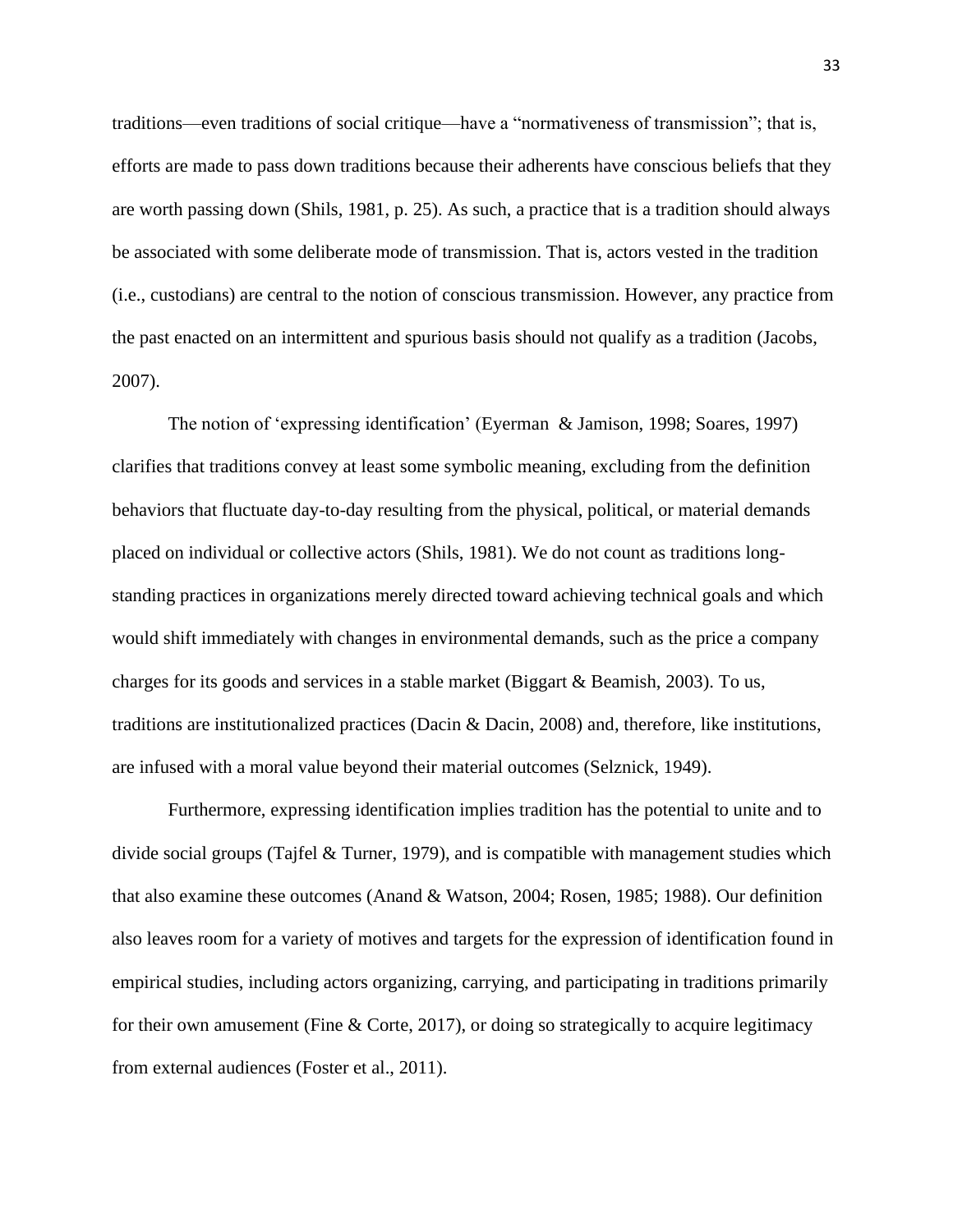The notion of 'shared pasts' is a key component of our definition of tradition. Traditions give meaning to people, things, and events by placing them in temporal order and showing continuity with some past. The definition remains agnostic as to whether this past is 'imagined' or 'real', so long as there is some shared agreement about what it is and what it means. This remains consistent with Shoham's note that "every tradition must have been invented at some time and by someone—whether great minds in the Axial Age or the tourist industry of the  $20<sup>th</sup>$ century" (Shoham, 2011, p. 335), while allowing that traditions vary in their stability and perceived authenticity (Dacin & Dacin, 2008; Eyerman & Jamison, 1998). Thus, our definition encompasses management researchers who portray traditions as deliberately 'invented', as the accumulation of a long history, or as something in-between (Dacin et al., 2010; Foster et al., 2011; Rowlinson & Hassard, 1993).

### **CUSTODIANSHIP OF TRADITIONS**

In this section, we build on our literature review and turn our attention more toward custodians of tradition by developing a custodianship framework. Acknowledging traditions as 'consciously articulated' practices suggests that actors perform various custodial activities with respect to an institutionalized practice such as tradition. Custodians are vested actors (individual or collective) who seek to maintain institutionalized practices such as traditions (Dacin & Dacin, 2008; Soares, 1997).

Several scholars (Giddens, 1994; Stinchcombe, 1965; Shils, 1981; Soares,1997) give prominence to the role of custodians in creating, preserving, and reshaping traditions. As mentioned above Stinchcombe (1965) noted the importance of understanding who carries a tradition, why it is carried as well as understanding whose interests are vested and how this occurs. Shils' (1981) portrayal of custodians is of active agents adapting tradition to achieve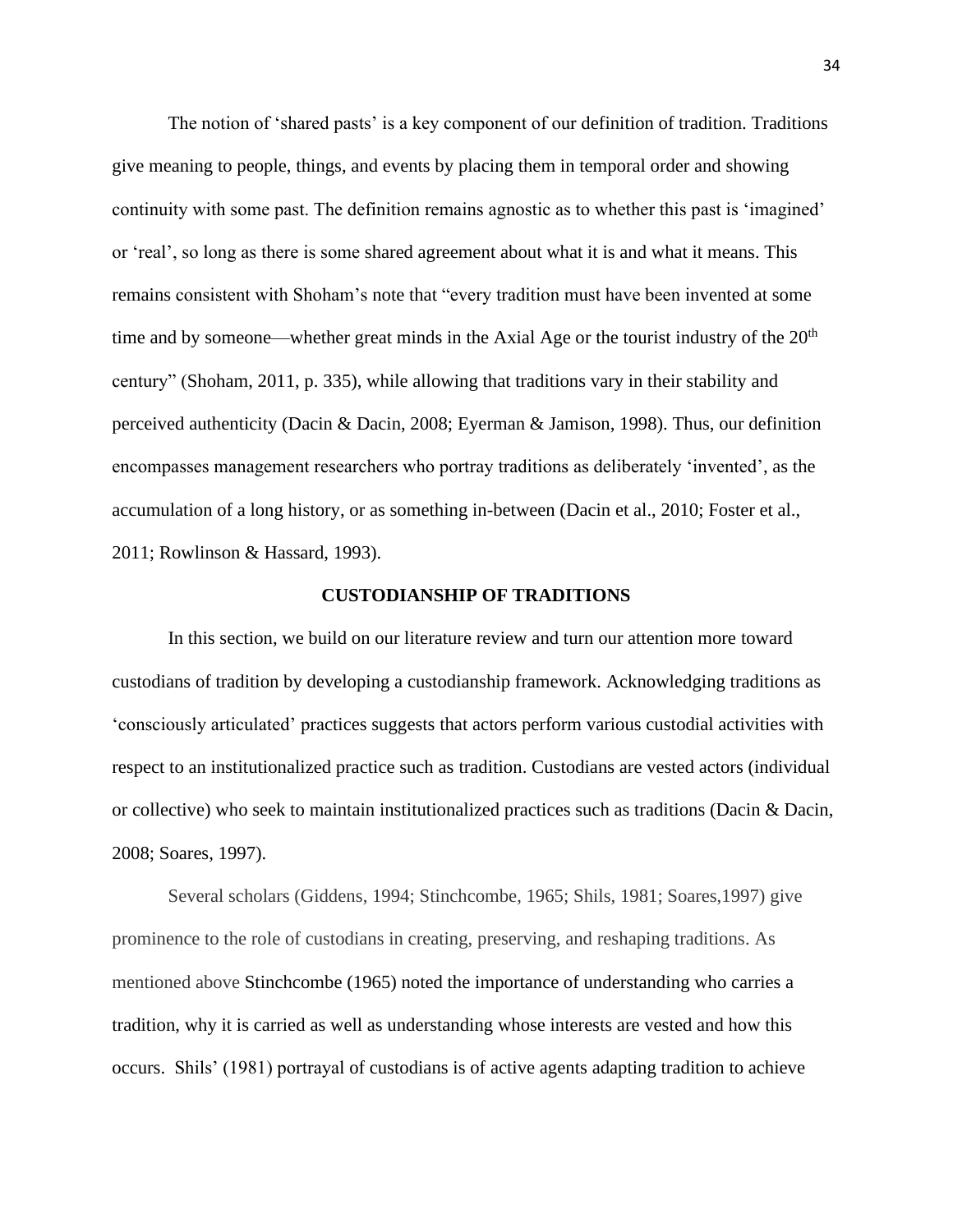their goals. Soares (1997) suggests that traditions are resource warehouses presenting strategic opportunity for custodians. Giddens suggests that the integrity of a tradition derives not from persistence across time but rather from the "continuous work of interpretation" that captures the connections of the present and the past (Giddens, 1994, p. 64). Giddens (1994) further suggests that the authority for this interpretive work is held by 'guardians' who are both emotionally vested agents and mediators.

In our review, we make the case that traditions need to be considered distinct from other practices found in organizations such as habits, customs, or routines based on the criteria of 'conscious articulation' (Eyerman & Jamison, 1998) and the presence of custodianship (Dacin & Dacin, 2008; Soares, 1997). Furthermore, our review of the traditions literature leads us to suggest that there are four custodial roles associated with any tradition, these are organizer, carrier, performing audience, and regulative audience. Two of these roles are audiences while two are explicitly curatorial.

Each of these roles is custodial in nature in that it gives actors a stake in a particular tradition and the power or authority to influence it (Dacin & Dacin, 2008; Giddens, 1994; Shils, 1981; Soares, 1997). Through the identification of four custodial roles—organizers, carriers, performing audiences, and regulative audiences—our framework captures perspectives of prior theory, accounting for the unique aspects of a tradition that become salient to those participating from various vantage points.

It is important to acknowledge, at this point, that in some traditions, the four custodial roles are fulfilled by the same group of actors, while in other traditions the roles are distributed across actors and groups with different perspectives, interests, and resources. This distinction likely becomes more apparent if one considers levels of analysis. As we highlight in our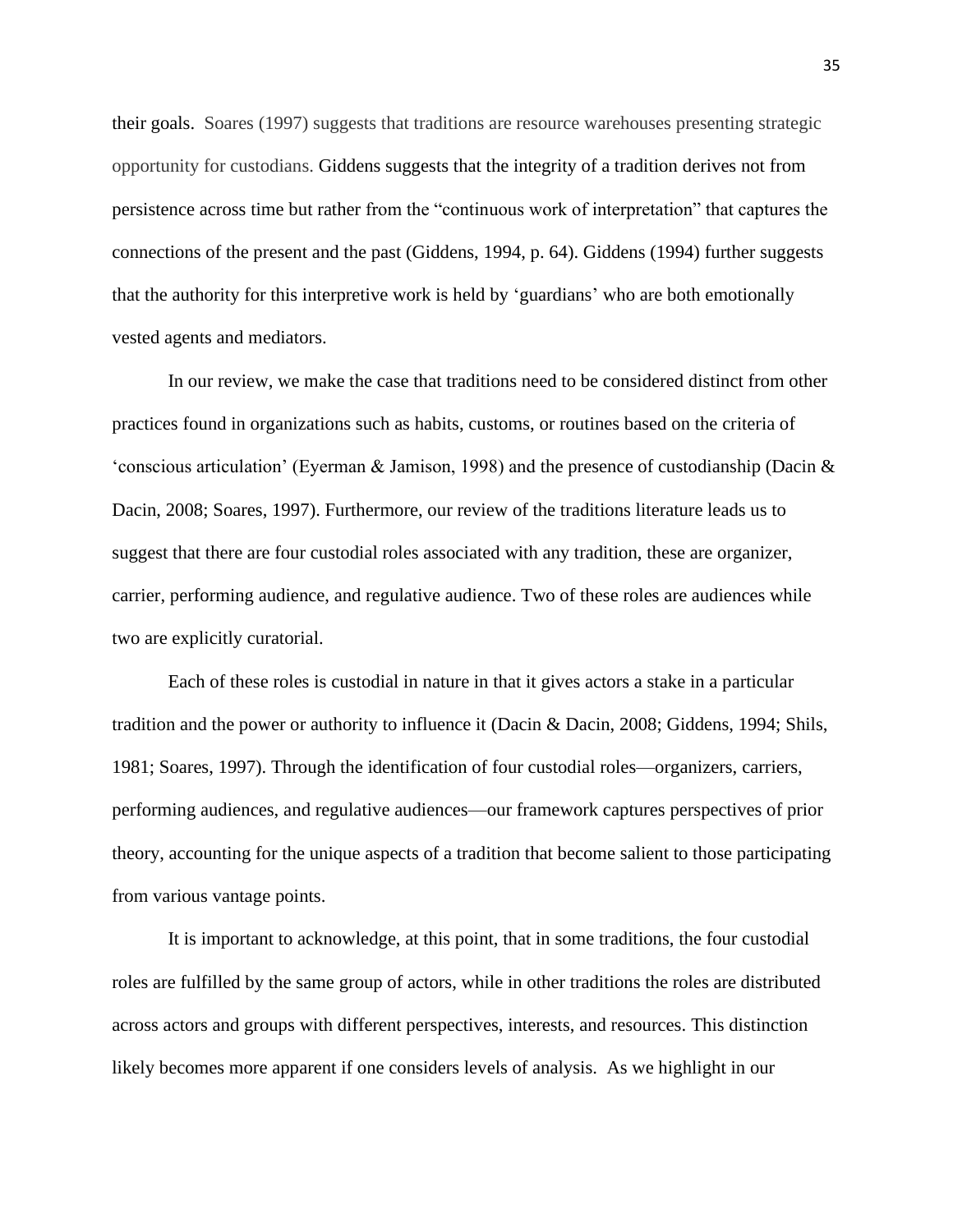discussion, custodianship of traditions at a small group level is likely to be concentrated, shared and/or fulfilled by the same set of actors whereas custodianship of traditions at an organizational or societal level is likely to be more distributed. By developing this custodianship framework, we will then be able to explore, in some depth, the distributed nature of custodians, which, in turn, will provide an understanding of the varied nature and scope of traditions more generally.

While previous research includes descriptions of various custodian roles, it typically examines these roles in isolation. In contrast, our framework can be used to highlight how the distributed nature of custodial roles vary. The notion of distributed custodianship provides new perspectives by integrating findings in the tradition literature, setting boundary conditions for prior theory, and revealing implications. We do this by illustrating how unity (whether the different custodial roles are assumed by the same actor) or distribution (whether the different custodial roles are assumed by different actors) helps or hinders the activities of those playing each custodial role and provide insight on when certain traditions are likely to maintain status distinctions, generate stability, and transform participants. Our framework also illustrates when traditions have the potential for stability, change, conflict, trade-offs, and when multiple versions of a tradition may exist over time.

#### **A Custodianship Framework**

Based on our literature review, we identify two broader current characterizations of tradition scholarship: 1) research primarily characterizing principle actors as passive participants of relatively static traditions who become transformed by their experiences (tradition-asconstraint) and 2) research primarily characterizing principle actors more or less as active custodians of tradition, strategically managing traditions over time (tradition as resource). In this section we propose a custodian framework capturing these perspectives. As we illustrate below,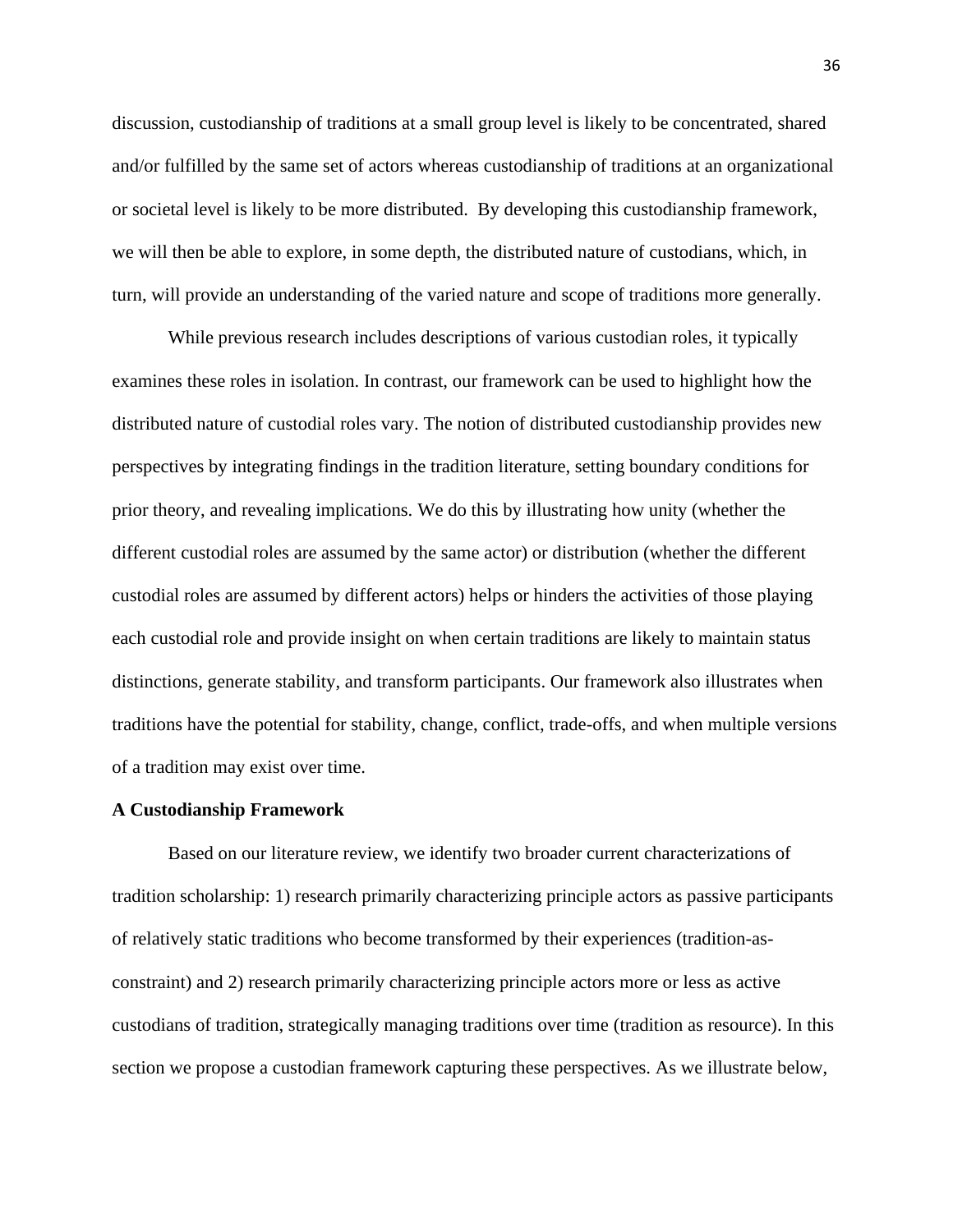without the integration of these two streams of scholarship, management scholars' understanding of tradition will be partial and fragmented because neither alone offers an adequate explanation of both how actors change traditions and how traditions change actors over time.

Table 2 provides an overview of our custodianship framework, associating each of the four custodial roles with various unique aspects of that role. Our review of the literature suggested a number of issues important for management scholars that were highlighted by earlier research (Anand & Watson, 2004; Dacin et al., 2010). These aspects focus on an actor's engagement with the tradition, their primary phenomena of interest with respect to the tradition, whether the role entails personal changes or changes of status for the actor, and what powers the role grants the actor over the tradition. Our framework also identifies which of the theoretical approaches discussed in our literature review are most closely associated with each custodial role. In doing so, the framework captures perspectives of prior theory, accounting for the unique aspects of a tradition that become salient to those participating from various vantage points. The following discussion focuses on each of the custodial-roles identified in the framework and elaborates on their various aspects and theoretical underpinnings.

. <u>- - - - - - - - - - - - - - - -</u> -

Insert Table 2 Here

- - - - - - - - - - - - - - - - - -

*Organizer*: We assign the custodial role of *organizer* to individuals or collective actors who are engaged in establishing the tradition or who, thorough their actions, actively add, modify or remove elements of a tradition. This role of organizer draws its basis from across a variety of the theoretical approaches discussed in the literature review including Institutional Theory, Field Theory and Critical Management Theory. For example, in our literature review we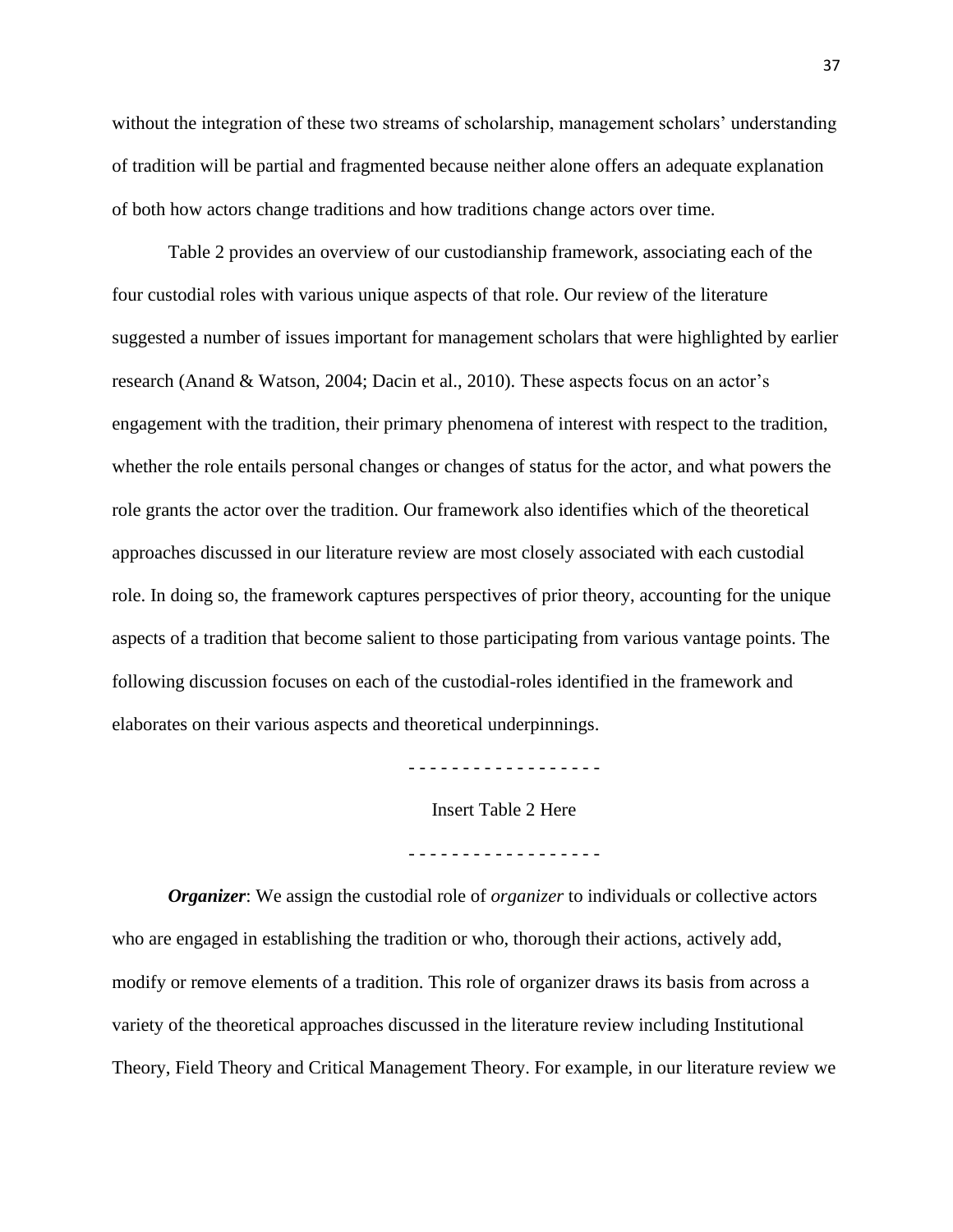highlight the work of Hobsbawm (1983) that points to the role of elites in inventing tradition while critical scholars suggest traditions preserve status hierarchies (Rosen, 1985; 1988).

The primary phenomena of interest associated with the custodial role of organizer is the maintenance of the tradition itself as well as the macro level consequences of the tradition such as the preservation of organizational identity (Greenwood, Raynard, Kodeih, Micelotta & Lounsbury, 2011) or the preservation of the organizer's power (Dacin & Dacin, 2008; Hobsbawm, 1983). Through the engagement with a tradition, the custodial role of organizer grants the actor power over organizing the material and performative aspects of the tradition as well as power over the selection of the performing audience. This is important because organizers play the lead role in establishing the tradition through stage setting and/or frame building. While participation in a tradition as an organizer does not necessarily entail personal changes, it may involve a change in the actor's social status, such as a change in prestige.

*Carrier*: The *carrier* custodial role is one in which the actor actively engages in bringing tangible and intangible elements of traditions into new temporal and spatial contexts. For example, carriers work to diffuse the tradition trans-temporally as well as across geographic boundaries. As such, the carrier may also be involved in adding, modifying or removing elements of a tradition. For example, in their study of Scottish advocates, Siebert, Wilson and Hamilton (2017) examine how institutional practices are often unquestioningly produced and reproduced across time and spaces. They focus on the awe and enchantment of newcomers as they willingly accept the rules and constraints of spaces. The two most relevant theoretical approaches associated with this custodial role are those of Institutional Theory and the New Organizational Culture Research. In these theoretical approaches several authors examine how traditions are transmitted, modified, carried and maintained across generations (Birnholtz et al.,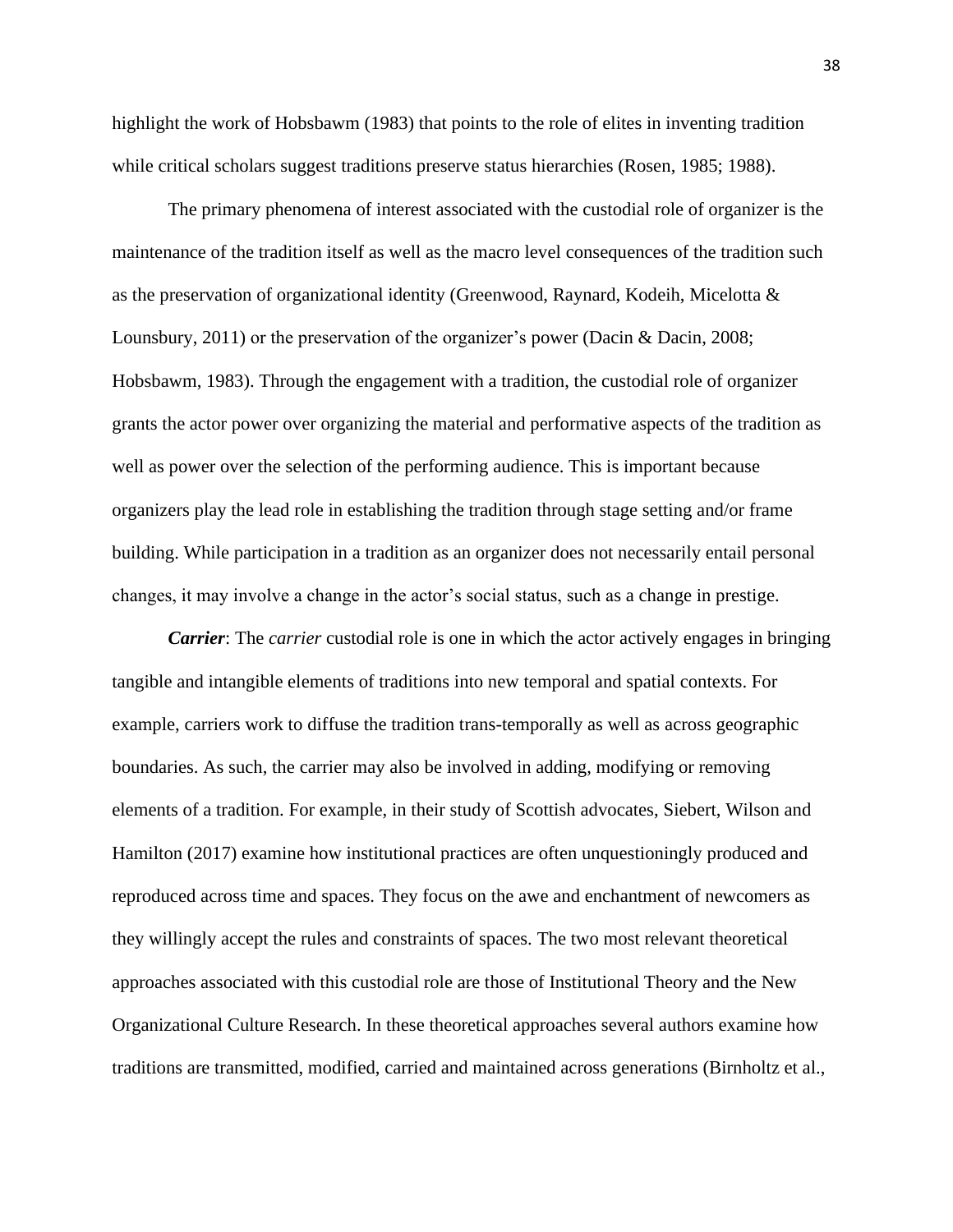2007; Dacin & Dacin, 2008; Howard-Grenville et al., 2013; Dacin et al., 2010; Lok & de Rond, 2013).

In light of the above, while participation in the tradition in the custodial role as a carrier does not involve personal change nor change of status, the primary phenomenon of interest for the carrier is clearly the tradition itself. The power that this custodial role grants the carrier over the tradition is one of selective carrying of ideas to organize traditions.

*Performing Audience*: The *performing audience* is another critical custodial role as these are the individuals who participate in the enactment of the tradition. Their primary phenomena of interest are more related to micro-level outcomes of the tradition such as the personal experiences they experience through their participation. Through their participation, their role grants them limited power over the tradition, but it is still an important power to affect the performative outcomes they experience through their participation. More so than in other custodial roles, through their participation, the performing audience may experience both personal changes as well as changes to their social status. Several theoretical approaches form a relevant basis for the custodial role of performing audience including Early Organizational Culture research and Critical Management Theory. Some of the literature described above points to the identity and role transformation of audience members as they participate in a tradition. In their study of high table dining at Cambridge, Dacin et al. (2010) show how mastery of tradition and the practices associated with dining rituals reinforces roles and identity both while at Cambridge and beyond while Di Domenico and Philips (2009) similarly demonstrate the power of elites to communicate their privilege through performing tradition.

*Regulative Audience*: The *regulative audience* engages with the tradition in a number of ways. Through their engagement they provide a social evaluation of desirability or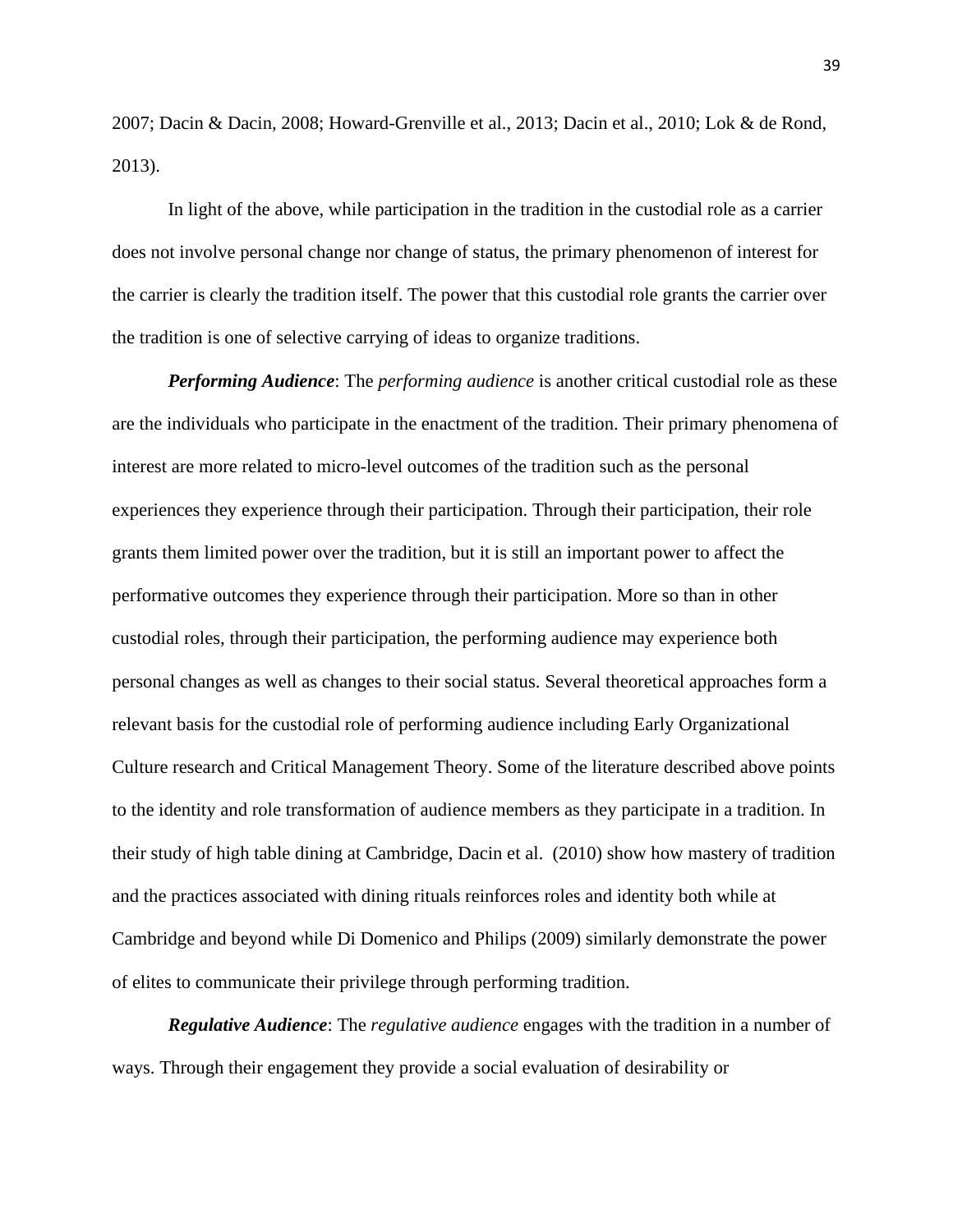appropriateness of a tradition or its specific enactment. They also engage with the tradition by providing much needed legitimacy and resources—tangible and intangible elements—for the enactment of a tradition. A third way in which the regulative audience engages with the tradition is by regulating the participation of other actors in the tradition by creating and enforcing the rules and normative boundaries of its practice.

As in the carriers, the regulative audience's primary phenomenon of interest is the tradition itself. Through this focus, the role of the regulative audience grants them power over the tradition to affect the performative outcomes, such as the extent of prestige associated with the tradition, as well as to facilitate or hinder the continuation of the tradition.

Both Institutional Theory and Field Theory are relevant theoretical approaches that underlie the custodial-role of regulative audience. For example, the research reviewed above by Siebert et al (2017) and the work of Anand and colleagues (Anand & Jones, 2008; Anand & Watson, 2004) all point to the regulative aspects of custodial roles.

#### **Applying the Custodianship Framework**

In this section we continue to build our custodianship framework by exploring how the different permutations in the distribution of custodial roles either act as boundary conditions for existing approaches to tradition or highlight new research questions with important implications and avenues for future research. We do this by connecting tradition to broader discussions in management and organizational scholarship and point to unresolved questions, answers to which would provide significant contributions to the understanding of tradition and organization. These questions relate to how traditions can both reinforce status orders and erase them, how traditions with diverse audiences serve their performative functions and develop over time, and the nature, motivations, and influence of carrier groups. We also note research avenues attending to the role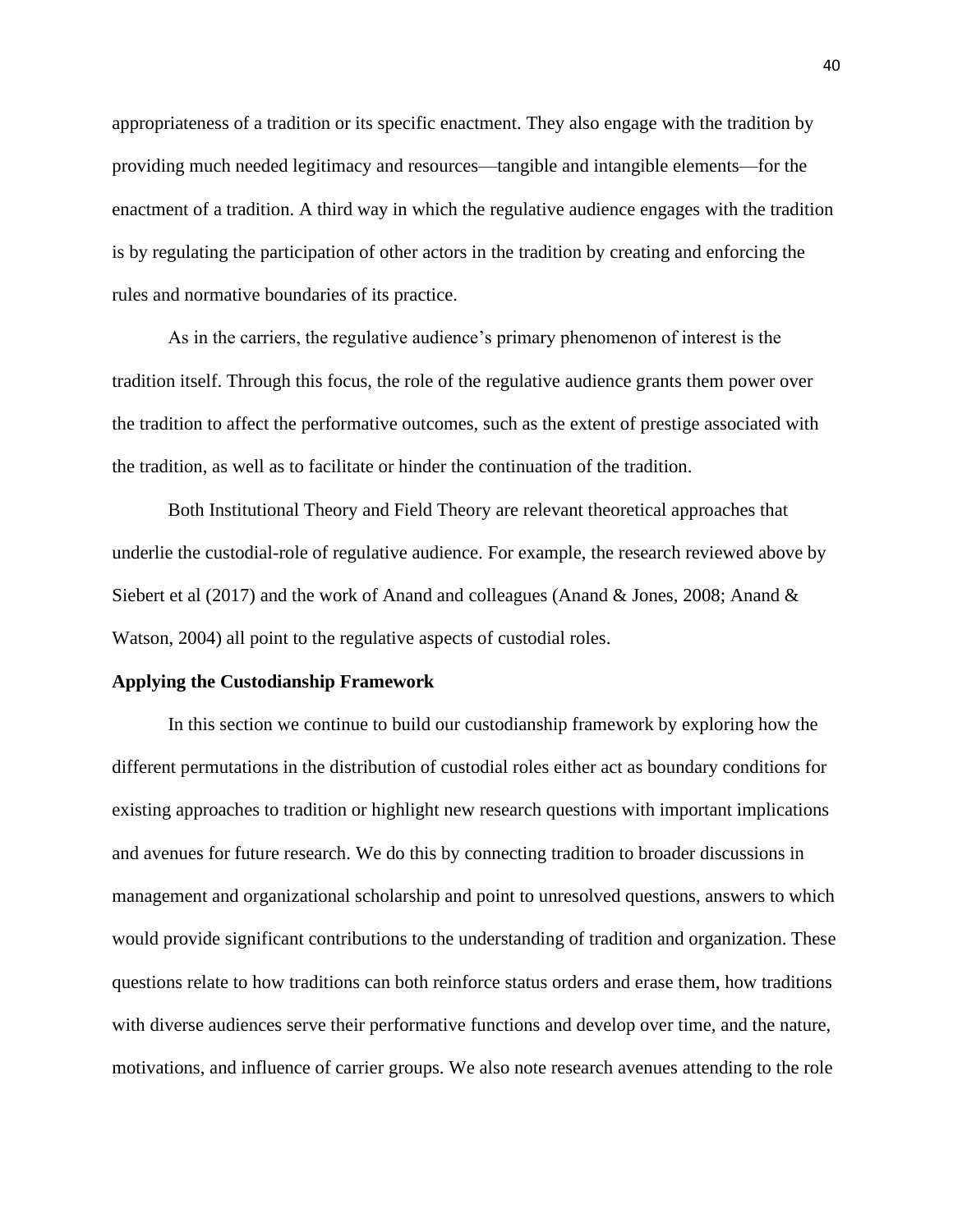of tradition and inform discussions about other organizational phenomena, including institutions (Dacin & Dacin, 2008), identities (Howard-Grenville et al., 2013), practices (Lok & de Rond, 2013), and social boundaries (Tilly, 2004). Finally, we illustrate how conscious articulation can inform the process of institutionalization and identity formation, the implications for adoption and diffusion of practices that become traditions, emergence of custodial roles in organizations, and how traditions can create or weaken intergenerational boundaries in organizations.

For the sake of simplicity and clarity, we limit our focus to examining the implications of the interaction between two custodial groups with either unity (different custodial roles assumed by the same actor) or distribution (different custodial roles assumed by different actors) serving as the basis for change, persistence, or efficacy of a given tradition. Our logic for focusing on unity and distribution is as follows. First, unity among custodial roles gives actors in those roles more opportunity to manage the tradition, and therefore more power over other groups. Second, unity among custodial roles allows traditions to be enacted in an environment with shared beliefs and expectations, leading them to be more efficacious (which may be perceived as more effective at imparting beliefs, creating social transformations, or be experienced as emotionally resonant, depending on the perspective). Third, unity among custodial roles is likely to reduce changes in the tradition over time or across new contexts because beliefs, expectations, and interests will be consistent across place and time. Conversely, we expect that distribution increases the likelihood that a tradition will incorporate the interests and expectations of dissimilar actors, weakening its efficacy and increasing its variation across time and with diffusion. Consequently, because each custodial role is associated with unique powers and opportunities for engagement, unity and distribution can give some indication of how those opportunities will be used.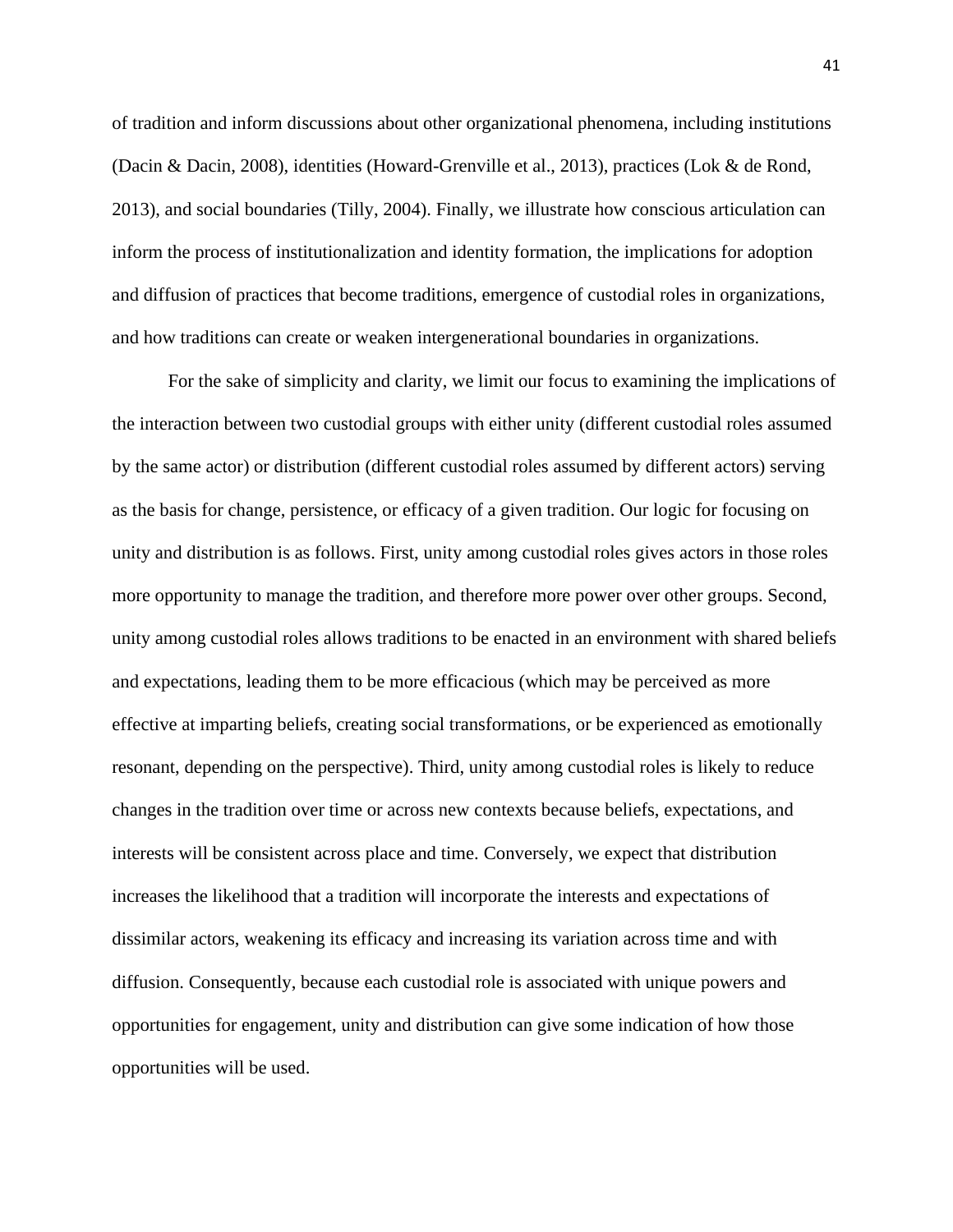To guide our discussion, Table 3 provides an overview of how both unity and distribution help or hinder the activities of those playing each custodial role and provide insight on when certain traditions are likely to maintain status distinctions, generate stability, and transform participants, as well as the potential for stability, change, conflict, trade-offs, and multiple versions of a tradition over time. Each row of the Table relates to a specific custodial role. For example, the first row relates to the custodial role of organizer. Each column then relates to the potential interactions either with others within that role or with others in another role. The Table reflects possible outcomes of the given interaction with respect to both conditions of unity and distribution.

- - - - - - - - - - - - - - - - - -

Insert Table 3 Here

- - - - - - - - - - - - - - - - - -

As mentioned, we describe a tradition as relatively *unified* when its different custodial roles are assumed by the same actors—either the same person or actors in a structurally equivalent position (i.e., from a similar social class, organizational rank, or cohort). For instance, in a family celebrating Thanksgiving, every member may be involved in preparing the meal, participating in the meal, and evaluating whether the meal was enjoyable enough to celebrate again next year.

We describe a tradition as relatively *distributed* when the different custodial roles of a tradition are assumed by different actors—particularly those in structurally inequivalent roles (i.e., of dissimilar social class, organizational rank, or cohort). For instance, "frosh weeks" at many universities are organized by upper-year students, participated in by incoming students,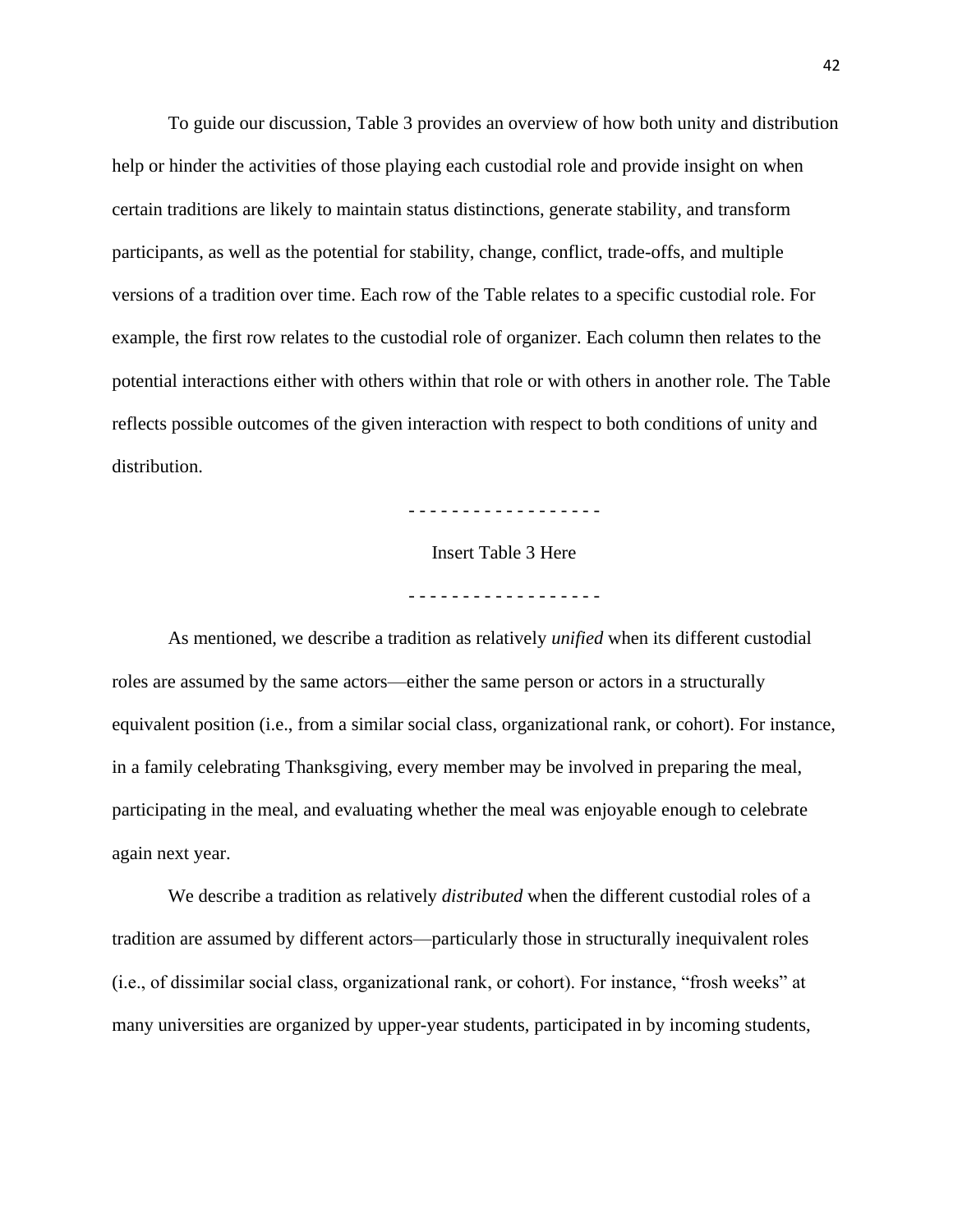and regulated by a variety of additional actors, including university administrators, alumni, and local law enforcement.

By analyzing the unity and distribution of custodial roles, our custodianship framework proposes that researchers can place boundary conditions on competing claims in the literature about what traditions do and how they are established, changed, and diffused. Using Table 3 as a guide, we discuss how attention to unity and distribution between each pair of roles—organizer, carrier, performing audience, and regulative audience—bring new insights and suggest new research questions. Though not all possible permutations are covered, we believe this discussion provides a basis for integrating and revitalizing management scholars' understanding of tradition.

*Unity and distribution among organizers*: The first custodial role we identify is the organizer, an actor who establishes a tradition, and who adds, modifies, or removes elements of an existing tradition. The organizer creates the context in which the tradition will be performed, and can guide its course by providing supplies and selecting the performing audience. A primary question to ask is whether the organizers themselves are unified? We propose that when traditions are organized by a unified group, we can expect a tradition stabilized across time by the shared worldviews and pooled resources of the organizers. In the case of the Aggie Bonfire for instance, a tight knit Corps of Cadets was responsible for organizing the tradition—acquiring the materials, recruiting participants, and negotiating with regulatory audiences (Dacin & Dacin, 2008). With shared agreement about the tradition within the Corps, the Bonfire continued for many years with little change until challenged by external actors.

On the other hand, the development of the foie gras food tradition in France involved distributed organizers, including the small-scale producers, French legislators, and local chambers of commerce, all of who have somewhat different interests, capabilities, and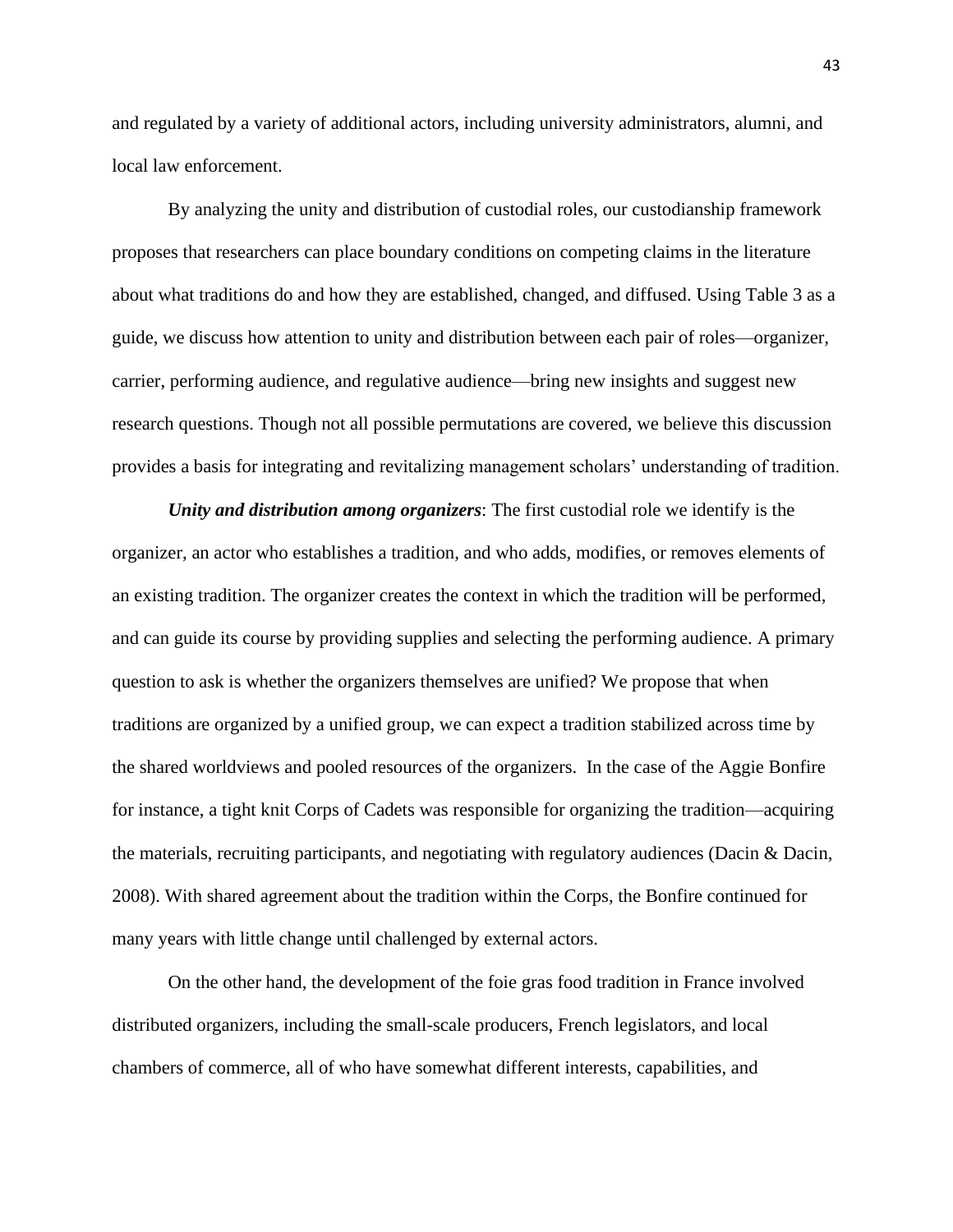worldviews (DeSoucey, 2010). Such traditions have potential to lead to more complex outcomes (Simko, 2012). Importantly, there is a potential for conflict if organizers' interests are not sufficiently aligned. Therefore, we expect traditions to change with shifts in the relative power of each organizer involved. For example, Steidl (2013) shows how the memorial of the 1970 Kent State shooting changed to incorporate different narratives over time through a process of negotiation between constituencies. Alternatively, we suggest that a stable balance of power among organizers will make it difficult for any one party to change the tradition, causing the tradition to be highly stable as long as the balance remains. In sum, we propose that traditions are likely to be more resistant to change over time when either a) organizers are unified or b) the relative power of distributed organizers remains unchanged.

*Unity and distribution between organizers and carriers*: Next, organizers may share unity or distribution with carriers. Unity with carriers, we argue, stabilizes traditions and encourages their efficacy because of shared worldviews. Distribution with carriers however, makes traditions more likely to mutate across time and discourages their efficacy in imparting beliefs, creating social transformations, or achieving emotional resonance. In Howard-Grenville et al. (2013), long-time locals evaluated organizers' attempts to resurrect the "Track Town" identity by comparing it to their memories of the original identity. When these locals felt that organizers recaptured the original identity of Track Town, they became enthusiastic custodians who ensured other audiences that the resurrected identity was 'authentic'. On the other hand, when locals disagreed with organizers about how the identity was being resurrected, they expressed criticism about the show being put on by the organizers.

We follow performance theory in suggesting that unified performances are more likely to achieve efficacy—that is, the performance of the tradition is more likely to generate emotional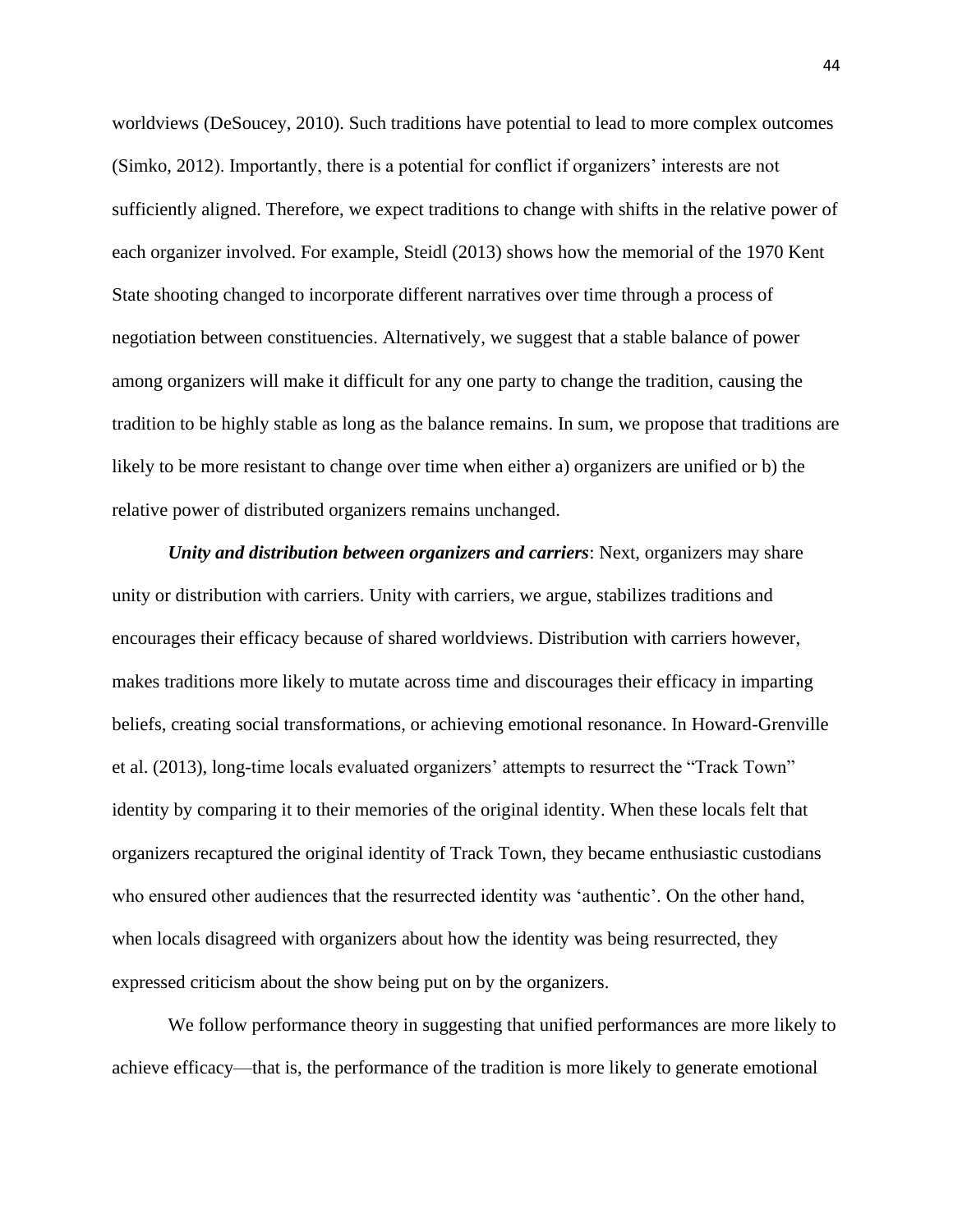resonance, 'fusion', or feelings such as awe in performing and regulative audiences because it is uninterrupted by counter-narratives or criticisms that put its authenticity, sincerity, or importance in doubt (Alexander, 2004; Dacin et al., 2010; Goffman, 1959; Tracey, 2016). If the tradition is indeed organized to reinforce hierarchies by symbolically communicating top managers' power (Rosen, 1985), then it should help if carriers maintain this outward impression rather than undermine it.

Next, we suggest that change in a tradition over time is more likely when organizers are divided by carriers as a result of factors such as social class, organizational rank, or cohort because this makes the carriers likely to reject, replace, or add features of the tradition as they transfer it to new contexts. Carriers may change the tradition because their interests, values, and worldviews differ from the organizers. For instance, paradigm shifts in fields such as science (Kuhn, 1962), cuisine (Rao et al., 2003) and art (Wolfe, 1975) often occur as younger cohorts seeking intellectual fame or autonomy replace retiring members of the previous generation who are intellectually, emotionally, or financially committed to older paradigms. In sum, we propose that unity between organizers and carriers is likely to increase the efficacy of the tradition and that distribution between organizers and carriers is likely to increase change in the tradition as it spreads to next contexts.

We also suggest that when organizers are unified with performing audiences it encourages use of traditions for generating solidarity, including development of collective identity (Fine, 2009; Collins, 2004). On the other hand, distribution between organizers and performing audiences creates opportunities for the tradition to be used to maintain status hierarchies (Hobsbawm, 1983). When the people organizing the tradition are also participating in it, it is logically unlikely that the tradition is being used as a tool of domination. Performing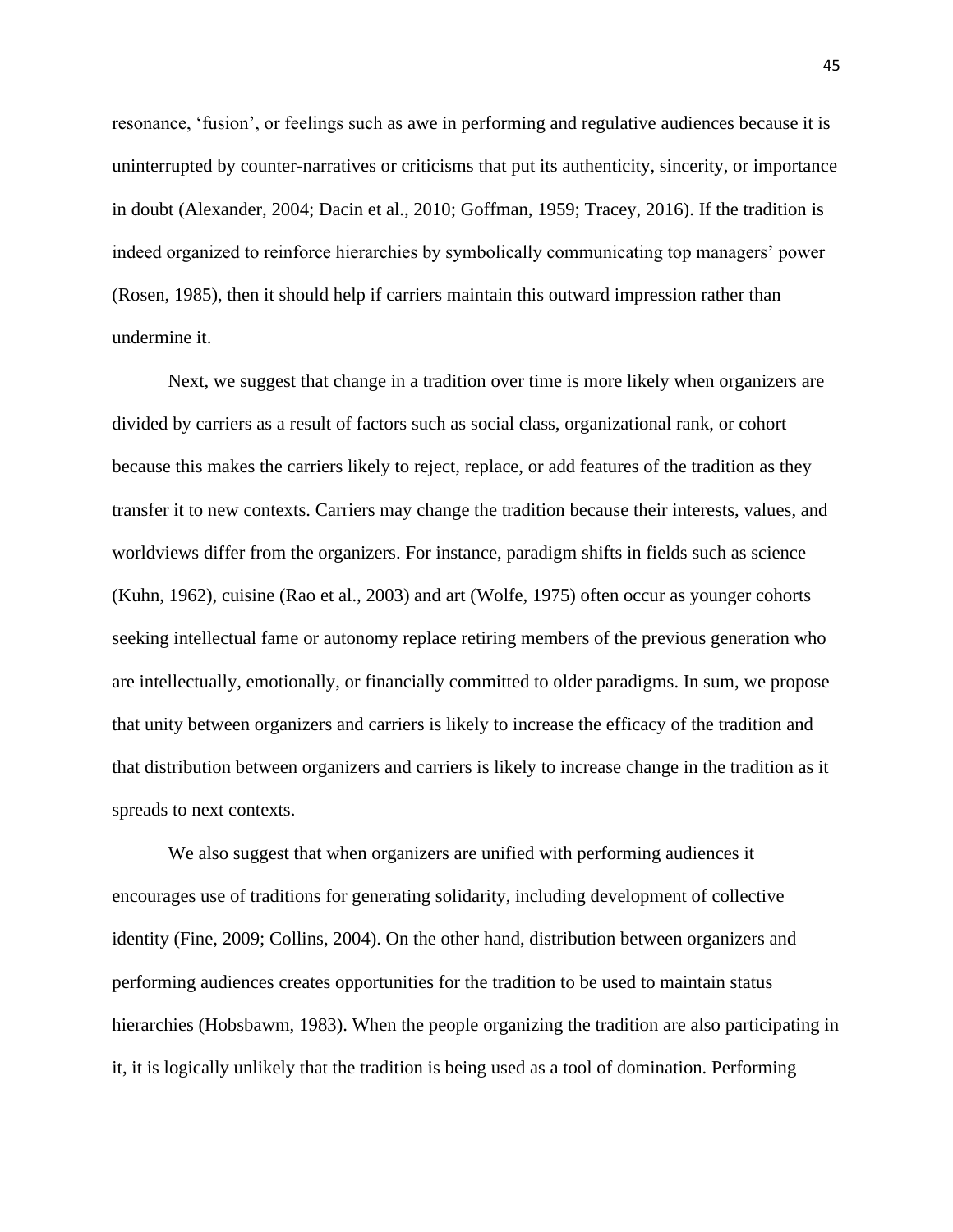audiences will have access to the "back stage" (Goffman, 1959) and therefore it seems difficult, for example, for them to be truly be awed into thinking an 'invented' tradition is older than it is (Hobsbawm & Ranger, 1983). On the other hand, scholars with a critical perspective show that traditions can be used to maintain status hierarchies—but the boundary condition seems to be that the organizers already come from a different social class (Hobsbawm, 1983) or organizational rank (Rosen, 1985; 1988) than the performing audiences.

In sum, unity between organizers and performing audiences suggests that the tradition will reduce status hierarchies and increase collective identity of custodial groups involved. In turn, distribution between organizers and performing audiences suggests that the tradition will increase status hierarchies and reduce collective identity of custodial groups involved. We suggest future research should also consider the possibility that some traditions may both create and reduce status hierarchies at the same time.

*Unity and distribution between organizers and regulative audiences*: The final group organizers may or may not be unified with is the regulative audience. Following performance theory, we argue that unity with regulative audiences will increase organizers' ability to control traditions, thereby increasing their efficacy (Alexander, 2004; Goffman, 1959). When organizers are also the ones providing social evaluations of the tradition, and when they maintain regulatory power over who participates, they are freer to orient the tradition to maximizing emotional resonance. Formal dining at Cambridge colleges for instance (Dacin et al., 2010), occurs in a largely isolated environment where organizers can control who participates, the setting, and the flow of events without outside interference. Alternatively, distribution of organizers and regulative audiences weakens organizers' ability to control traditions. The Corps of Cadets for instance, had to make numerous changes to the Aggie Bonfire tradition in order to achieve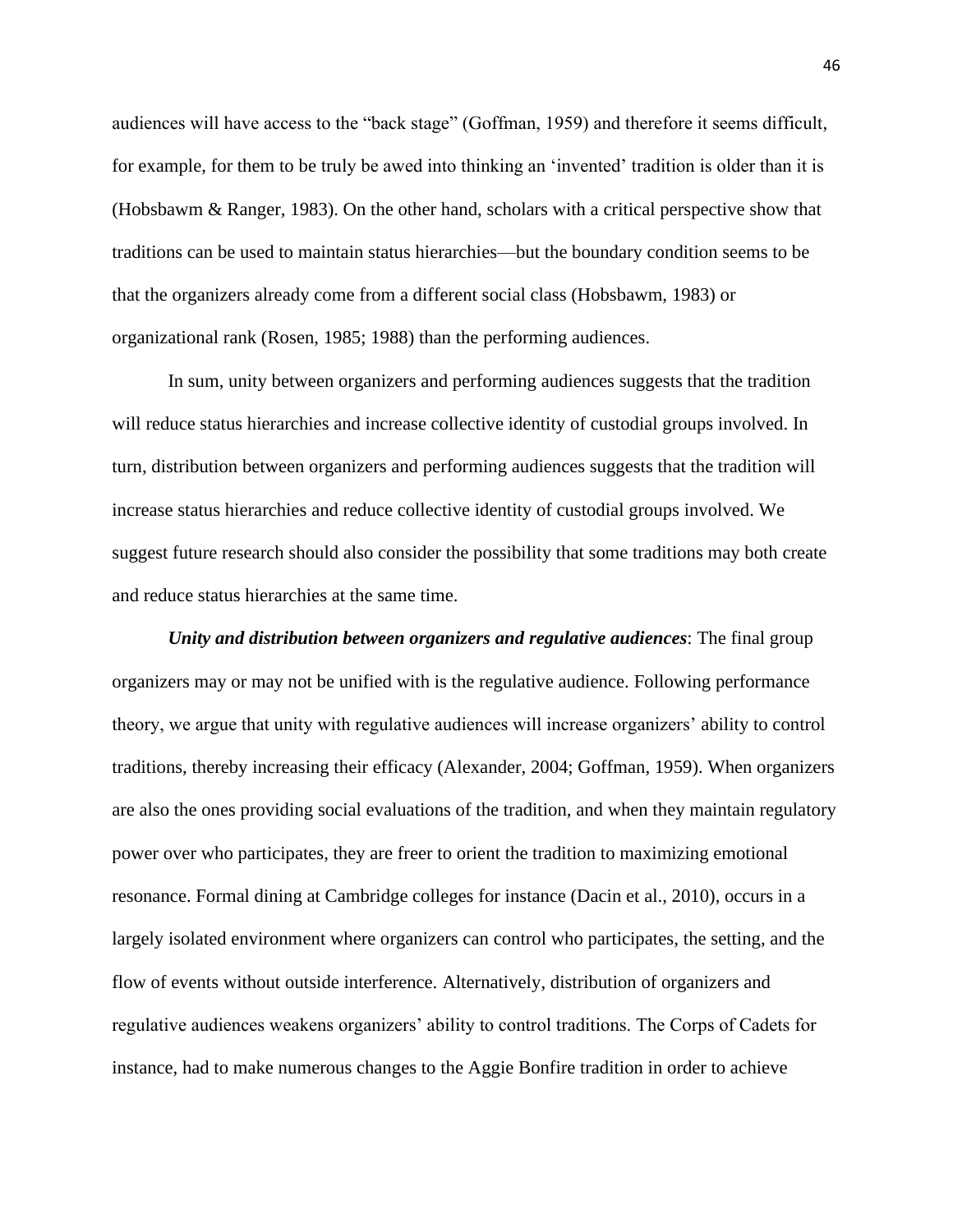demands of external regulators (such that the tradition would align with safety or environmental standards, diversity, and the university's changing goals). Some of these changes were at odds with the organizers' intentions to keep a homogenous group of participants and build the largest Bonfire possible, conceivably with the aim of creating a bonding experience (Dacin & Dacin, 2008).

We, thus, propose that unity between organizers and regulative audiences increases organizers' control as well as the traditions' efficacy while distribution between organizers and regulative audiences reduces organizers' control and allows external interests to shape features of the tradition. Future research may examine how organizers balance the conflict between a tradition's internal organizational function and their acceptability to regulative audiences. For instance, some organizers see hazing rituals in university frosh weeks or scut work in medical residency programs as essential for creating cohesive bonds among recruits, yet these activities are seen as scandalous by outside audiences (Pratt, Rockmann, & Kaufmann, 2006; Kellogg, 2011). One response is that organizers may comply with institutional demands are remove the most offensive practices. Alternatively, organizers of a tradition may decouple, for instance by making hazing activities less visible to regulative audiences (Kellogg, 2011).

*Unity and distribution among carriers*: We now discuss unity and distribution regarding the second custodial role, the carrier. Carrier groups play an essential role in transmitting traditions across time and contexts, with their memories and first-hand experiences selectively maintaining or editing traditions (Birnholtz et al., 2007; Simko, 2012). We propose that unity among carriers is likely to lead to fewer variations in the transmission of a tradition across generations or during diffusion into new contexts. We suggest this is the case because a unified group of carriers is likely to have similar memories, worldviews, and interests. Simko's (2012)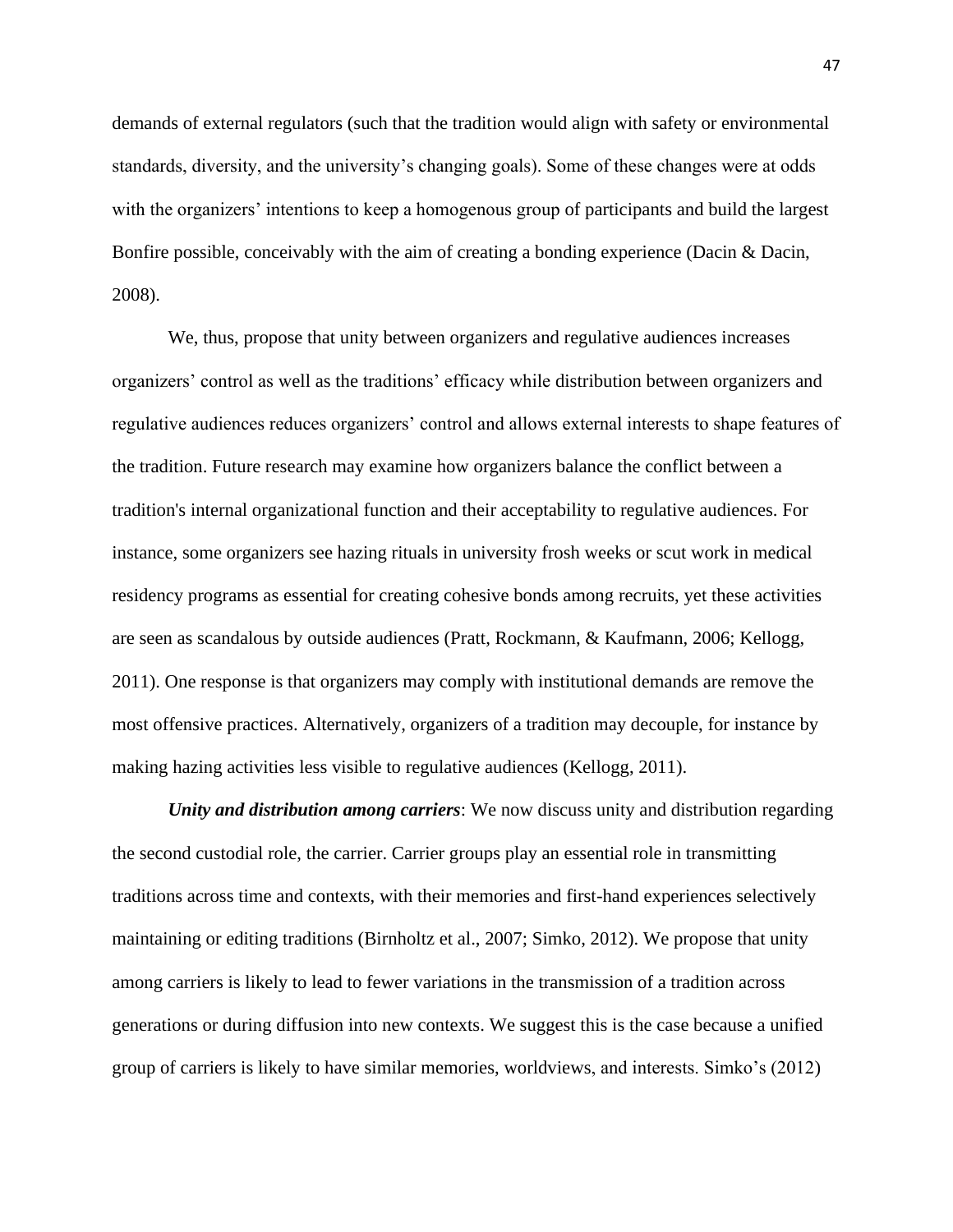analysis of 9/11 commemorations, for example, shows how the theme of memorial services varies with what memories are salient for the speakers selected. Likewise, Howard-Grenville et al.'s (2013) study of Track Town highlights how identity custodians with consistent memories allowed organizers to succeed in resurrecting a collective identity because expectations about it were consistent. Conversely, distribution among carrier groups may encourage traditions to change with each enactment or when they diffuse across settings; as Simko (2012) highlights, themes across 9/11 commemorations changed with carrier groups, each of which had different experiences and connections with the September 11 attacks. Based on this, we propose that distribution among carriers makes it more likely that a) a tradition will change across time b) multiple versions of a tradition will emerge with diffusion across contexts.

*Unity and distribution between carriers and performing audiences*: Carriers may be unified or distributed with performing audiences. When carriers are unified with performing audiences, it means the same group (or a structurally equivalent group) who supplies tangible and intangible elements to the tradition is also the one who enacts it. Under such circumstances, we suggest carriers will be more focused on enacting traditions that preserves aesthetic elements, i.e., those which generate emotional resonance, or what appears to them as "authentic" (Alexander, 2004; Howard-Grenville et al., 2013).

When carriers are distributed from performing audiences, the context changes. First, it means that carriers know more about the tradition than performing audiences, allowing carriers to maintain a "back stage" or edit the tradition more freely (Goffman, 1959). Second, it means that performing audiences' expectations about the tradition can differ from carriers', occasionally creating incentives for carriers to provide a performance that meets these expectations, even if it is not historically accurate. In the heritage tourism industry for instance, locals sometimes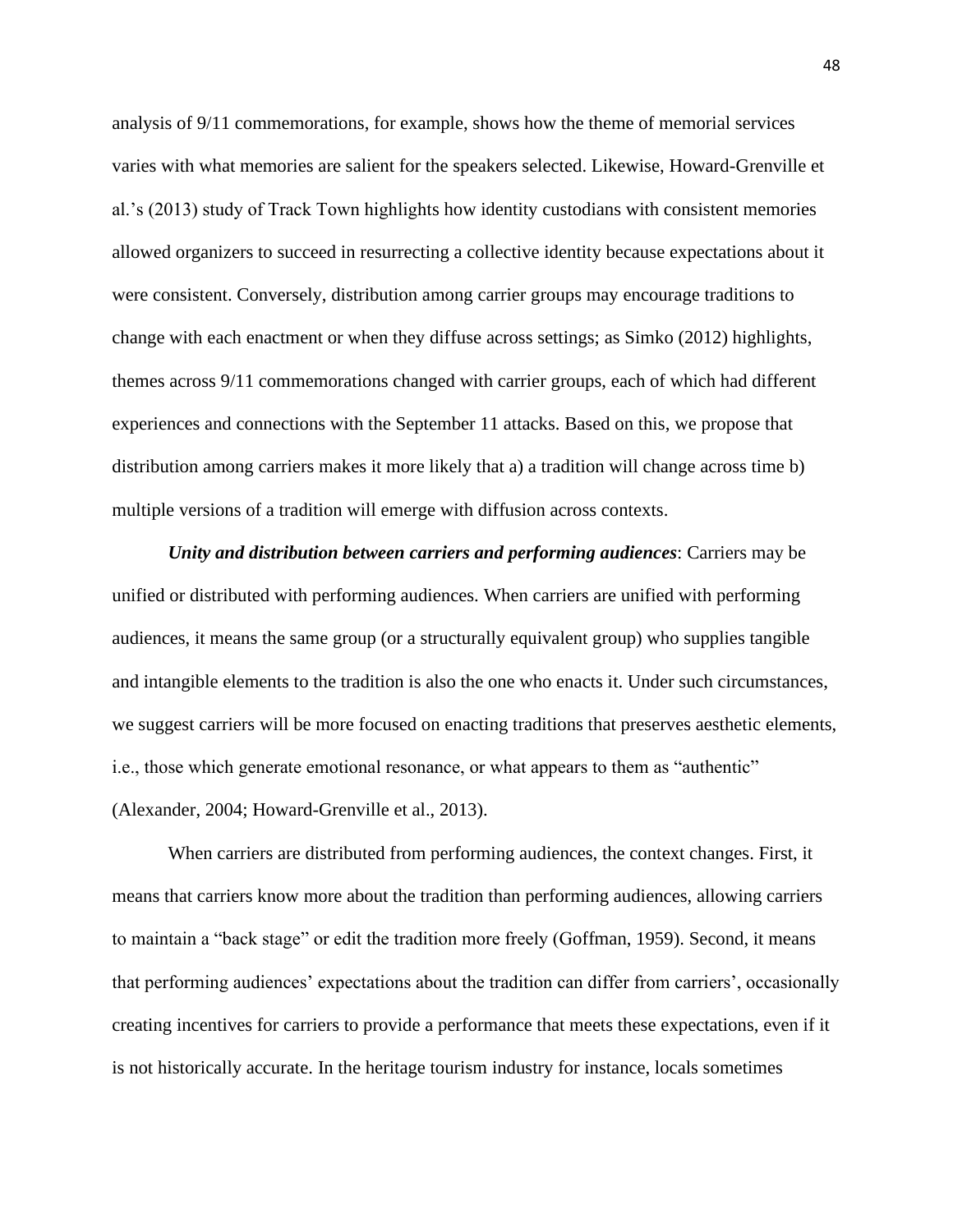present their traditions in modified format to appeal to tourists' expectations to see something quaint or exotic (Chhabra et al., 2003).

In light of the previous discussion, we propose that unity among carriers and performing audiences will encourage carriers to preserve the aesthetic elements of a tradition while distribution will encourage carriers to edit the tradition according to performing audiences' expectations. Because carriers know more than performing audiences in the second case, we also suggest it is more possible for the tradition to be used to advance interests of organizers and carriers that conflict with performing audiences, whether it is to awe audiences and maintain status hierarchies (Hobsbawm, 1983; Rosen, 1985) or simply to make profit through enjoyed performances (Chhabra et al., 2003). We believe this is an area of investigation for future research as we know relatively little about how carriers transmit traditions in the presence of audiences with prior exposure to the tradition versus those without, and how carriers' balance motives for authenticity with meeting external audiences' expectations.

*Unity and distribution between carriers and regulative audiences*: Carrier groups may also be unified or distributed with regulative audiences. When carriers are separated by regulative audiences, we suggest regulative audiences can act as a constraint on carriers' ability to modify elements of the tradition. The production of foie gras in France, for instance, must meet the standards set by numerous regulative audiences such as legislators; carriers cannot simply introduce variations in how foie gras is produced (DeSoucey, 2010). Alternatively, conflicts between carriers and regulative audiences may put pressure on the former group to deviate from perceived authenticity. After the Aggie Bonfire tradition was eliminated for instance, coalitions such as the 'Bonfire Coalition' and 'Keep the Fire Burning' attempted to resurrect the tradition but were denied resources such as use of Texas A&M University's campus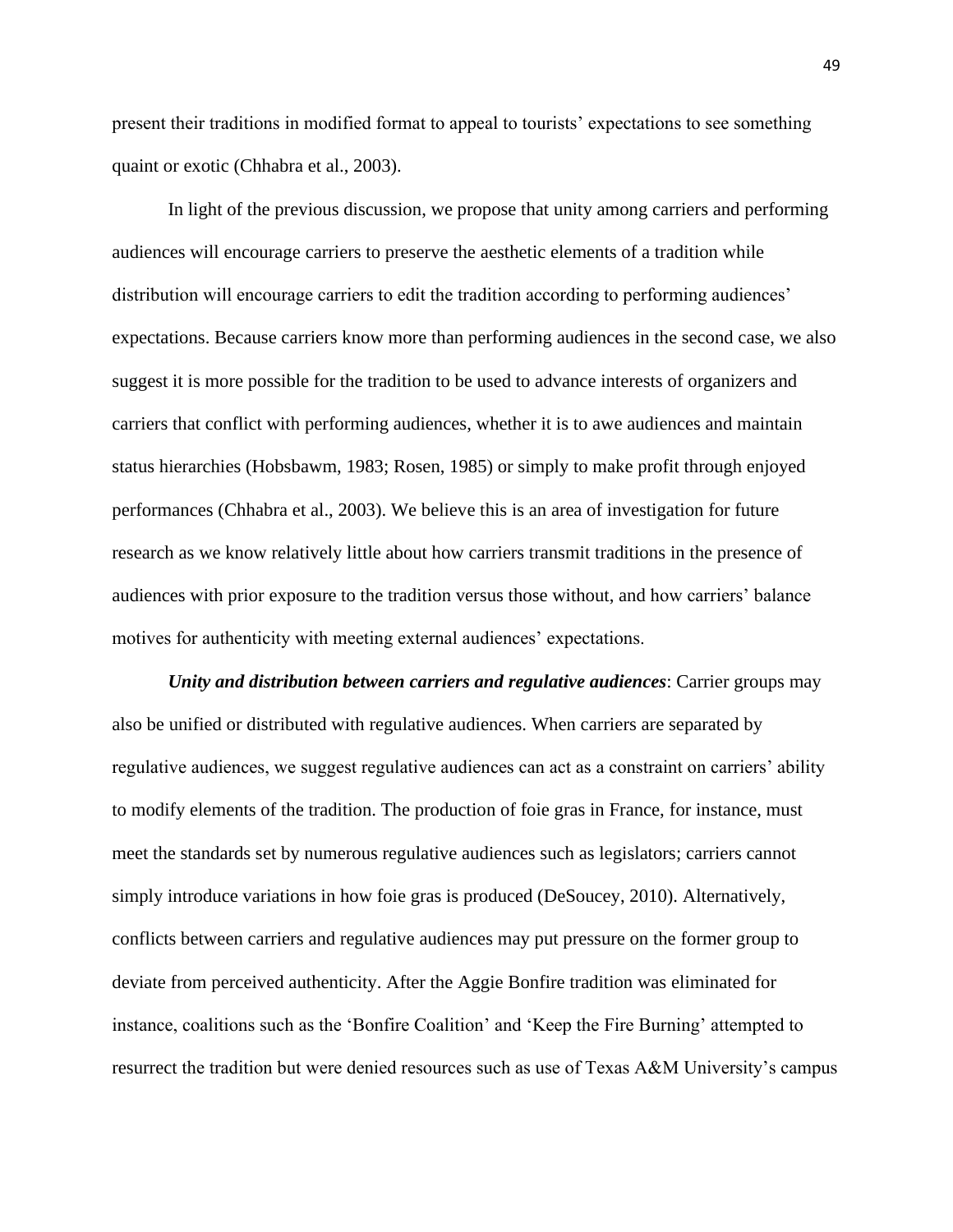(Dacin & Dacin, 2008). The risk is that that when regulative audiences' interests or expectations change, they may be less likely to approve of core or ancillary elements of a tradition preserved by carriers. Therefore, we propose that when carriers and regulative audiences are unified, management of the tradition will be more likely to focus on perceived authenticity; when carriers and regulative audiences are distributed, elements of the tradition will emerge from tensions or negotiations between the two groups.

*Unity and distribution among the performing audiences*: As noted, the performing audience participates in the enactment of the tradition itself, and the presence of a performing audience is essential for any tradition to be considered 'living' (Jacobs, 2007; Soares, 1997). Unity among performing audiences means there is more likely to be consistency among the worldviews of actors, including their collective memories, values, and expectations (Simko, 2012). Distributed performing audiences on the other hand, will likely show variance in how they perform a tradition or react to the cultural content or social transformations imposed on them through the tradition. Simko (2012) argues that commemorations directed toward audiences with more heterogenous experiences are likely to require more open-ended, multivocal narratives than those which draw on strongly shared assumptions. Because traditions with unified performing audiences can rely on more shared assumptions (Simko, 2012), and because their shared collective memories are likely to generate a sense of emotional resonance (Howard-Grenville et al., 2013; Tracey, 2016), we propose that unity among performing audiences is likely to increase a tradition's sustainability and efficacy.

On the other hand, distribution among performing audiences may create tensions that pressure organizers and carriers to adapt the tradition to multiple collective memories, values, and expectations (Simko, 2012); therefore, we propose the distribution among performing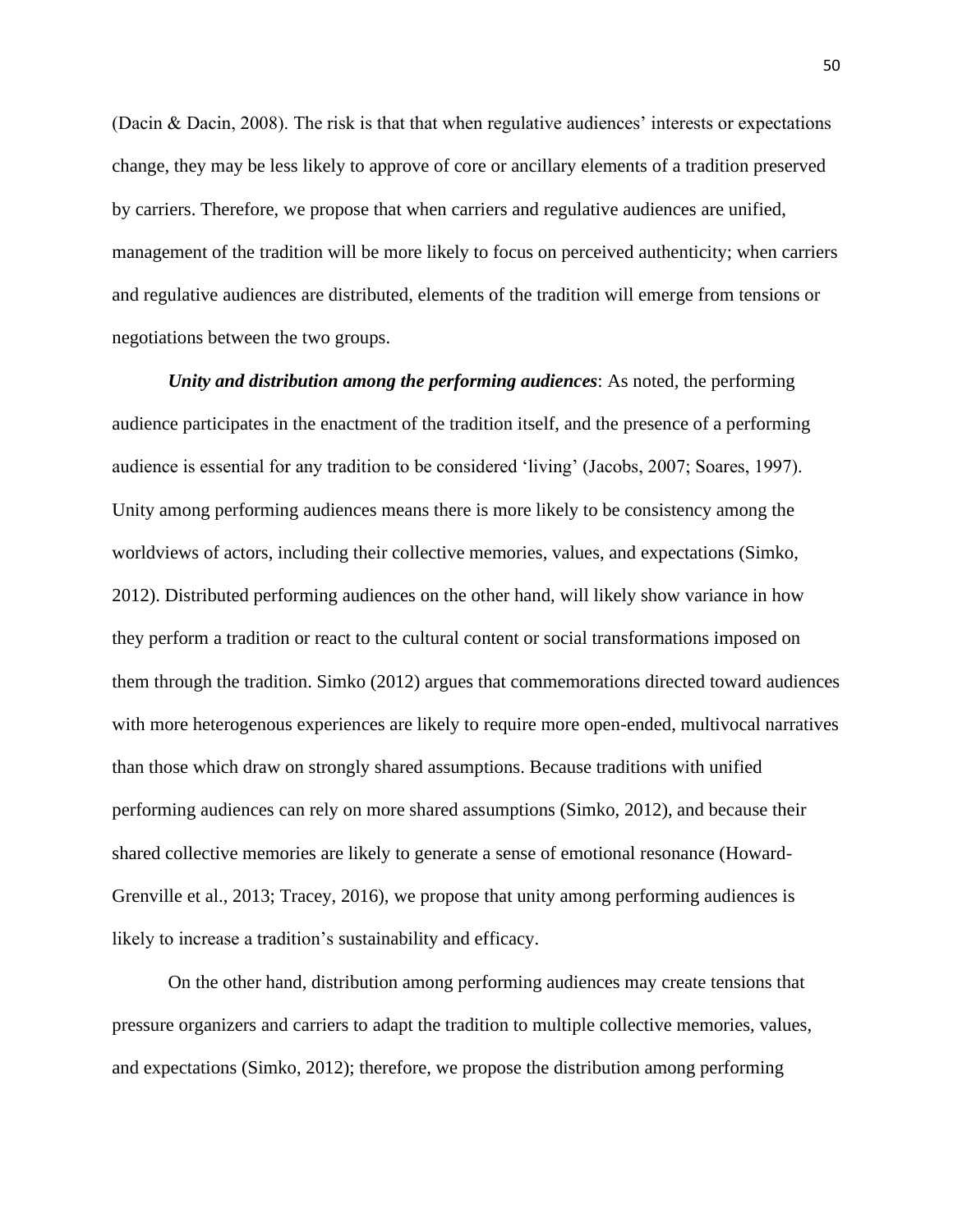audiences is likely to increase the change of a tradition with time. Because traditions are handed down across generations, an interesting question is how changes in the tradition over time create variance across cohorts. Older physicians for instance, sometimes express nostalgia for the arduous socialization rituals which they experienced during their medical training (Kellogg, 2011). Kellogg's research (2009; 2011) suggests such experiences became a source of solidarity and pride among older physicians during institutional changes which reduced the severity of medical training experiences among newer physicians. Thus, we propose future research should look into how changing traditions may create social boundaries between generations of professionals in a field or cohorts in an organization.

# *Unity and distribution between performing audiences and regulative audiences*: Performing audiences may be unified or distributed with regulative audiences. When the two groups are unified, it means those performing the tradition are also the ones conferring social legitimacy and possibly resources to it. In turn, this means that performing audiences will have some power over the organizers and carriers in how to enact the tradition. If the tradition no longer meets the expectations of the performing audience, whether because the tradition does not seem to serve their interests or because it does not seem "fun" (Fine & Corte, 2017), they may withdraw support.

When performing and regulative audiences are distinct groups, performing audiences may be compelled to participate with limited power. Artists, for example, may participate in tournament rituals in order to advance their careers, even if they disagree with the award selection criteria or how their output is categorized (Anand & Jones, 2008; Anand & Watson, 2004). Moreover, regulative audiences' expectations for the tradition may differ from the performing audience, leaving organizers to balance their own interests with both the performing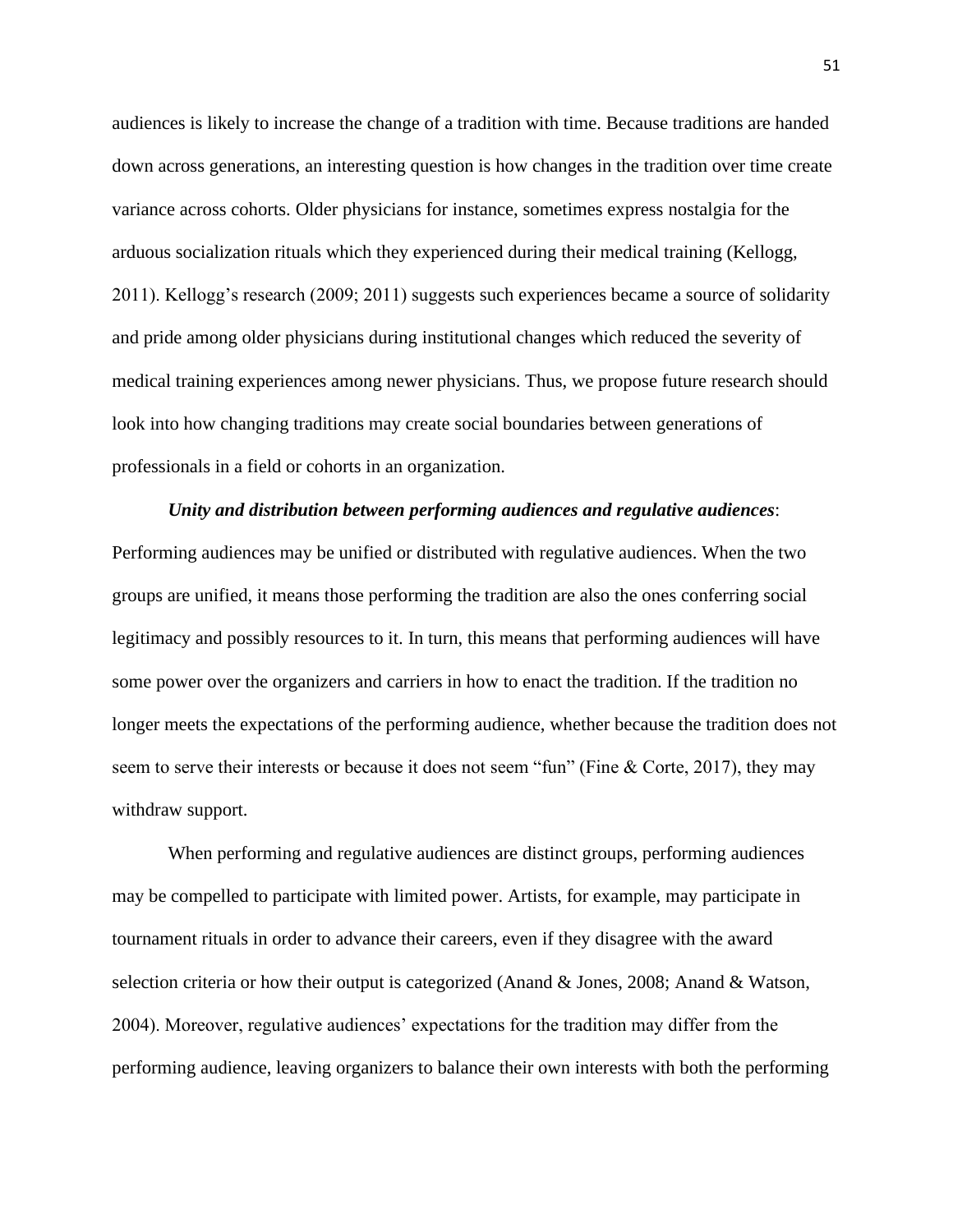and regulative audiences. As with the case of Bonfire (Dacin & Dacin, 2008), attempts to balance multiple external demands may detrimentally affect the organizers' intentions for the tradition (e.g., as a socialization mechanism) and performing audiences' interests in participating (e.g., aesthetic considerations).

In sum, we expect unity among performing audiences and regulative audiences to increase performing audiences' power over organizers in how the tradition is organized as well as to emphasize performing audiences' interests in the traditions' enactment (e.g., the aesthetic element of traditions making them "fun"). Conversely, distribution is likely to both decrease performing audiences' power over organizers and to result in traditions that attempt to satisfy the demands of more audiences, harming its efficacy.

*Unity and distribution among the regulative audiences*: Regulative audiences provide social evaluations about the desirability or appropriateness of a tradition (or its specific enactment). Besides their role as a critic, regulators can affect the continuity or performance of a tradition by choosing to provide or withhold resources necessary for the enactment of a tradition, such as symbols or venues, and regulate the participation of other actors in a tradition. Following performance theory, we expect unity among regulative audiences to provide consistent evaluations of a tradition—either wholly positive or negative—because all critics share similar worldviews and interests (Alexander, 2004). The greater the distribution of regulative audiences, the more we expect multiple evaluations of a performance that disagree with one another (Simko 2012; Steidl, 2013).

The above leads us to avenues for future research for management scholars of tradition. First, how do traditions retain their efficacy under the regulation of diverse audiences? Traditions often attain their efficacy by drawing from a stock of symbolic associations, but attaining desired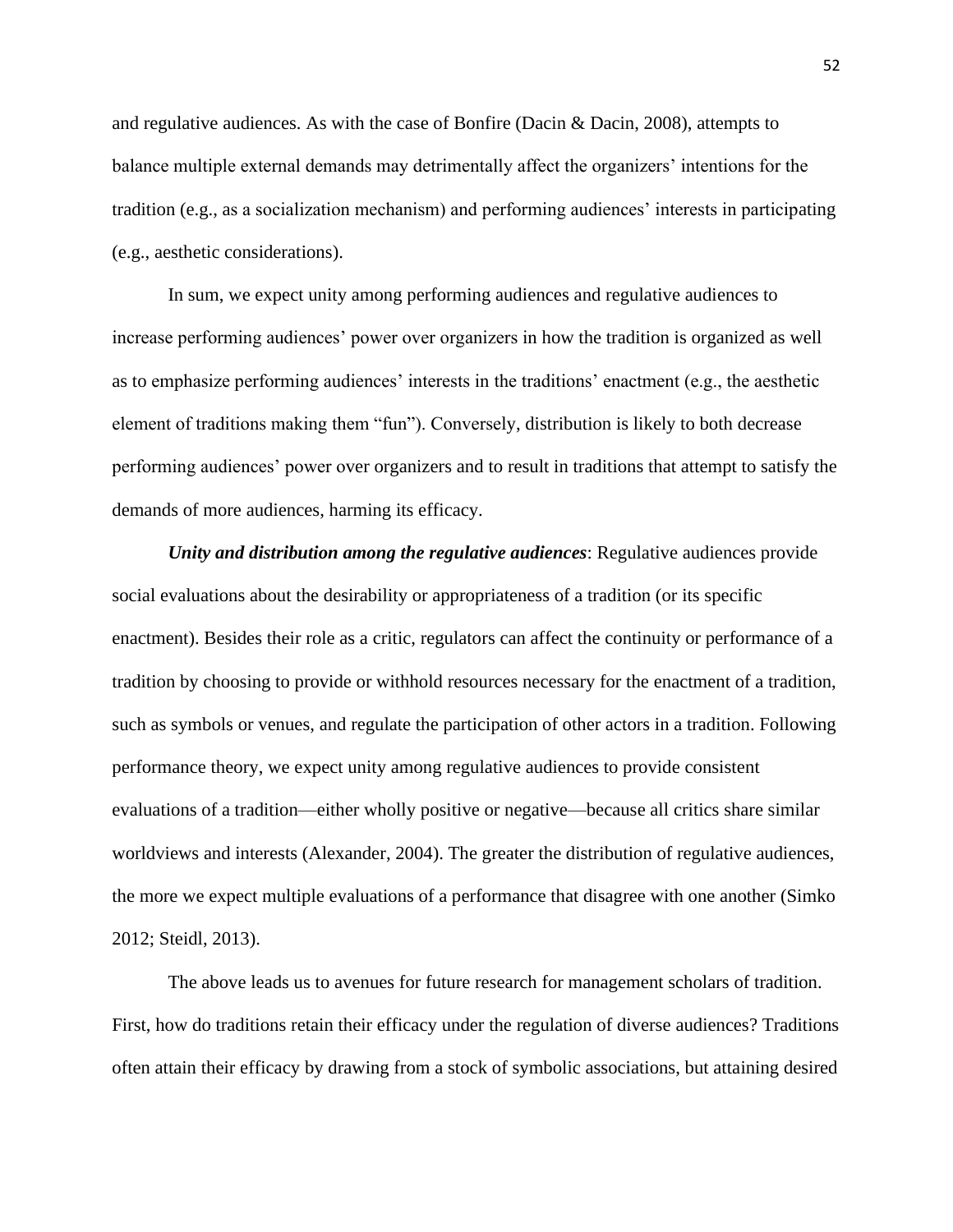meanings appears difficult with diverse audiences (Foster et al., 2011; Howard-Grenville et al., 2013). The Canadian fast food chain *Tim Hortons*, for instance, associates itself with symbols rooted in the Canadian collective memory, such as hockey. Foster et al. note the challenges the company has faced in making this connection meaningful for its increasingly diverse customers: "While the link to hockey is evidence to an older generation, younger generations and new Canadians are largely unaware of Tim Hortons founding by a professional hockey player" (Foster et al., 2011, p. 110).

Second, we ask, does it make a difference whether regulative audiences are concerned with the same or different aspects of the tradition? For instance, the Aggie Bonfire faced pressures from external groups to become more inclusive and to meet environmental standards. Since these demands do not concern the same aspects of the tradition (practices versus selection of performing audience), it is likely both will be incorporated in the tradition when the pressures become strong enough (Dacin & Dacin, 2008). On the other hand, diverse regulative audiences may place competing demands on a tradition. Within musical or religious traditions, for instance, practitioners are caught between traditionalist critics who dismiss practices that deviates from the roots of the tradition and modernizers who see creativity and innovation as necessary for the tradition's continuity (Eyerman & Jamison, 1998). It is unlikely that any configuration of the tradition's more peripheral elements will satisfy all regulative audiences' expectations and therefore other outcome may arise, such as traditions which split and come to be practiced by different groups. Church-sect theory in religious studies predicts just this sort of behavior: organized faiths tend to become institutionalized, formal, and dogmatic churches, leading some members to feel the church no longer meets their spiritual needs and who break off to form a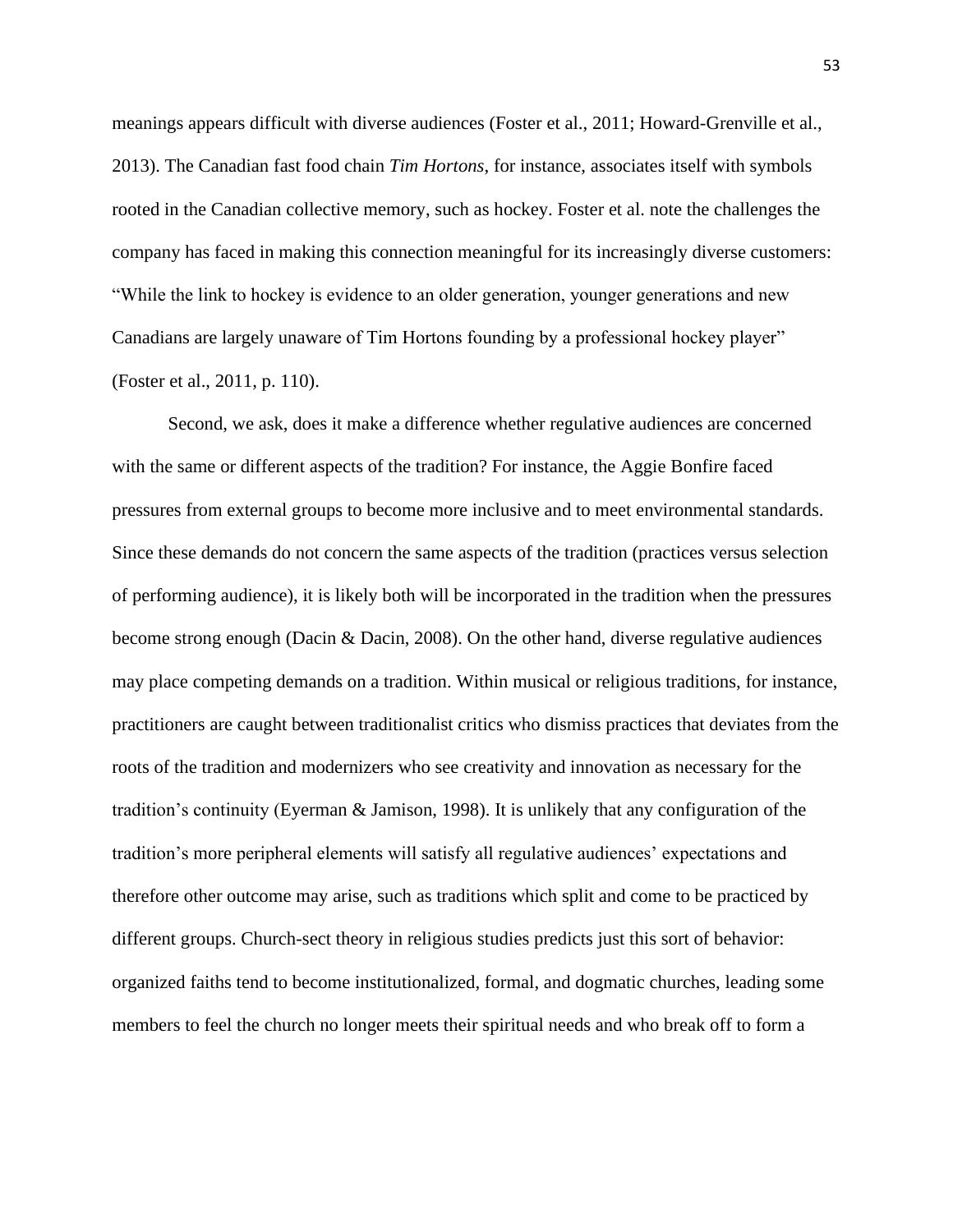sect, which in turn becomes more institutionalized over time, continuing the cycle (Tracey, 2012).

### **DISCUSSION**

The study of tradition has become increasingly important in management research explaining phenomena as diverse as socialization, identity, institutional maintenance, and fieldlevel change. While recent studies bring new insights, management scholars' conceptualizations of tradition suffer from a lack of theoretical integration. In direct response to Giorgi et al.'s (2015) call to advance research on organizational culture by reconciling competing perspectives, accounting for overlaps, and identifying areas of integration, we offer a custodianship framework that provides an integrated theoretical basis through which researchers can develop a more thorough understanding of organizational traditions, what is known about them, and identify opportunities for future research.

We bring together decades of research from diverse areas of anthropology, geography, history, sociology, and organizational studies. By comparing and contrasting the major themes as they appear in management scholarship we provide a starting point for researchers interested in the study of tradition to orient themselves in the literature. Moreover, we highlight a gap separating two halves of tradition scholarship: one half containing research that characterized actors as relatively passive participants transformed by tradition, what we called tradition-asconstraint, and the other half containing research that characterized actors as relatively agentic, active participants who manage traditions over time, what we called tradition-as-resource. Without integration of these halves, we suggest management scholars' understanding of tradition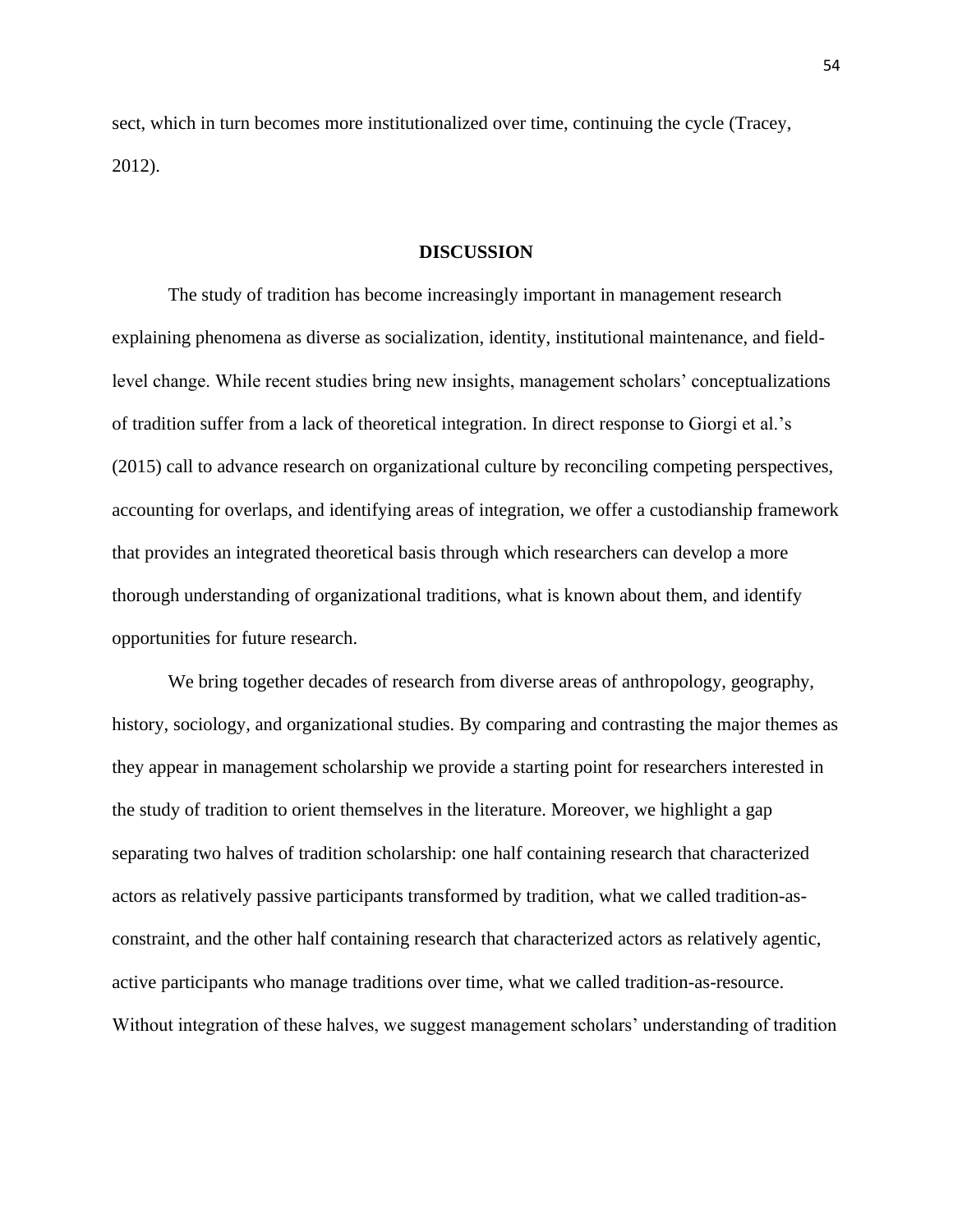will be partial and fragmented because neither alone accounts for the mutual transformation of actors and traditions in their interaction over time.

We make the case that traditions need to be considered distinct from other practices found in organizations such as habits, customs, or routines based on the criteria of 'conscious articulation' (Eyerman & Jamison, 1998) and the presence of custodianship (Dacin & Dacin, 2008; Soares, 1997). In our integrative framework on the custodianship of traditions we identify four custodial roles—organizers, carriers, performing audiences, and regulative audiences. In proposing these roles, we capture various perspectives of prior theory, accounting for the unique aspects of a tradition that become salient to those participating from various vantage points. Moreover, we introduce the notion of distributed custodianship that provides new perspective by integrating findings in the tradition literature, setting boundary conditions for prior theory, and revealing implications for both theory and practice. We show how unity and distribution help or hinder the activities of those adopting each custodial role and provide insight on when certain traditions are likely to maintain status distinctions, generate stability, and transform participants, as well as the potential for stability, change, conflict, trade-offs, and multiple versions of a tradition over time.

We also integrate studies of tradition that span vastly different scale with respect to levels of analysis. As a result of this coverage, our custodianship framework identifies a similarity across traditions ranging from small group traditions in meteorological offices (Fine & Corte, 2017) to organizational-, field- and societal-level traditions such as professional rites of passage and award ceremonies (Anand & Watson, 2004; Kellogg, 2011): that each has a set of custodians who can be more or less distributed. While further research is needed on this phenomenon, we do expect traditions to have a more distributed set of custodians at higher levels of analysis,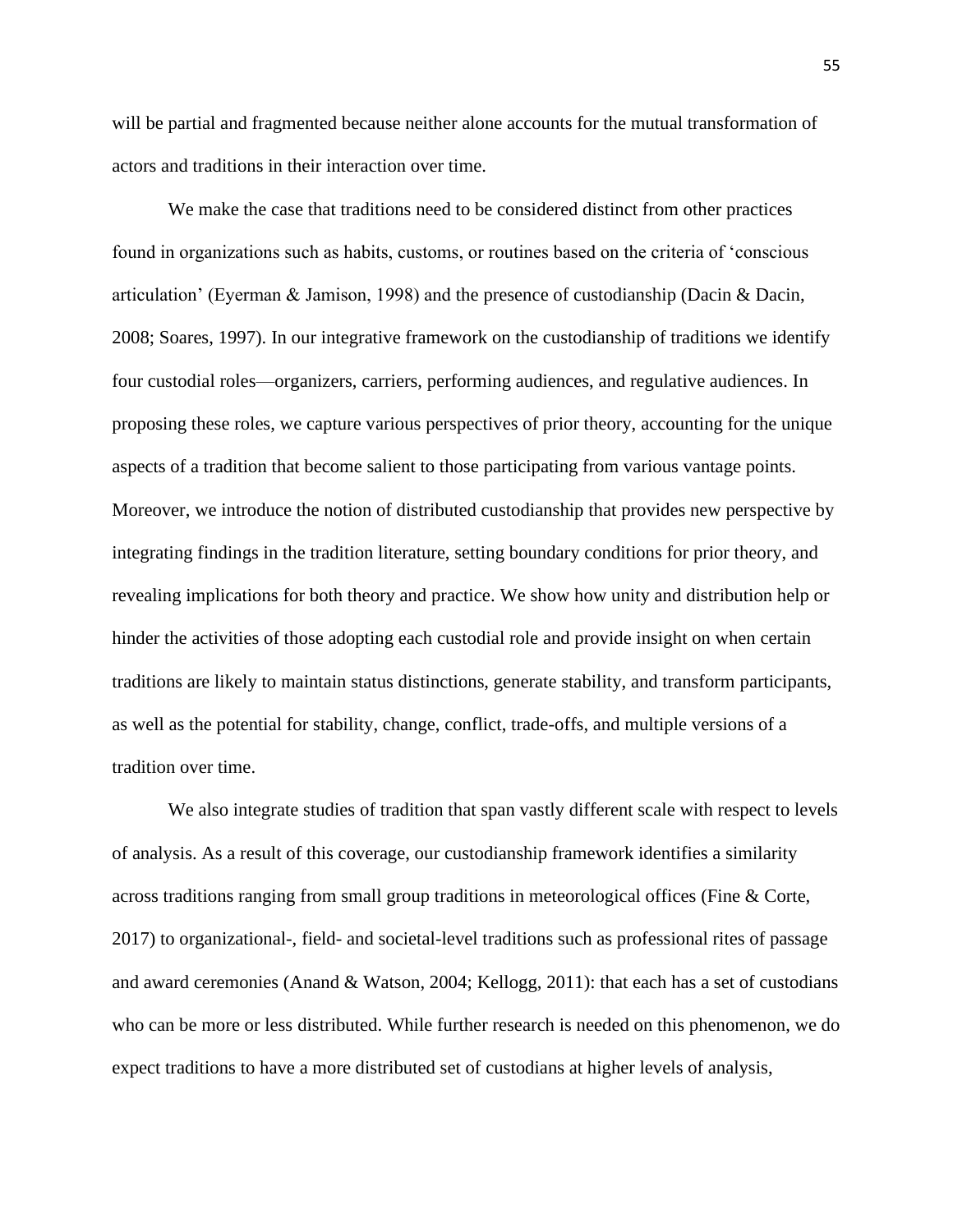particularly at the field and societal levels. Larger-scale traditions like professional socialization programs draw in diverse regulative audiences such as administrators, accreditors, and politicians (Kellogg, 2011) that small group traditions often lack.

We also expect that a tradition will accumulate a more distributed set of custodians if it diffuses over time (either across generations or settings), since this provides opportunities for actors from different social positions to participate. For instance, the Texas A&M Bonfire attracted the attention of audiences who had little involvement in its performance over the years (Dacin & Dacin, 2008). A second example of this are long-time locals becoming a carrier group who could support or deny organizers' claims to authenticity as they resurrected Track Town (Howard-Grenville et al., 2013).

Finally, our review guides future scholarship on tradition by highlighting important questions about traditions and its custodianship specifically, while also connecting tradition to broader discussions in management and organizational scholarship. We point to unresolved questions, answers to which would provide significant contributions to the understanding of tradition and organization: how traditions can both reinforce status orders and erase them, how traditions with diverse audiences serve their performative functions and develop over time, and the nature, motivations, and influence of various custodial roles. We also note research avenues attending to the role of tradition and inform discussions about other organizational phenomena, including institutions (Dacin & Dacin, 2008), identities (Howard-Grenville et al., 2013), practices (Lok & de Rond, 2013), and social boundaries (Tilly, 2004). We illustrate how conscious articulation and transmission can inform the process of institutionalization and identity formation, the implications for adoption and diffusion of practices that become traditions,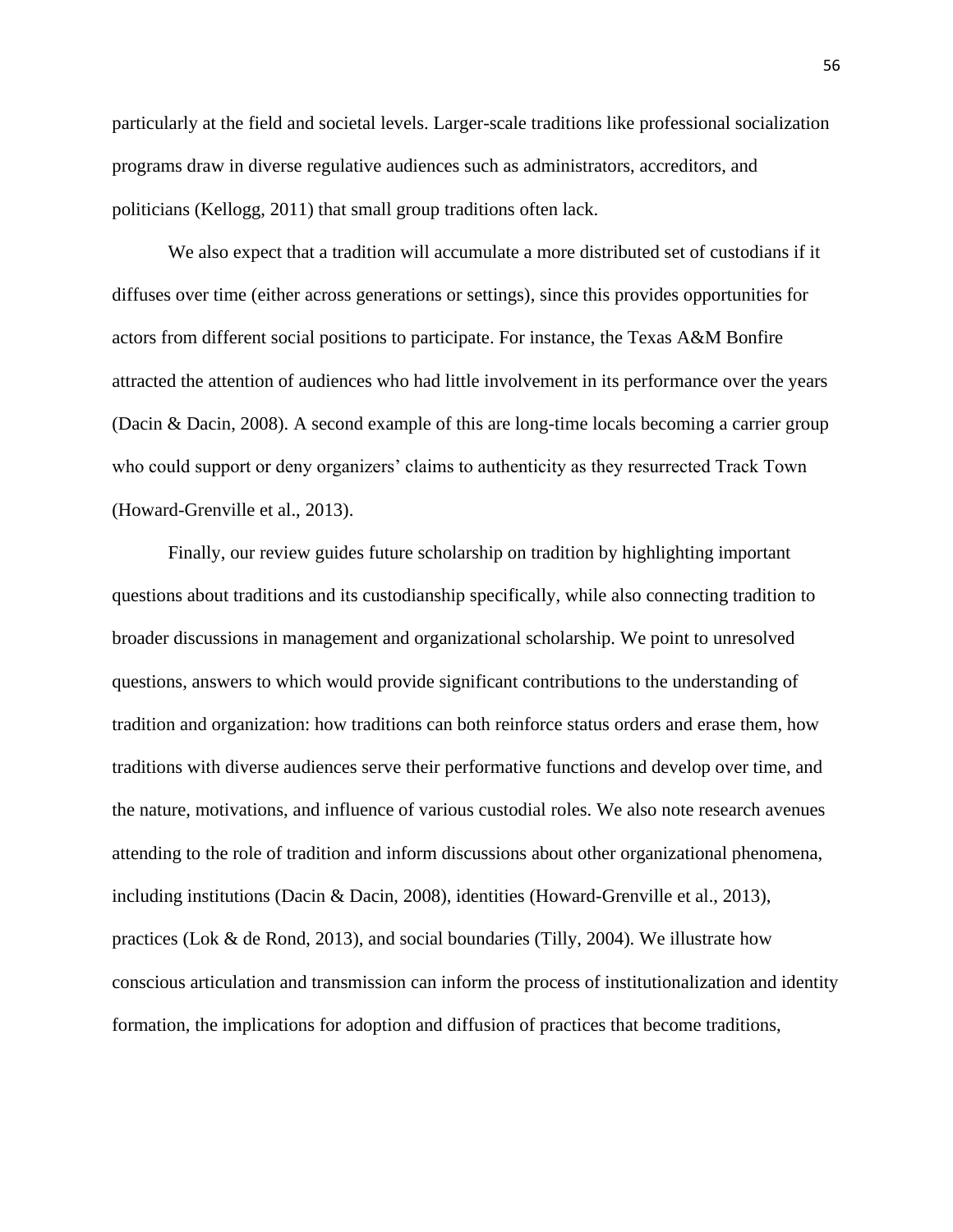emergence of custodial roles in organizations, and how traditions can create or weaken intergenerational boundaries in organizations.

We believe that there are many important questions about how traditions emerge, change, and dissipate over time, as well as questions about what gives efficacy to traditions and that valuable insights can be derived through our custodianship framework that enables researchers to consider how different groups create, shape and experience traditions in different ways depending on both their context and their social position.

#### **Future Research Questions**

Along with the various questions raised throughout our review and discussion, several additional opportunities emerge for future inquiry. First, future research needs to focus on a number of critical issues of traditions and their custodianship. To begin, what factors lead to the fragility versus resilience of a tradition? In their study of the Aggie Bonfire, Dacin and Dacin (2008) show that traditions can have humble and serendipitous beginnings. Are traditions more fragile in their early moments or once in place, do they become outdated and vulnerable if they fail to adapt? In our review we suggest that traditions change and adapt over time. Invariant traditions such as strict rules can be challenged and oral traditions are often forgotten despite being held in collective memory. However, as Siebert et al (2017) show, even the strictest rules go unquestioned as they are inured with enchantment of the past.

Relatedly, Giddens (1994) suggests that tradition, as it is linked to the past, has a strong weight on the present but in doing so pulls the future back to be reconstructed and reconnected with the past. This underscores the trans-temporal nature of tradition and the nonrecursive relationship between traditions and time. Consequently, the temporal nature of the influence of tradition, including its impact on the activities undertaken and meanings attributed in the past,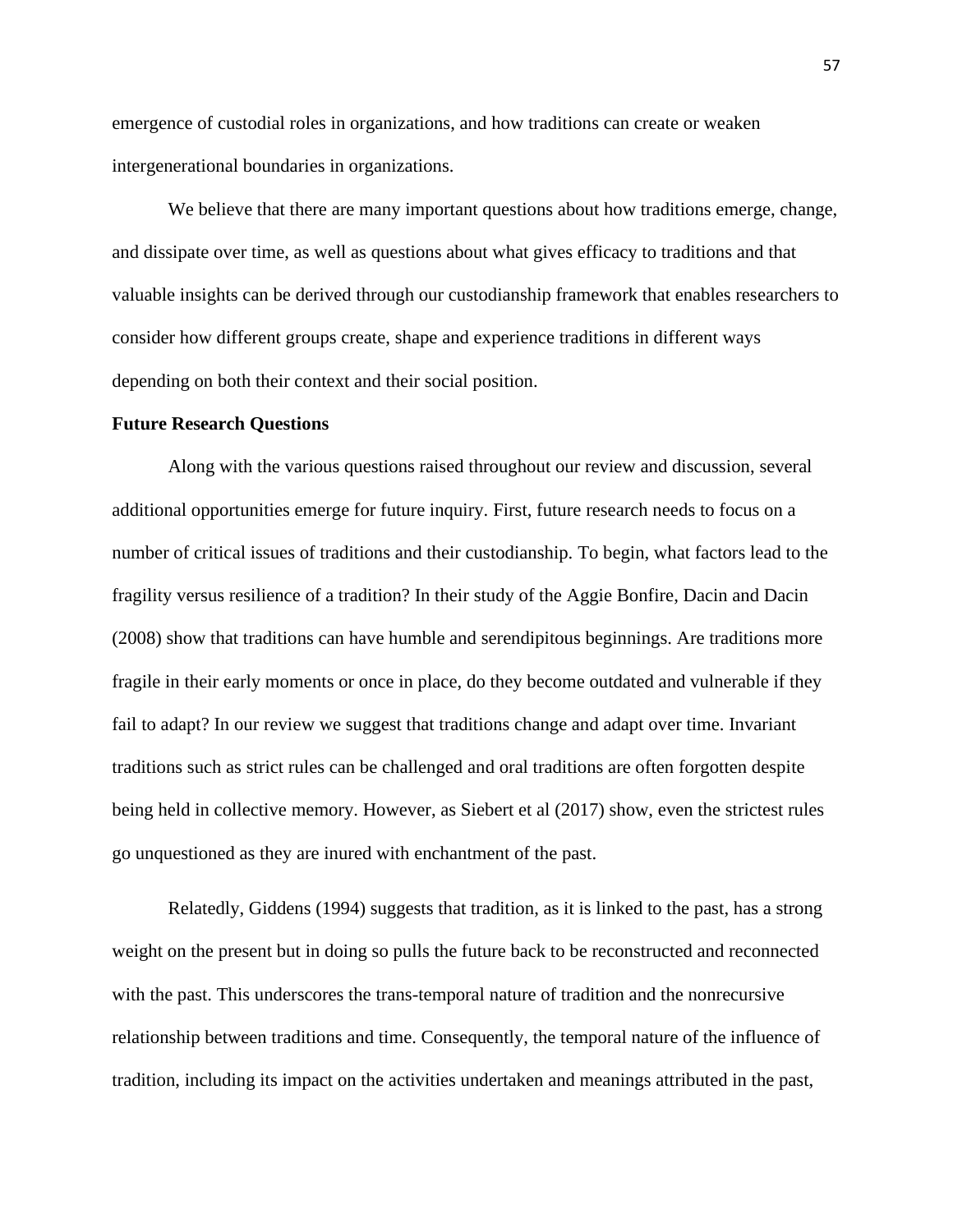the present as well as the future, should be an important part of any research stream examining traditions. That is, the interactions described in our custodianship framework suggest the necessity for a deeper understanding of how these interactions influence the construction/reconstruction of past, present and future traditions.

Yet another related question is what determines the portability of traditions? As Giddens notes, "Tradition is always in some sense rooted in contexts of origin or central places" (Giddens, 1994, p. 80). Are some traditions more or less sticky across time, ideology and geographic contexts? If tradition is the end result of a unique set of political, economic, social and cultural conditions, to what extent and how do certain traditions diffuse more or less readily? As such, do they carry greater weight and more or less affordance for change and modification? It would be interesting to examine the permeability of a tradition's boundaries as well as processes of translation across contexts or across those who may be considered "outside" as opposed to "inside" any given boundary or place (Giddens, 1994). We suggest the need to consider the "plasticity" of traditions and the extent to which they shift (Giddens, 1994; Lok & De Rond; 2013). A growing body of work on translation may provide some important insights here (Czarniawska & Joerges, 1996; Zilber, 2008). These authors describe efforts undertaken to "translate" practices and meanings into local contexts. In doing so, traditions and other microinstitutions are transformed and made congruent through processes of active sense-making and sense-giving. A focus on translation importantly privileges the need to more deeply consider issues of embeddedness and custodianship. How do boundaries of place influence custodial work?

We suggest the need for more explicit attention to the embeddedness of traditions as rooted in spaces and place. While place and space have long been a focus of organizations and

58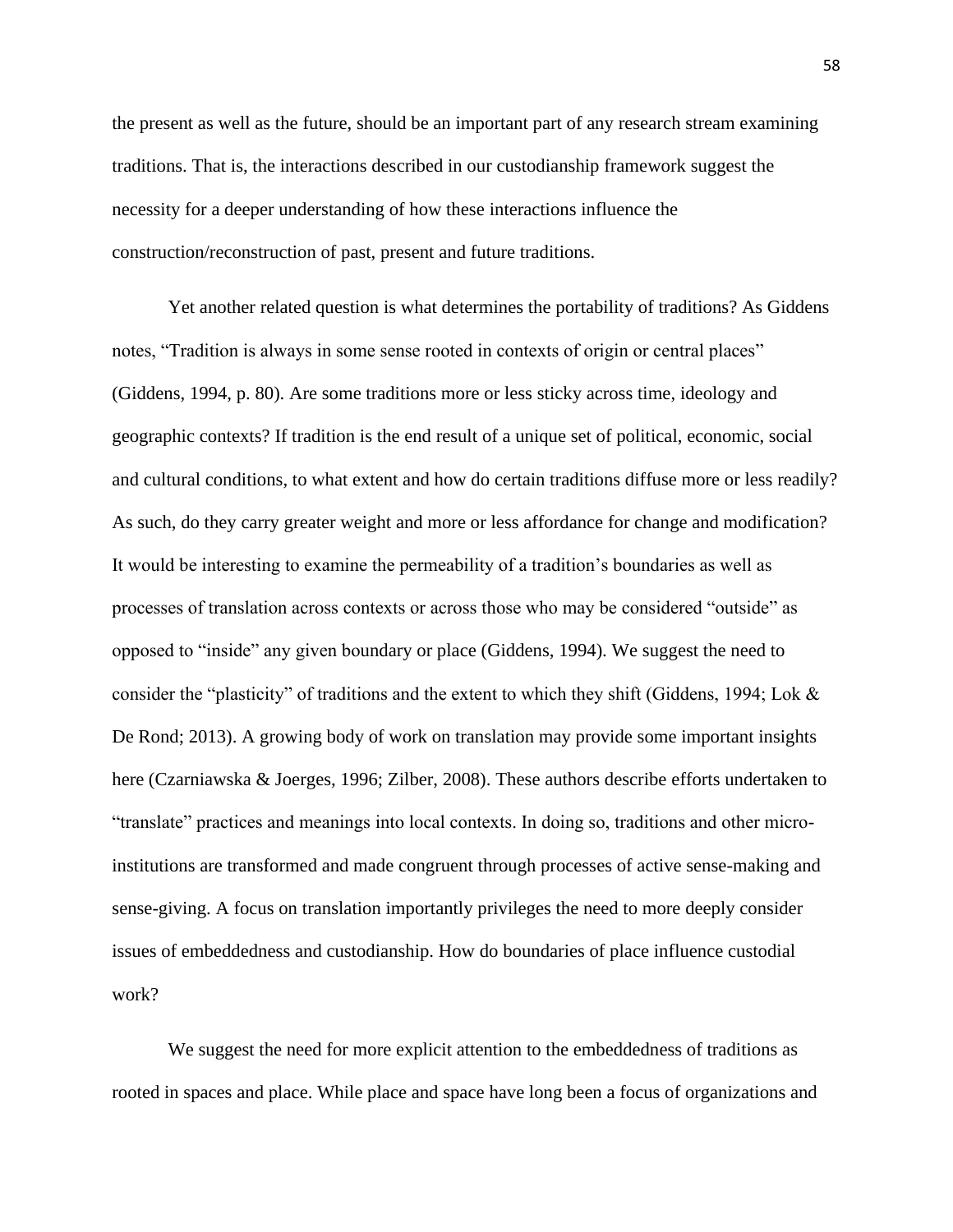geography scholars (e.g. Bucher & Langley, 2016; Elsbach, 2004; Elsbach & Pratt, 2007; Tuan, 1974) more recent work has begun to explicitly examine the linkage between traditions and place (Dacin & Dacin, 2018; Dacin et al, 2010; Siebert et al, 2017). The very rootedness of traditions in place links to the importance of understanding the diversity and distributed nature of custodianship. Custodians curate traditions and in doing so, often maintain and make places. In turn, the raw material for inventing and changing tradition arises from place. If traditions can be conceived as institutionalized practices or micro-institutions then it is imperative to consider the broader connection to more macro-institutions such as place.

All of the questions and issues we raise may be important but, in the end, they also point to the critical importance of understanding tradition and, in particular, the role of custodianship to a far greater extent. In underscoring the importance of understanding the role of social actors, Stinchcombe (1965:167) makes the point about the need to understand who carries a tradition over time and why. Soares (1997) reinforces this notion, stating that whether an invented tradition unites social groups, or whether it enables a group to acquire a distinct identity, depends upon who creates, controls, and offers custodianship of the tradition. For example, oral musical traditions such as songs and anthems associated with social movements served as a source of unity in the case of the Civil Rights movement in the 1960s. As such, social movements become a powerful context where traditions can become "actualized, reinvented and revitalized" as a result of the degree of congruence between a tradition and the movement (Eyerman & Jamison, 1998). Custodians work to bring about and renew this congruence over time. Given the increasing use of social media in social movements, it would be interesting to examine the extent to which the diffusion of traditions can be more rapid and immediate and to what extent this impacts audiences? For example, we know that traditions must pass across generations and as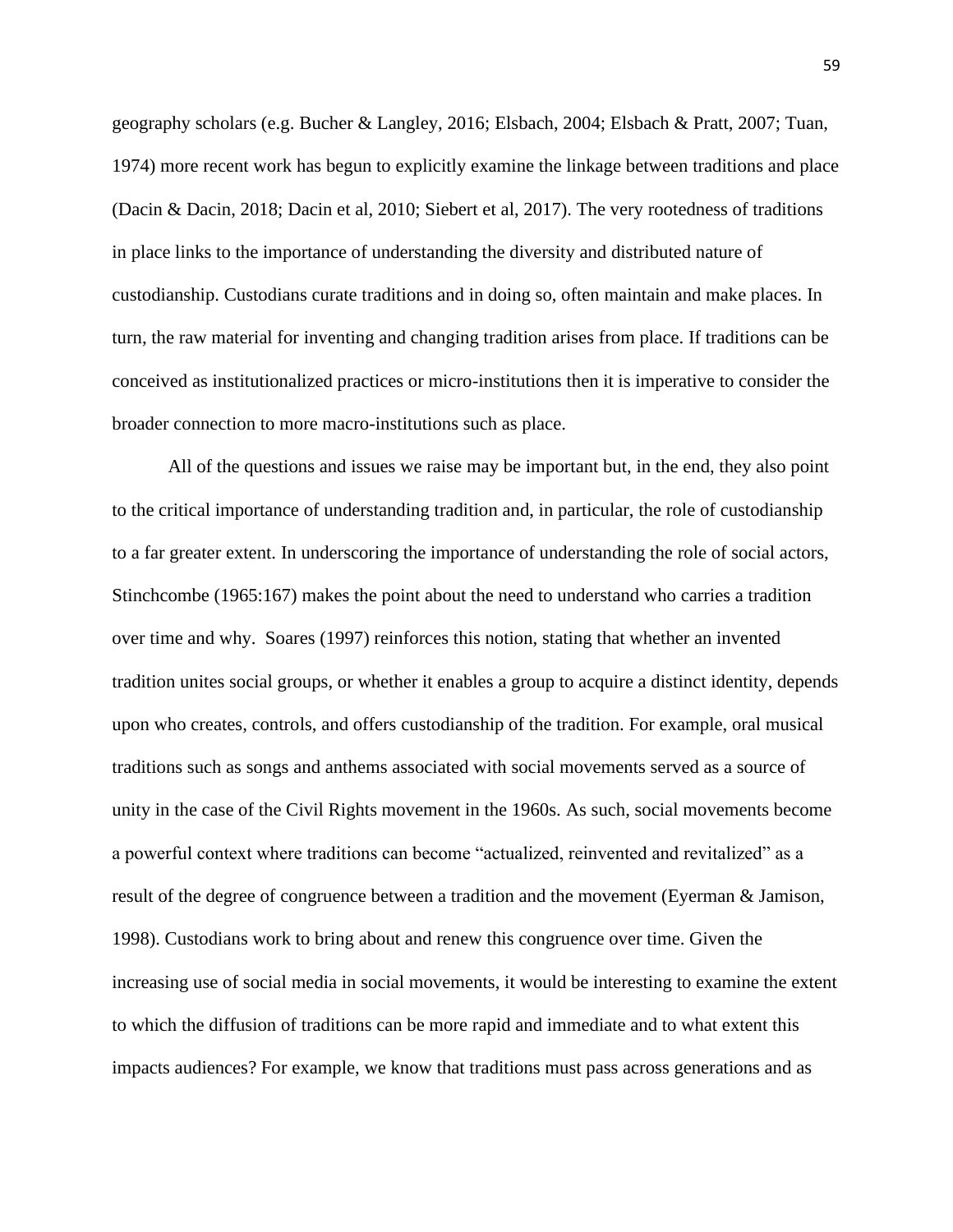such are susceptible to change and adaptation as they reach the hands of new custodians. How would the more immediate transmission of a tradition impact who can now potentially play the role of custodian?

In sum, the concept of tradition imparts on management scholars a greater appreciation for "pastness", counterbalancing the field's vulnerability to fads and fashions (Abrahamson & Fairchild, 1999). As in industry, management scholarship's attitudes to tradition and modernity appear closest to those held by sociologists 100 years ago, if not enlightenment thinkers long before them associating the "old" with irrationality and superstition and the "new" with rationality and progress. When researchers take for granted that planned strategies and structures are necessarily more rational than historically accumulated ones in organizations, or that change agents are necessarily more altruistic and far-sighted than those labelled "resisters", the field risks becoming uncritical (Gioia & Corley, 2002). While some clusters of research do portray organizational pasts as a resource or embodiment of wisdom (Hibbert & McQuade, 2005; Hibbert & Huxham, 2010; Lockwood & Glynn, 2016), the concept of tradition provides a way to group these studies and help management scholars assess the custodianship of traditions as potentially a no less important aspect of organizational management than leading change.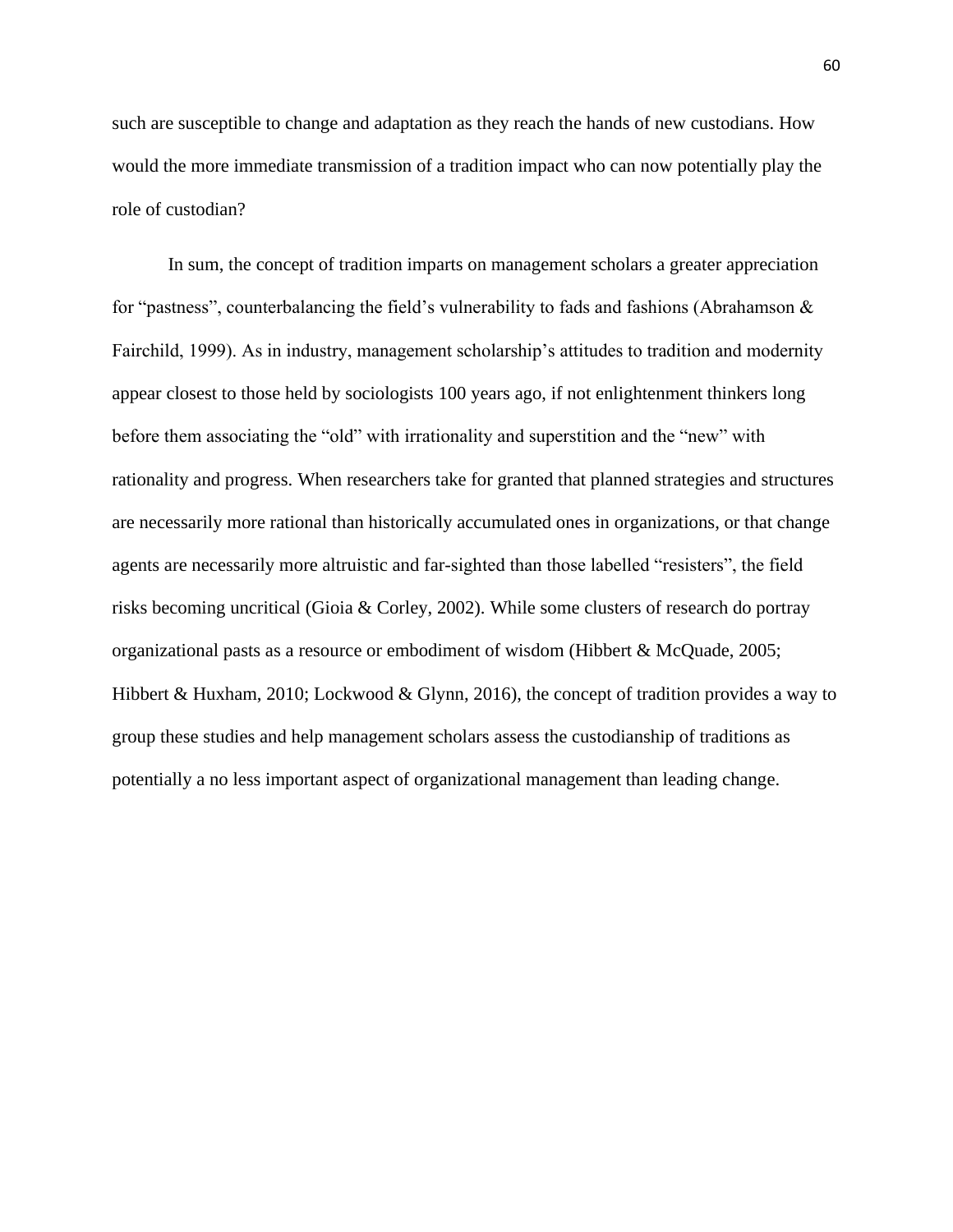#### **REFERENCES**

Abrahamson, E., & Fairchild, G. (1999). Management fashion: Lifecycles, triggers, and collective learning processes. *Administrative Science Quarterly*, 44(4), 708-740.

Alexander, J. C. (2004). Cultural pragmatics: Social performance between ritual and strategy. *Sociological Theory*, 22(4), 527-573.

Anand, N., & Jones, B. C. (2008). Tournament rituals, category dynamics, and field configuration: The case of the Booker Prize. *Journal of Management Studies*, 45(6), 1036-1060.

Anand, N., & Watson, M. R. (2004). Tournament rituals in the evolution of fields: The Case of the Grammy Awards. *Academy of Management Journal*, 47(3), 59-80.

Armstrong, E. A., & Crage, S. M. (2006). Movements and memory: The making of the Stonewall myth. *American Sociological Review*, 71(5), 724-751.

Barley, S. R., Meyer, G. W., & Gash, D. C. (1988). Cultures of culture: Academics, practitioners and the pragmatics of normative control. *Administrative Science Quarterly*, 33(1), 24-60.

Belk, R. W., & Costa, J. A. (1998). The mountain man myth: A contemporary consuming fantasy. *Journal of Consumer Research*, 25(3), 218-240.

Berlin, I. (1999). *The roots of Romanticism*. Princeton, NJ: Princeton University Press.

Berlin, I. (2013). *The crooked timber of humanity: Chapters in the history of ideas*. Princeton, NJ: Princeton University Press.

Beverland, M. B., & Farrelly, F. J. (2009). The quest for authenticity in consumption: Consumers' purposive choice of authentic cues to shape experienced outcomes. *Journal of Consumer Research*, 36(5), 838-856.

Biggart, N. W., & Beamish, T. D. (2003). The economic sociology of conventions: Habit, custom, practice and routine in market order. *Annual Review of Sociology*, 29, 443-64.

Boyer, P. (1990). *Tradition as truth and communication: A cognitive description of traditional discourse*. Cambridge: Cambridge University Press.

Birnholtz, J. P., Cohen, M. D., & Hoch, S. V. 2007. Organizational character: On the regeneration of camp Poplar Grove. *Organization Science*, 18(2), 315-332.

Brown, D. (1999). *Tradition and imagination: Revelation and change*. Oxford: Oxford University Press.

Brown, S., Kozinets, R. V., & Sherry Jr, J. F. (2003). Teaching old brands new tricks: Retro branding and the revival of brand meaning. *Journal of Marketing*, 67(3), 19-33.

Bruns, G. L. (1991). What is tradition? *New Literary History*, 22(1), 1-21.

Bucher, S. & A. Langley (2016). The Interplay of Reflective and Experimental Spaces in Interrupting and Reorienting Routine Dynamics. *Organization Scienc*e 27(3): 594-613.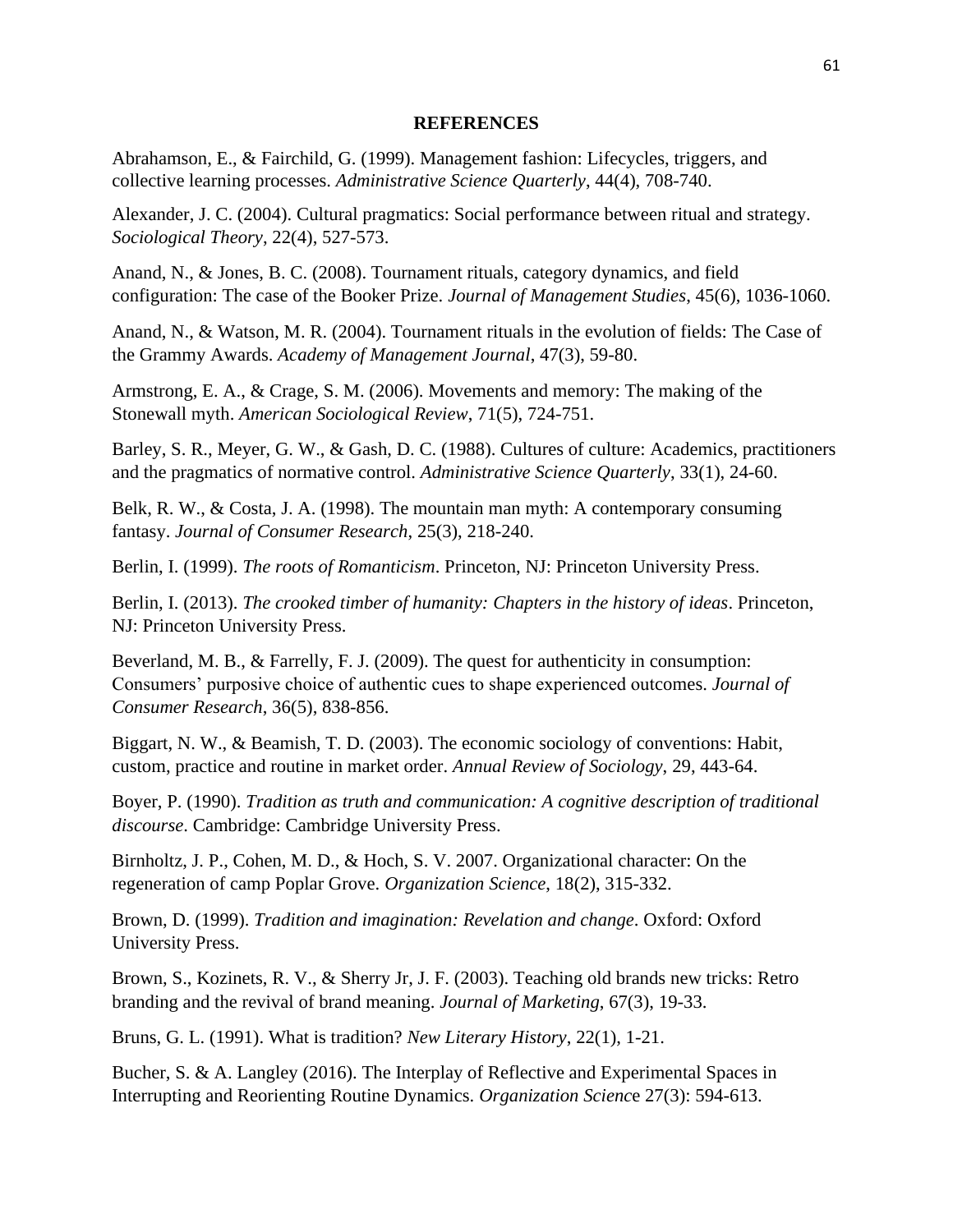Burke, E. 1790. *Reflections on the revolution in France and on the Proceedings in certain societies in London relative to that event in a letter intended to have been sent to a gentleman in Paris*. Retrieved from: https://socialsciences.mcmaster.ca/econ/ugcm/3ll3/burke/revfrance.pdf

Carlyle, T. (2005). *The French Revolution: A History*. Mineola, New York: Dover Publications.

Chatman, J. A., & O'Reilly, C. A. 2016. Paradigm lost: reinvigorating the study of organizational culture. *Research in Organizational Behavior*, 36, 119-224.

Chhabra, D., Healy, R., & Sills, E. (2003). Staged authenticity and heritage tourism. *Annals of Tourism Research*, 30(3), 702-719.

Collins, R. (2004). *Interaction ritual chains*. Princeton: Princeton University Press.

Comte, A. (1865). *A general view of positivism*. London: Trubner and Co.

Cornelissen, J. P., & Werner, M. D. (2014). Putting framing in perspective: A review of framing and frame analysis across the management and organizational literature. *Academy of Management Annals*, 8(1), 181-235.

Czarniawska,B. & Joerges, B. (1996) Travels of ideas. In *Translating organizational change*. B. Czarniawska and G. Sevón (eds),13–48. Berlin: de Gruyter.

Dacin, M. T., & Dacin, P. A. (2008). Traditions as institutionalized practice: Implications for deinstitutionalization. In R. Greenwood, C. Oliver, K. Sahlin & R. Suddaby (Eds.), *The Sage handbook of organizational institutionalism* (pp. 327–352). London: Sage Publications.

Dacin, M. T., Munir, K., & Tracey, P. (2010). Formal dining at Cambridge colleges: Linking ritual performance and institutional maintenance. *Academy of Management Journal*, 54(6), 1393- 1418.

Dacin, M. T., & Dacin, P. A. (2018). Collective Social Innovation: Leveraging Custodianship, Tradition and Place on Fogo Island. In G. George, T. Baker, P. Tracey and H. Joshi (Eds.), *Handbook of Inclusive Innovation: The Role of Organizations, Markets and Communities in Social Innovation* (forthcoming). Edward Elgar.

Deal, T. E., & Kennedy, A. A. (1982). *Corporate cultures: The rites and rituals of corporate life*. Boston: Addison-Wesley.

De Maistre, J. (1796/1994). *Considerations on France*. Cambridge: Cambridge University Press.

DeJordy, R. (2010). *Institutional guardianship: The role of agency in preserving threatened institutional arrangements*. PhD, Boston College.

DeSoucey, M. (2010). Gastronationalism food traditions and authenticity politics in the European Union. *American Sociological Review*, 75(3), 432–455.

Di Domenico, M., & Phillips, N. (2009). Sustaining the ivory tower: Oxbridge formal dining as organizational ritual. *Journal of Management Inquiry*, 18(4), 326-343.

Douglas, M. (1972). Deciphering a meal. *Daedalus*, 101(1), 61-81.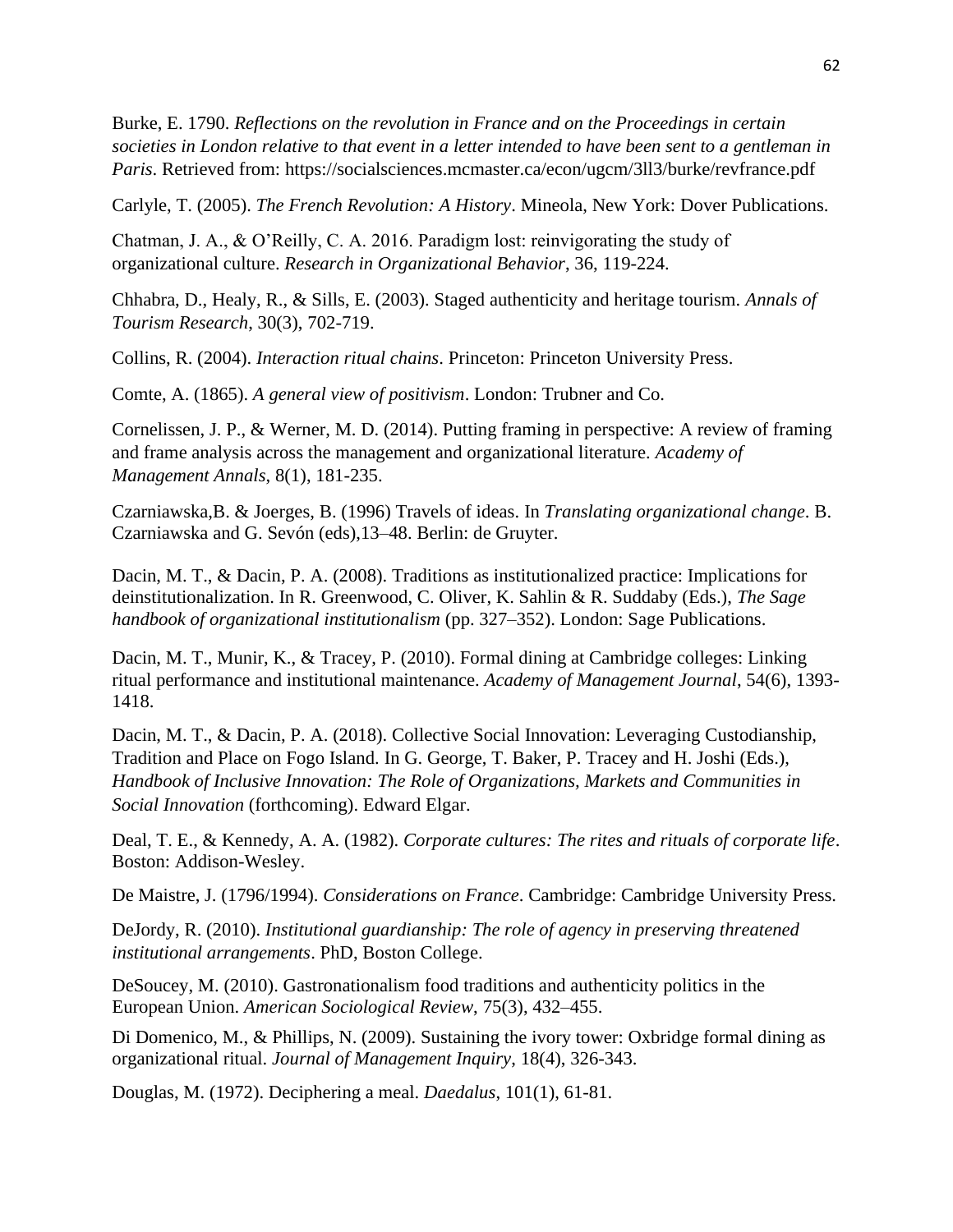Durkheim, E. (1893/2014). *The division of labor in society. Edited and with a new introduction by Steven Lukes*. New York: Free Press.

Durkheim, E. (1912/2008). *The elementary forms of religious life: A new translation by Carol Cosman*. Oxford: Oxford Paperbacks.

Eggers, J. P., & Kaplan, S. (2013). Cognition and capabilities: A multi-level perspective. *Academy of Management Annals*, 7(1), 295-340.

Eisenstadt, S. N. (1973). Post-traditional societies and the continuity and reconstruction of tradition. *American Academy of Arts & Sciences*, 102(1), 1-27.

Elsbach, K.D. (2004). Interpreting workplace identities: the role of office décor. *Journal of Organizational Behavior*, 25(1): 99-128.

Elsbach, K. D. and M. G. Pratt (2007). The Physical Environment in Organizations. *Academy of Management Annals* 1: 181-224.

Eyerman, R., & Jamison, A. (1998). *Music and social movements: Mobilizing traditions in the twentieth century*. Cambridge: Cambridge University Press.

Feldman, S. P. (2007). Moral memory: Why and how moral companies manage tradition. *Journal of Business Ethics*, 72(4), 395-409.

Fine, G. A. (2009). *Authors of the storm: Meteorologists and the culture of prediction*. Chicago: University of Chicago Press.

Fine, G. A., & Corte, Y. (2017). Group pleasures: Collaborative commitments, shared narrative, and the sociology of fun. *Sociological Theory*, 35(1), 64-86.

Fine, G. A., & Hallett, T. (2014). Group cultures and the everyday life of organizations: Interaction orders and meso-analysis. *Organization Studies*, 35(12), 1773-1792.

Foster, W. M., Suddaby, R., Minkus, A., & Wiebe, E. (2011). History as social memory assets: The example of Tim Hortons. *Management and Organizational History*, 6(1), 101-120.

Friedrich, C. J. (1972). *Tradition and authority*. London: Macmillan.

Geertz, C. (1968). *Islam observed: Religious development in Morocco and Indonesia*, Chicago, The University of Chicago Press.

Giddens, A. (1999). *Tradition*. Reith Lecture, 3.

Giddens, A. (1994) Living in a post-traditional society. In U. Beck, A. Giddens & S. Lash (Eds.), *Reflexive modernization: Politics, tradition and aesthetics in the modern social order*. Stanford: Stanford University Press.

Gioia, D.A., & Corley, K.G. (2002). Being good vs. looking good: Business school rankings and the circean transformation from substance to image. *Academy of Management Learning and Education*, 1(1), 107-120.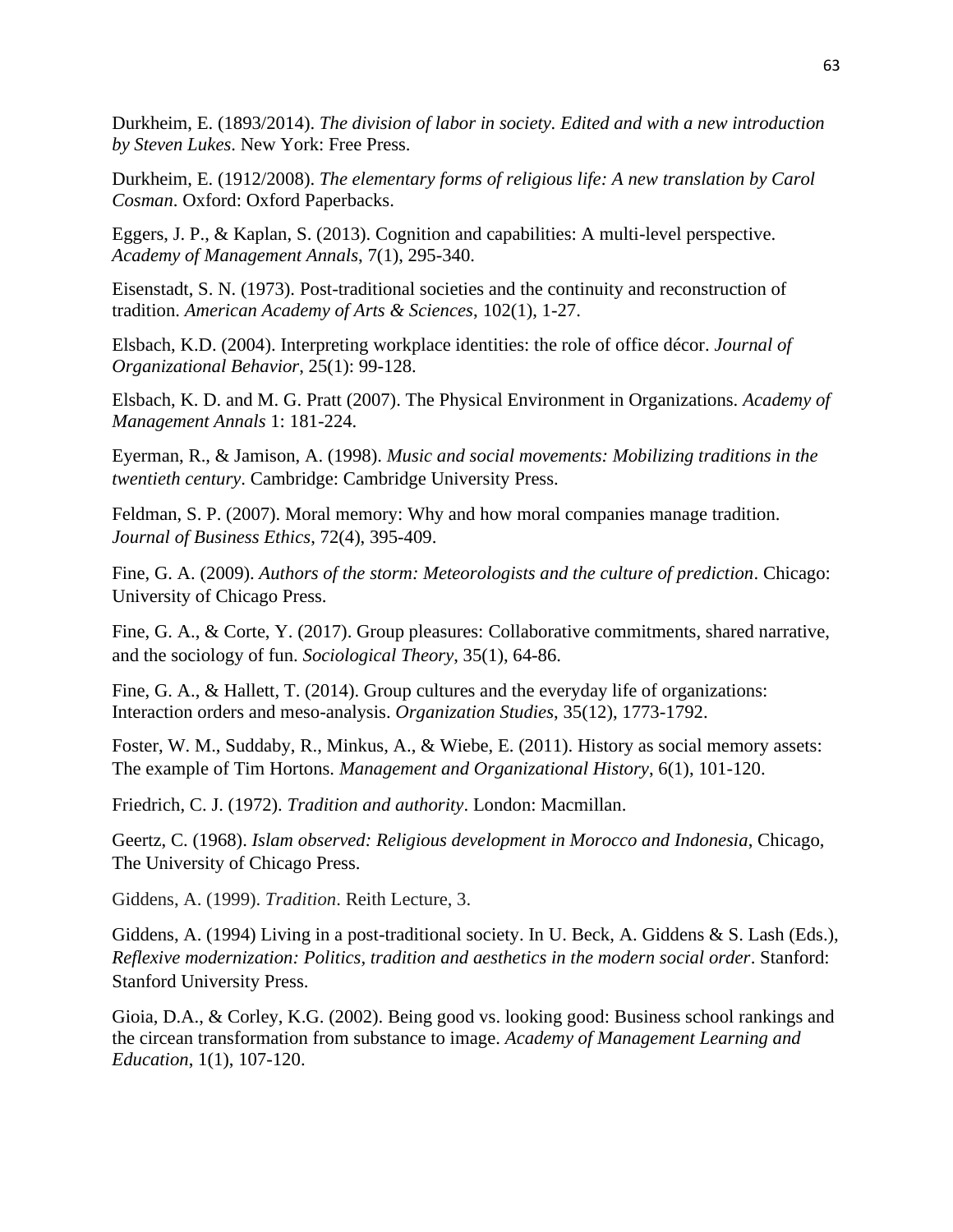Giorgi, S., Lockwood, C., & Glynn, M. (2015). The many faces of culture: Making sense of 30 years of research on culture in organization studies. *Academy of Management Annals*, 9(1), 1-54.

Goffman, E. (1959). *The presentation of self in everyday life*. Garden City, NY: Anchor.

Greenwood, R., Raynard, M., Kodeih, F., Micelotta, E. R., & Lounsbury, M. (2011). Institutional complexity and organizational responses. *Academy of Management Annals*, 5(1), 317-371.

Gusfield, J. R. (1967). Tradition and modernity: Misplaced polarities in the study of social change. *American Journal of Sociology*, 72(4), 351-362.

Halbwachs, M. (1992). *On collective memory*. Chicago: University of Chicago Press.

Hatch, M., & Schultz, M. (2017). Toward a theory of using history authentically: Historicizing the Carlsberg Group. *Administrative Science Quarterly*, 62(4), 657-697.

Herder,, J. G. 2003. *Philosophical writings*. Cambridge: Cambridge University Press.

Hibbert, P., & Huxham. (2010). The past in play: Tradition in the structures of collaboration. *Organization Studies*, 31(5), 525-554.

Hibbert, P., & McQuade, A. (2005). To which we belong: Understanding tradition in interorganizational relations. *Management*, 8(4), 73-88.

Hobsbawm, E. (1983). Introduction: Inventing traditions. In E. Hobsbawm & T. Ranger (Eds.), *The invention of tradition* (pp. 1-14). Cambridge: Cambridge University Press.

Hobsbawm, E., & Ranger, T. (1983). *The invention of tradition*. Cambridge: Cambridge University Press.

Howard-Grenville, J., Metzger, M., & Meyer, A. D. (2013). Rekindling the flame: Processes of identity resurrection. *Academy of Management Journal*, 56(1), 113-136.

Huntington, S. P. (1993). The clash of civilizations? *Foreign Affairs*, 72(3), 22-49.

Huntington, S. P. (1997). The clash of civilizations and the remaking of world order. New York: Penguin.

Jacobs, S. (2007). Edward Shils' theory of tradition. *Philosophy of the Social Sciences*, 37(2), 139-162.

Johnson, V. (2007). What is organizational imprinting? Cultural entrepreneurship in the founding of the Paris Opera. *American Journal of Sociology*, 113(1), 97-127.

Kant, E. (1783/2004). *Prolegomena to any future metaphysics*, translated and edited by Hatfield, G., revised edition. Cambridge: Cambridge University Press.

Kellogg, K. C. (2009). Operating room: Relational spaces and microinstitutional change in surgery. *American Journal of Sociology*, 115(3), 657-711.

Kellogg, K. C. (2011). *Challenging operations: Medical reform and resistance in surgery*. Chicago: University of Chicago Press.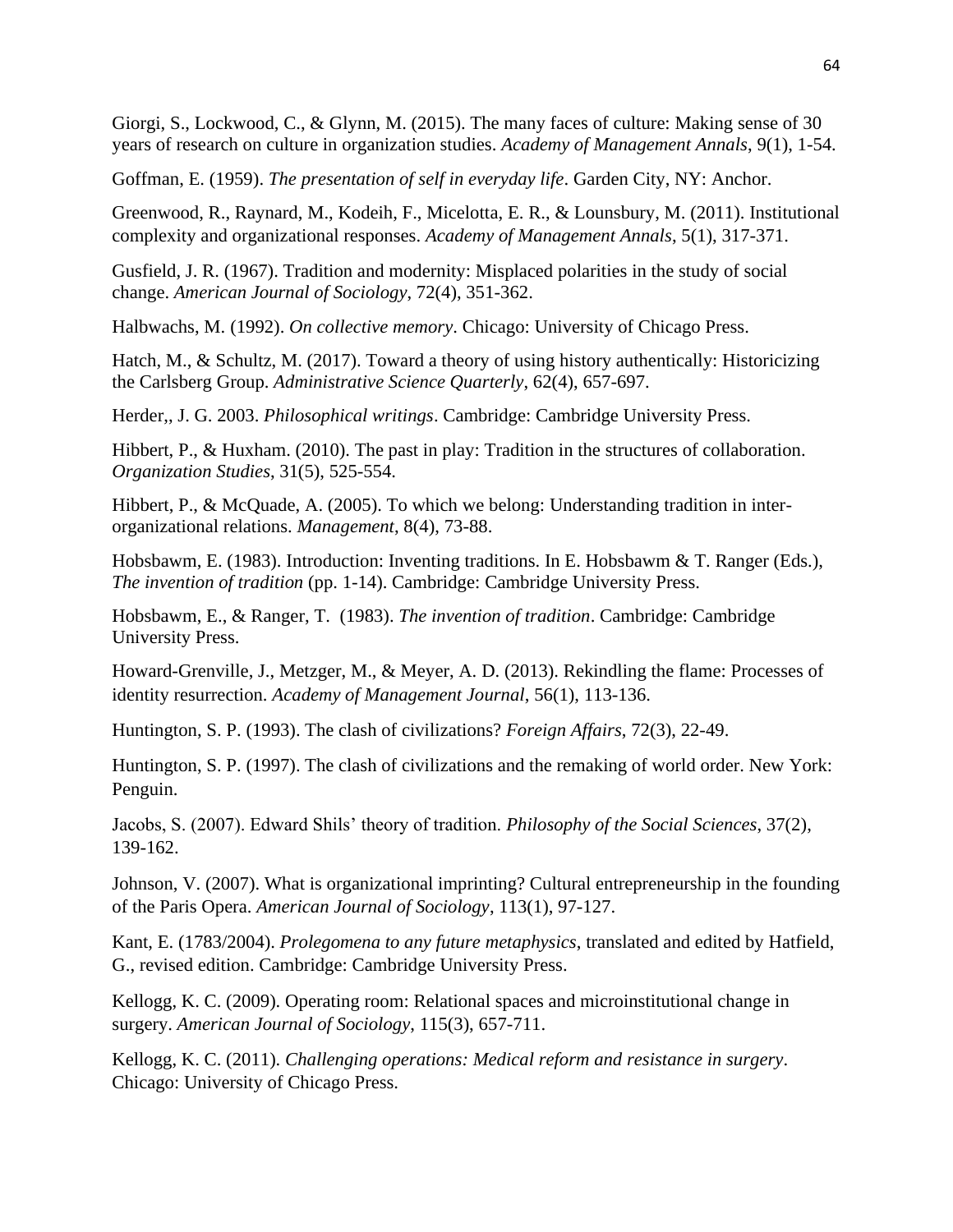Kramnick, I. (1995). *The portable Enlightenment reader*. New York: Penguin.

Kuhn, T. S. (1962). *The structure of scientific revolutions*. Chicago: University of Chicago Press.

Lockwood, C., & Glynn, M.A. (2016). The micro-foundations of mattering: Domestic traditions as institutionalized practices in everyday living. In J. Gehman, M. Lounsbury & R. Greenwood (Eds.), *Research in the Sociology of Organizations* Vol 48 (pp. 201–232). Bingley, Emerald Group Publishing Limited.

Lok, J., & De Rond, M. (2013). On the plasticity of institutions: Containing and restoring practice breakdowns at the Cambridge University Boat Club. *Academy of Management Journal*, 56(1), 185-207.

Lönnrot, E. 1999. *The Kalevala*. New York: Penguin.

Lowenthal, D. (2015). *The past is a foreign country - revisited*. Cambridge: Cambridge University Press.

Lowenthal, D. (1998). Fabricating heritage. *History and memory*, 10(1), 5-24.

Marquis, C., & Tilcsik, A. (2013). Imprinting: Toward a multilevel theory. *Academy of Management Annals*, 7(1), 195-245.

McDonald, B. (1997). Tradition as personal relationship. *Journal of American Folklore*, 110(435), 47-67.

Molotch, H., Freudenburg, W., & Paulsen, K. E. (2000). History repeats itself, but how? City character, urban tradition, and the accomplishment of place. *American Sociological Review*, 65(6), 791-823.

Peñaloza, L. (2001). Consuming the American West: Animating cultural meaning and memory at a stock show and rodeo. *Journal of Consumer Research, 28(3*), 369-398.

Phillips, M. S., & Schochet, G. J. (2004). *Questions of tradition*. Toronto: University of Toronto Press.

Powell, W.W., & Colyvas, J.A. (2008). Microfoundations of institutional theory. In R. Greenwood, C. Oliver, K. Sahlin & R. Suddaby (Eds.), *The Sage handbook of organizational institutionalism* (pp. 276–298). London: Sage Publications.

Pratt, M. G., Rockmann, K. W., & Kaufmann, J. B. (2006). Constructing professional identity: The role of work and identity learning cycles in the customization of identity among medical residents. *Academy of Management Journal*, 49(2), 235-262.

Rao, H., Monin, P., & Durand, R. (2003). Institutional change in Toque Ville: Nouvelle cuisine as an identity movement in French Gastronomy. *American Journal of Sociology*, 108(4), 795- 843.

Redfield, R. (1960). *Peasant society and culture*. Chicago: University of Chicago.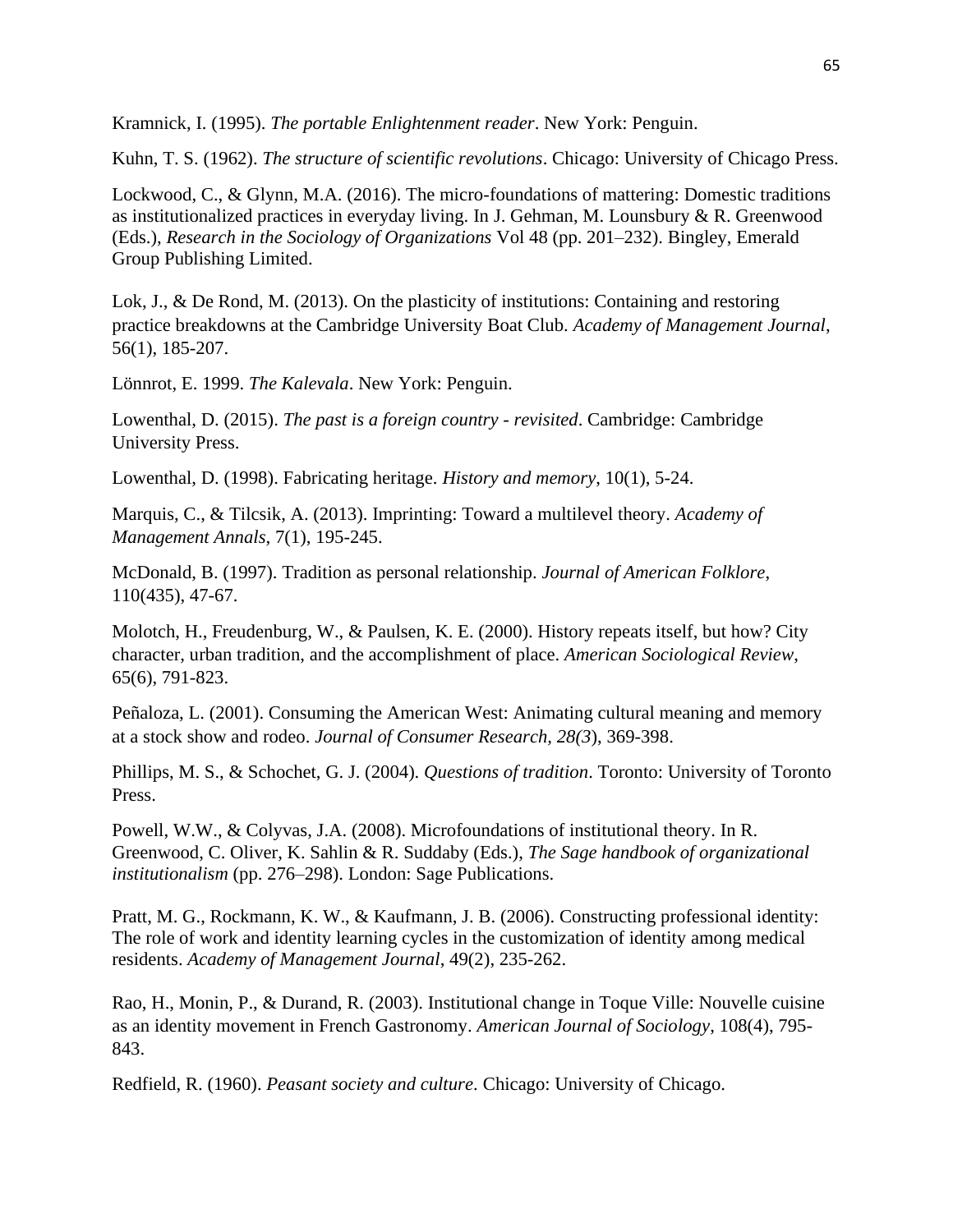Robinson, R. N. S., & Clifford, C. (2012). Authenticity and festival foodservice experiences. *Annals of Tourism Research*, 39(2), 571-600.

Rosen, M. (1985). Breakfast at Spiro's: Dramaturgy and dominance. *Journal of Management*, 11(2), 31-48.

Rosen, M. (1988). You asked for it: Christmas at the bosses' expense. *Journal of Management Studies*, 25(5), 463-480.

Rowlinson, M., & Hassard, J. (1993). The invention of corporate culture: A history of the histories of Cadbury. *Human Relations*, 46(3), 299-326.

Russell, B. (2004). *History of Western philosophy*. Abingdon: Routledge.

Schein, E. H. 2010. *Organizational culture and leadership* (4<sup>th</sup> Ed.). San Francisco: Jossey-Bass.

Schultz, M., & Hernes, T. (2010). Powers of the past: Evoking organizational memory in identity reconstruction. *Academy of Management best papers proceedings,* 1-6.

Shils, E. C. (1981). *Tradition*. Chicago: University of Chicago Press.

Schultz, M., & Hernes, T. (2013). A temporal perspective on organizational identity. *Organization Science*, 24(1), 1-21.

Shoham, H. (2011). Rethinking tradition: From ontological reality to assigned temporal meaning. *European Journal of Sociology*, 52(2), 313-340.

Siebert, S., Wilson, F., & Hamilton, J. R. (2017). "Devils may sit here:" The role of enchantment in institutional maintenance. *Academy of Management Journal*, 60(4), 1607-1632.

Simko, C. (2012). Rhetorics of suffering: September 11 commemorations as theodicy. *American Sociological Review*, 77(6), 880-902.

Soares, J. A. (1997). A reformulation of the concept of tradition. *International Journal of Sociology and Social Policy*, 17(6), 6-21.

Steidl, C. R. (2013). Remembering May 4, 1970: Integrating the commemorative field at Kent State. *American Sociological Review*, 78(5), 749-772.

Stinchcombe, A. L. (1965). Social structure and organizations. In J. G. March (Ed.), *Handbook of organizations* (pp. 142-193). New York: Rand McNally.

Swidler, A. (1986). Culture in action: Symbols and strategies. *American Sociological Review*, 51(2), 273-286.

Tajfel, H., & Turner, J. C. (1979). An integrative theory of intergroup conflict. In W. Austin & S. Worchel (Eds.), *The social psychology of intergroup relations* (pp. 33-48). Pacific Grove: Brooks/Cole.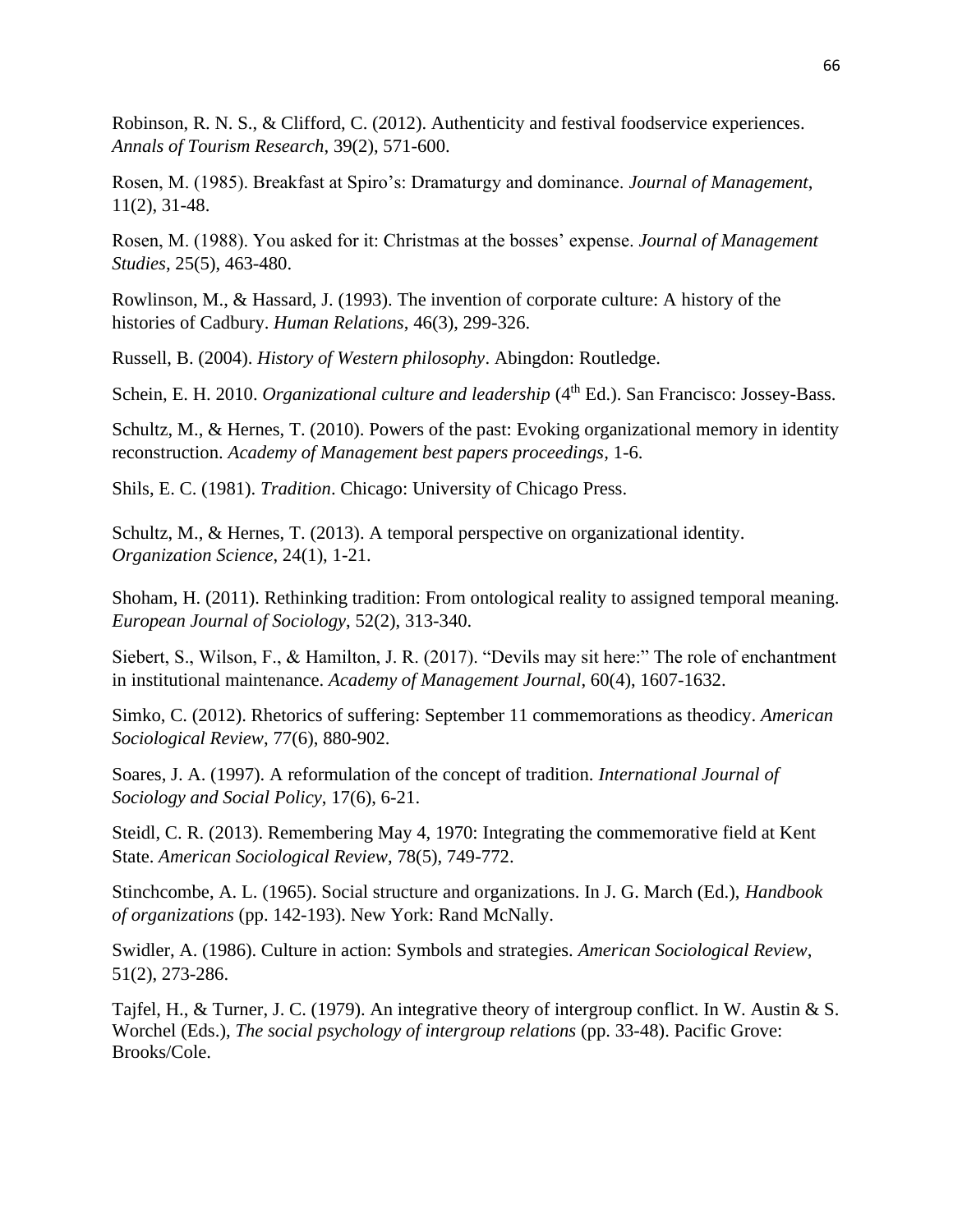Taylor, Z. T., (2001). Inventing tradition, negotiating modernism: Chicano/a art and the Pre-Columbian past, In V. M. Fields & V. Zamudio-Taylor (Eds), *The road to Aztlan: art from a mythic homeland*, (pp. 342-357). Los Angeles : Los Angeles County Museum of Art.

Thompson, C., & Tian, K. (2007). Reconstructing the south: how commercial myths compete for identity value through the ideological shaping of popular memories and countermemories. *Journal of Consumer Research*, 34(5), 595-613.

Tilly, C. (2004). Social boundary mechanisms. *Philosophy of the social sciences*, 34(2), 211-236.

Tracey, P. (2012). Religion and organization: A critical review of current trends and future directions. *Academy of Management Annals*, 6(1), 87-134.

Tracey, P. (2016). Spreading the word: the microfoundations of institutional persuasion and conversion. *Organization Science*, 27(4), 989-1009.

Trevor-Roper, H. (1983). The invention of tradition: The Highland tradition of Scotland. In E. Hobsbawm & T. Ranger (Eds.), *The invention of tradition* (pp. 15-41). Cambridge: Cambridge University Press.

Trice, H. M., & Beyer, J. M. (1984). Studying organizational cultures through rites and ceremonials. *Academy of Management Review*, 9(4), 653-669.

Trice, H. M., & Beyer, J. M. (1993). *The cultures of work organizations*. Englewood Cliffs, NJ: Prentice Hall.

Tuan, Y.-F. 1977. *Space and Place: The Perspective of Experience.* Minnesota: The University of Minnesota Press.

Van Gennep, A. (1909/1961). *The rites of passage*. Translated by M. B. Vizedom. Chicago: University of Chicago Press.

Van Maanen, J. (1999). *The smile factory: Work at Disneyland*. Nashville: Southwestern Publishing House.

Van Maanen, J. (2011). *Tales of the field: On writing ethnography*. Chicago: University of Chicago Press.

Vinitzky-Seroussi, V. (2002). Commemorating a difficult past: Yitzhak Rabin's memorials. *American Sociological Review*, 67(1), 30-51.

Wagner, R. 1849. *The artwork of the future*.

Walsh, I. J., & Glynn, M. A. (2008). The way we were: Legacy, organizational identity and the role of leadership. *Corporate Reputation Review*, 11(3), 262-276.

Weber, K., & Dacin, M. T. (2011). The cultural construction of organizational life. *Organization Science*, 22(2), 286-298.

Weber M. (1905/2010). *The protestant ethic and the spirit of capitalism*. Translated and introduced by S. Kalberg. Oxford: Oxford University Press.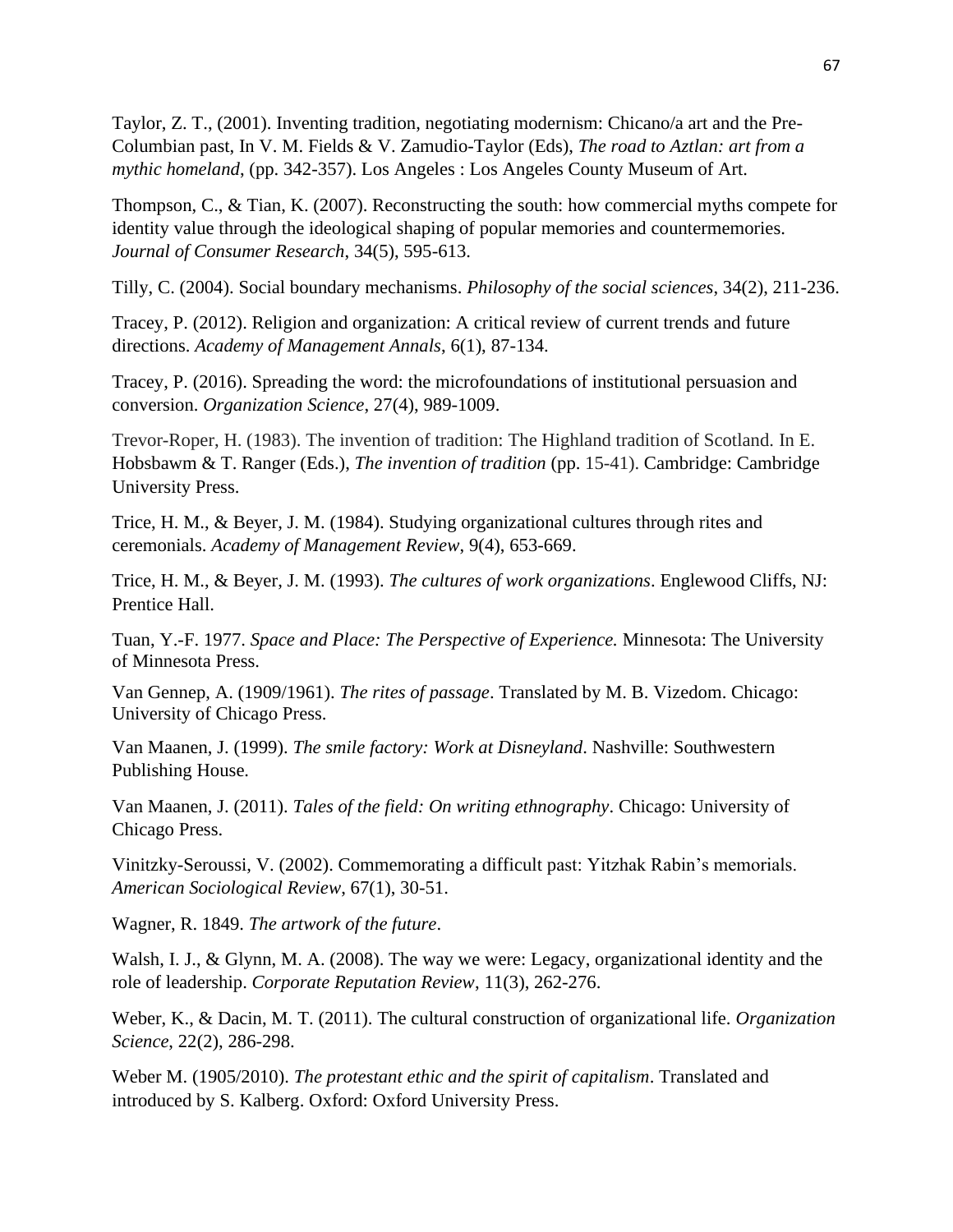Weber, M. (1978). *Economy and society*. Berkeley, CA: University of California Press.

Weber, M. (1958). *The Protestant ethic and the spirit of capitalism*. New York: Charles Scribner.

Weick, K. E. 1995. *Sensemaking in organizations*. Thousand Oaks, CA: Sage.

Wolfe, T. (1975). *The painted word*. New York: Picador.

Wordsworth, W., & Coleridge, S. T. (1798/2007). *Lyrical ballads*. New York: Penguin.

Zerubavel, E. (1996). Social memories: Steps to a sociology of the past. *Qualitative Sociology*, 19(3), 283-299.

Zilber, T. B. (2009). Institutional maintenance as narrative acts. In R. Suddaby, T. B. Lawrence, & B. Leca (Eds.), *Institutional work: Actors and agency in institutional studies of organizations* (pp. 204-235). Cambridge: Cambridge University Press.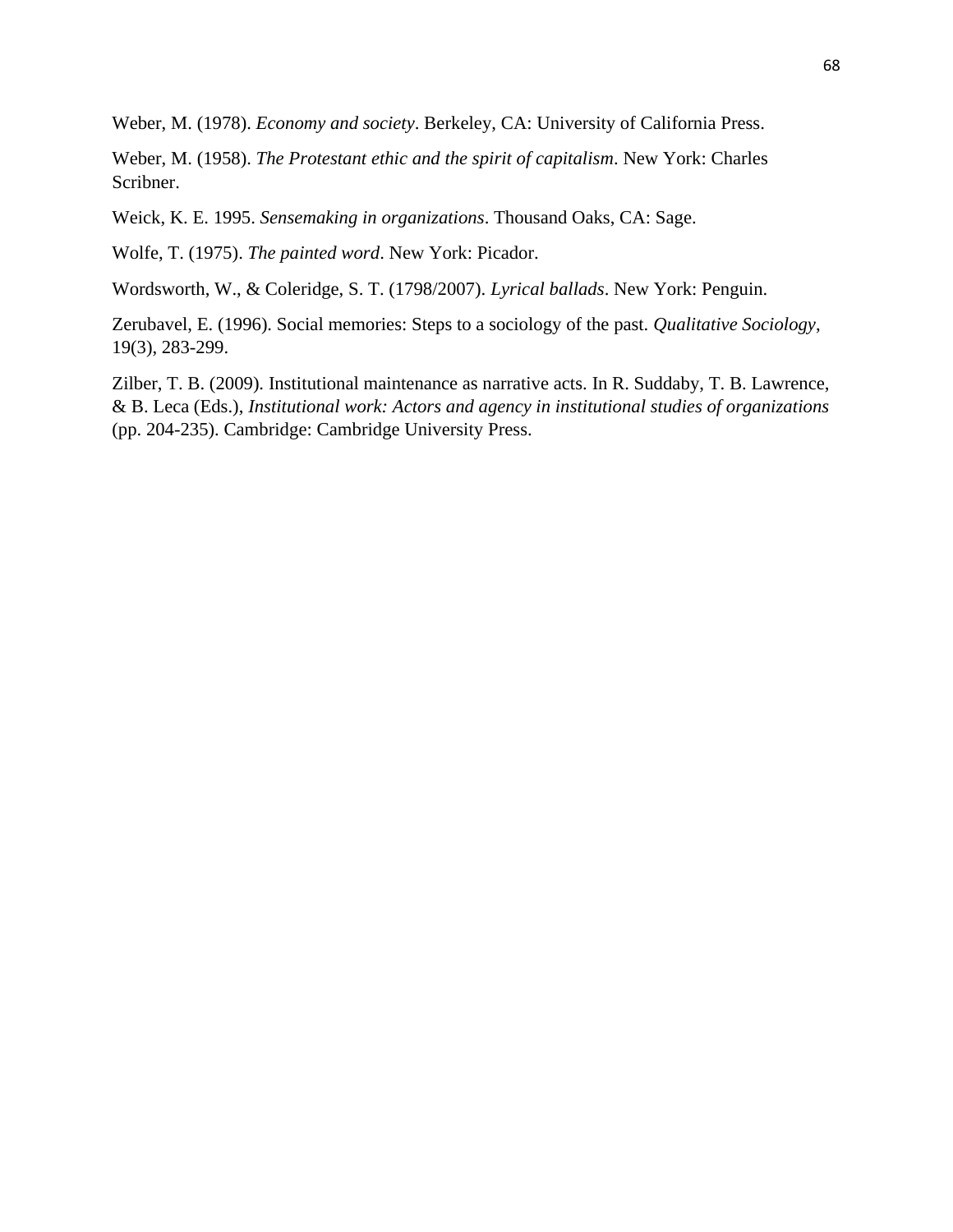#### **Perspective Theoretical approach What is researchers' interest in tradition? How are actors conceptualized? Examines development over time? Explanation used for persistence or success of tradition Primary level(s) of analysis Selected representatives of approach Tradition-as-Constraint** Enlightenment As a precursor or barrier to modernity Ignorance or intimidation lead actors to follow tradition instead of their capacity for rational thought No Elites use tradition to defend their position in society Universal Kant (1783); Voltaire Foundations of Sociology and Anthropology As a precursor or barrier to modernity Tradition represents habitual modes of behavior that guides unreflective actors No Some traditions fulfill functions for the group such as rites of passage Societal, Civilizational Durkheim (1893; 1912); Van Gennep (1960); Weber (1905; 1978) "First Wave" Organizational Culture Research As a means of diagnosing organizational culture As a mechanism solving organizational problems Actors undergo changes in beliefs and social position No **Traditions** serve as rites which transform the status of individuals and organizations Organizational Deal and Kennedy (1988); Trice and Beyer (1984; 1993) Critical As a means by which elites maintain status hierarchies Elites invent and orchestrate traditions to control non-elites Sometimes Traditions are useful to elites because they symbolically communicate power structures Organizational, Societal Di Domenico and Phillips (2009); Hobsbawm and Ranger (1983); Rosen (1985; 1988); Rowlinson and Hassard (1993) Civilizational As a means of explaining modernization, international relations, and conflict Actors respond to context according to inherited traditions Sometimes Traditions are too deeply embedded in values, beliefs, and institutions to change in the short-term Societal, Civilizational Eisenstadt (1973); Huntington (1993; 1997)

## **Table 1: Overview of Traditions Literature**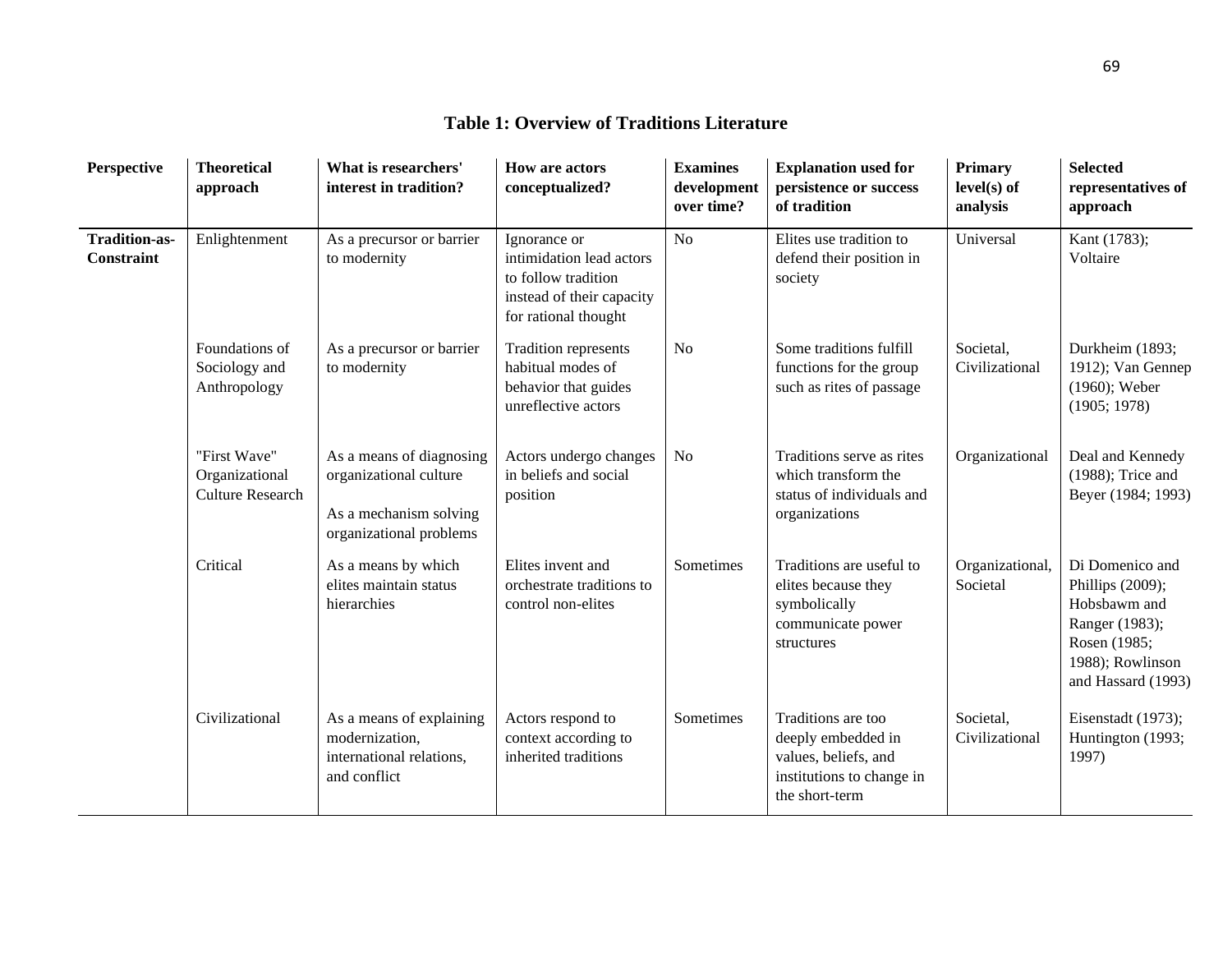| <b>Tradition-as-</b><br><b>Resource</b> | Counter-<br>Enlightenment                                  | As a repository of<br>wisdom accumulated<br>through the ages<br>As authentic expression<br>of national culture | Actors use culture to<br>express themselves or<br>guide their decisions                                                | No  | Tradition provides order<br>to societies more<br>effectively than<br>individual reasoning                                   |                             | Burke; Joseph de<br>Maistre; Johann<br>Gottfried Herder                                                                                                                                                                            |
|-----------------------------------------|------------------------------------------------------------|----------------------------------------------------------------------------------------------------------------|------------------------------------------------------------------------------------------------------------------------|-----|-----------------------------------------------------------------------------------------------------------------------------|-----------------------------|------------------------------------------------------------------------------------------------------------------------------------------------------------------------------------------------------------------------------------|
|                                         | Sociological<br>Reformulations                             | As cultural practices<br>transmitted across<br>generations                                                     | Actors are custodians<br>who actively guide,<br>adapt, and transmit<br>traditions                                      | Yes | Tradition accomplishes<br>collective goals,<br>including identity<br>formation, innovation,<br>and social stability         | Field, Societal             | Gusfield (1967);<br>Shils (1981);<br>Shoham (2011);<br>Soares (1997);<br>Stinchcombe<br>(1965)                                                                                                                                     |
|                                         | Institutional<br>Theory                                    | As institutionalized<br>practices that structure<br>organizational life                                        | Custodians primarily<br>maintain traditions                                                                            | Yes | Traditions persist when<br>they become<br>institutionalized<br>Traditions as<br>institutions regulate<br>behavior of actors | Organizational,<br>Societal | Dacin & Dacin<br>(2008); Dacin,<br>Munir, and Tracey<br>$(2010)$ ; Shils<br>(1981); Soares<br>(1997)                                                                                                                               |
|                                         | Field Theory                                               | As a means by which<br>actors create and change<br>fields                                                      | Custodians organize<br>and participate in<br>traditions for social<br>benefits                                         | Yes | Institutional and<br>performative processes<br>structure fields                                                             | Field                       | Anand and Jones<br>$(2008)$ ; Anand and<br><b>Watson</b> (2004)                                                                                                                                                                    |
|                                         | "Second Wave"<br>Organizational<br><b>Culture Research</b> | As a stock of intangible<br>resources in<br>organizations                                                      | Custodians use and<br>recombine traditions to<br>support desired<br>identities, images,<br>memories, and<br>boundaries | Yes | Traditions create social<br>realities for audiences<br>by having resonance<br>within a cultural frame                       | Group,<br>Organizational    | Fine and Hallett<br>(2014); Foster,<br>Suddaby, Minkus,<br>and Wiebe $(2011)$ ;<br>Hatch & Schultz<br>(2017); Howard-<br>Grenville, Metzger,<br>and Meyer $(2013)$ ;<br>Schultz and Hernes<br>$(2013)$ ; Walsh and<br>Flynn (2008) |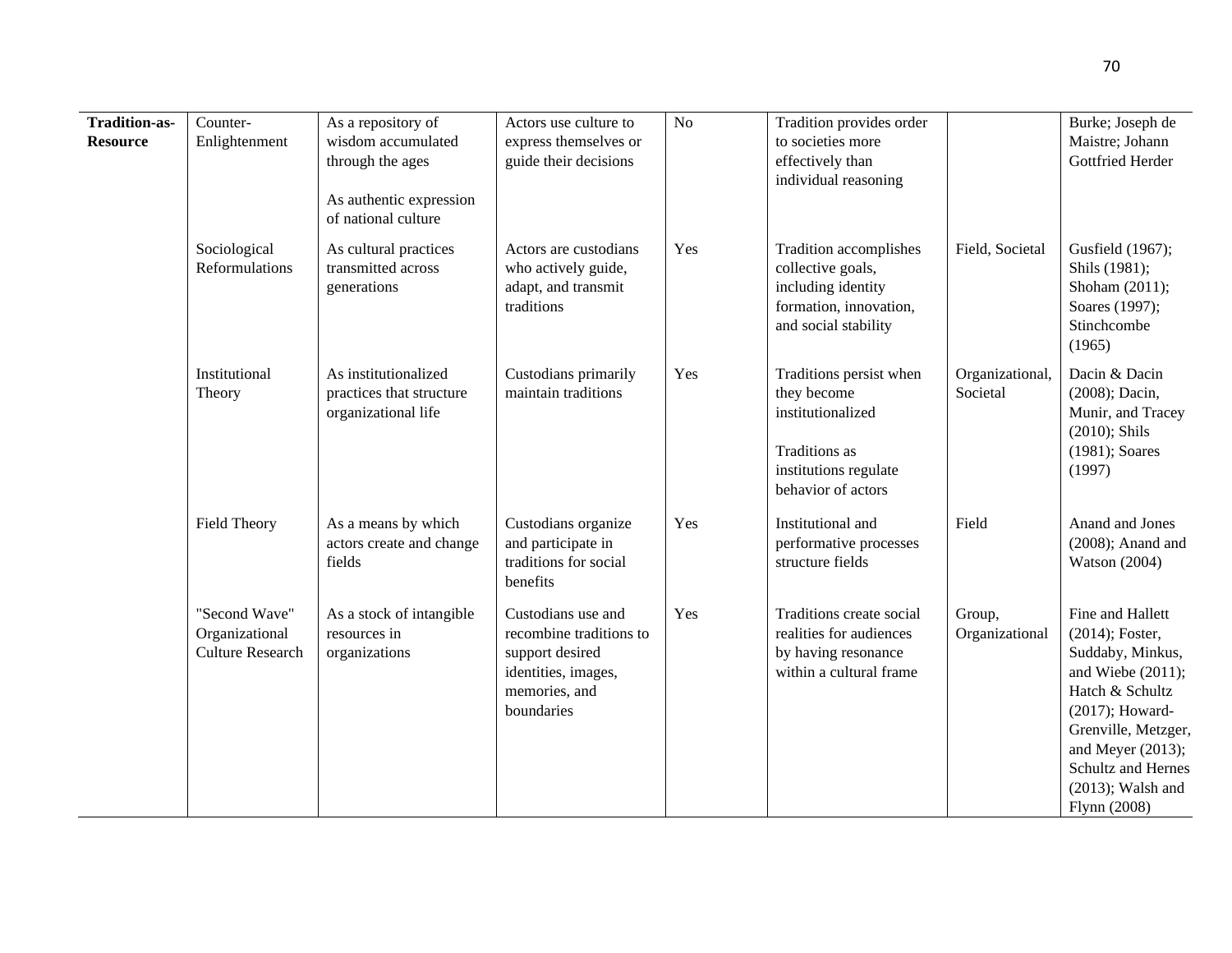| <b>Custodial</b><br>role | <b>Type</b> | How does actor engage with<br>tradition?                                                                                                                                                                                                                                              | <b>Involves</b><br>personal<br>change for<br>actor? | <b>Involves</b><br>change of<br>social status<br>for actor? | Phenomena of<br>interest                                      | What power does<br>custodial role grant<br>over the tradition?                                                   | <b>Relevant theoretical</b><br>approach(s)                      |
|--------------------------|-------------|---------------------------------------------------------------------------------------------------------------------------------------------------------------------------------------------------------------------------------------------------------------------------------------|-----------------------------------------------------|-------------------------------------------------------------|---------------------------------------------------------------|------------------------------------------------------------------------------------------------------------------|-----------------------------------------------------------------|
| Organizer                | Curatorial  | •Establishes tradition<br>•Adds, modifies, or removes<br>elements of a tradition                                                                                                                                                                                                      | N <sub>o</sub>                                      | Sometimes<br>(e.g., prestige)                               | •Tradition itself<br>•Macro-level<br>outcomes of tradition    | •Organizing material<br>and performative<br>aspects of tradition<br>•Selecting performing<br>audience            | Institutional Theory; Field<br>Theory; Critical                 |
| Carrier                  | Curatorial  | •Brings tangible and intangible<br>elements of traditions into new<br>contexts<br>•Adds, modifies, or removes<br>elements of a tradition                                                                                                                                              | N <sub>0</sub>                                      | No                                                          | •Tradition itself                                             | •Selective carrying of<br>ideas used to organize<br>traditions                                                   | Institutional Theory; New<br>Organizational Culture<br>Research |
| Performing<br>audience   | Audience    | • Enacts tradition according to<br>available elements<br>•Regulates participation of<br>other actors in tradition<br>•Experiences tradition enacted<br>by others                                                                                                                      | Sometimes<br>(e.g., new)<br>identity)               | Sometimes<br>(e.g., new)<br>social<br>position)             | •Personal experience<br>·Micro-level<br>outcomes of tradition | •Participation affects<br>performative<br>outcomes (e.g.,<br>enthusiasm)                                         | Early Organizational<br>Culture Research; Critical              |
| Regulative<br>audience   | Audience    | •Provides social evaluation of<br>desirability or appropriateness<br>of a tradition or its specific<br>enactment<br>•Provides tangible and<br>intangible elements for the<br>enactment of a tradition within<br>a context<br>•Regulates participation of<br>other actors in tradition | N <sub>o</sub>                                      | N <sub>o</sub>                                              | •Tradition itself                                             | • Affects performative<br>outcomes, e.g.,<br>prestige<br>•Facilitates or hinders<br>continuation of<br>tradition | Institutional Theory; Field<br>Theory                           |

## **Table 2: The Custodianship Framework**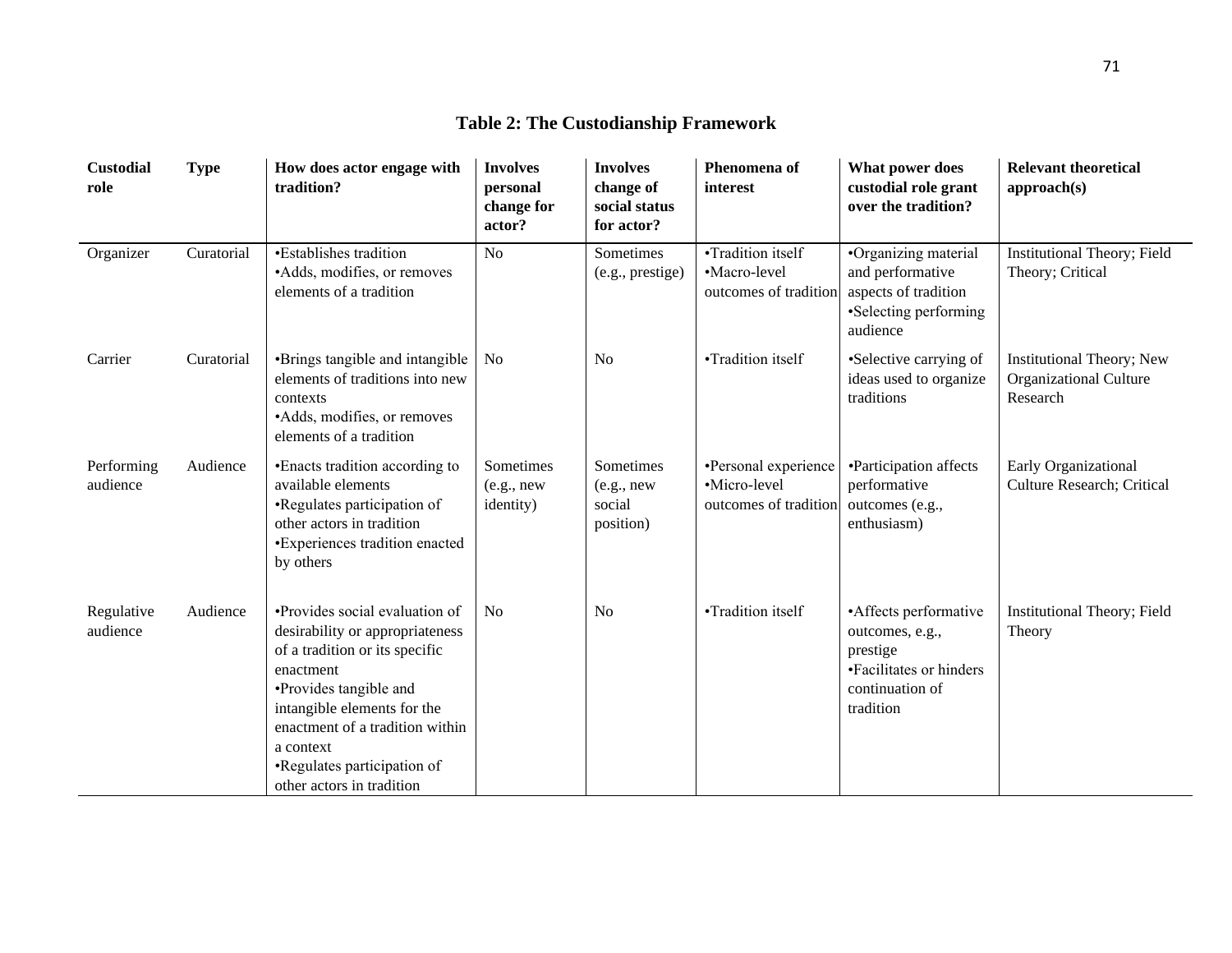| <b>Custodial</b><br>position |           | <b>Interaction with</b><br>organizers                                                                                                                                                                        | <b>Interaction with carriers</b>                                                                                                                                                          | <b>Interaction with</b><br>performing audience                                                                                                                                                                                        | <b>Interaction with</b><br>regulative audience                                                                                                                                                                                | <b>Research questions raised</b>                                                                                                                                                                                                                                                                                                                                                |
|------------------------------|-----------|--------------------------------------------------------------------------------------------------------------------------------------------------------------------------------------------------------------|-------------------------------------------------------------------------------------------------------------------------------------------------------------------------------------------|---------------------------------------------------------------------------------------------------------------------------------------------------------------------------------------------------------------------------------------|-------------------------------------------------------------------------------------------------------------------------------------------------------------------------------------------------------------------------------|---------------------------------------------------------------------------------------------------------------------------------------------------------------------------------------------------------------------------------------------------------------------------------------------------------------------------------------------------------------------------------|
| Curatorial<br>roles          | Organizer | •Unity among organizers<br>provides access to pooled<br>resources<br>•Distribution among<br>organizers creates<br>potential for conflict<br>(destabilizing tradition)<br>or truce (stabilizing<br>tradition) | •Unity with carriers<br>stabilities traditions and<br>encourages their efficacy<br>•Distribution with carriers<br>destabilizes traditions and<br>discourages their efficacy               | •Unity with performing<br>audience encourages use<br>of tradition for<br>generating solidarity<br>•Distribution with<br>performance audience<br>encourages use of<br>tradition to maintain<br>status hierarchies                      | •Unity with regulative<br>audience strengthens<br>organizers' ability to<br>control traditions<br>•Distribution with<br>regulative audience<br>weakens organizers'<br>ability to control<br>traditions                        | •Under which conditions do<br>traditions maintain versus<br>weaken status hierarchies?<br>Can a particular tradition do<br>both?<br>•How do organizers balance<br>the conflict between a<br>tradition's internal<br>organizational function and<br>their acceptability to<br>regulative audiences?                                                                              |
|                              | Carrier   | $\overline{\phantom{a}}$                                                                                                                                                                                     | •Unity among carriers<br>transmits a consistent<br>cultural background for a<br>tradition<br>•Distribution among carriers<br>encourages diffusion of<br>multiple versions of<br>tradition | •Unity with performing<br>audience places greater<br>potential and demand for<br>authenticity<br>·Distribution with<br>performing audience<br>allows carriers to<br>interpret traditions for<br>performing audiences<br>(sensegiving) | •Unity with regulative<br>audiences places greater<br>potential and demand for<br>authenticity<br>•Distribution with<br>regulative audiences<br>creates tensions between<br>authenticity and<br>acceptability to<br>audiences | •How do actors' experiences,<br>such as the past stability or<br>instability of a tradition,<br>affect their willingness to edit<br>traditions in their role as<br>carriers?<br>•How do carriers transmit<br>traditions in the presence of<br>audiences with prior exposure<br>to the tradition versus those<br>without? How do the motives<br>of carriers affect this process? |

## **Table 3: Distributed Custodianship**